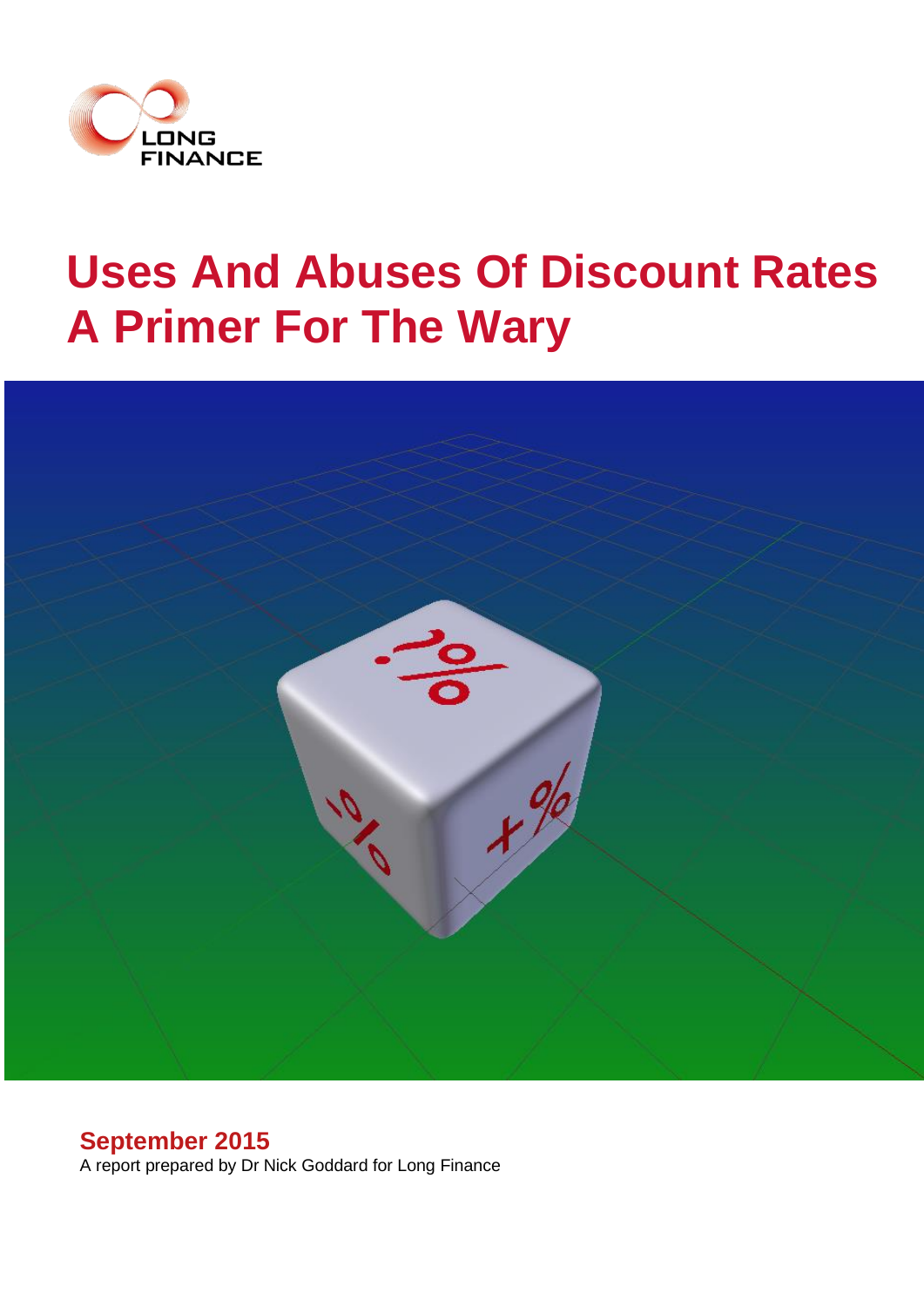# **Uses and Abuses of Discount Rates: A Primer for the Wary**

**Dr Nick Goddard**

**2015**



Edited by Michael Mainelli and Chiara von Gunten

©Z/Yen Group Limited, 2015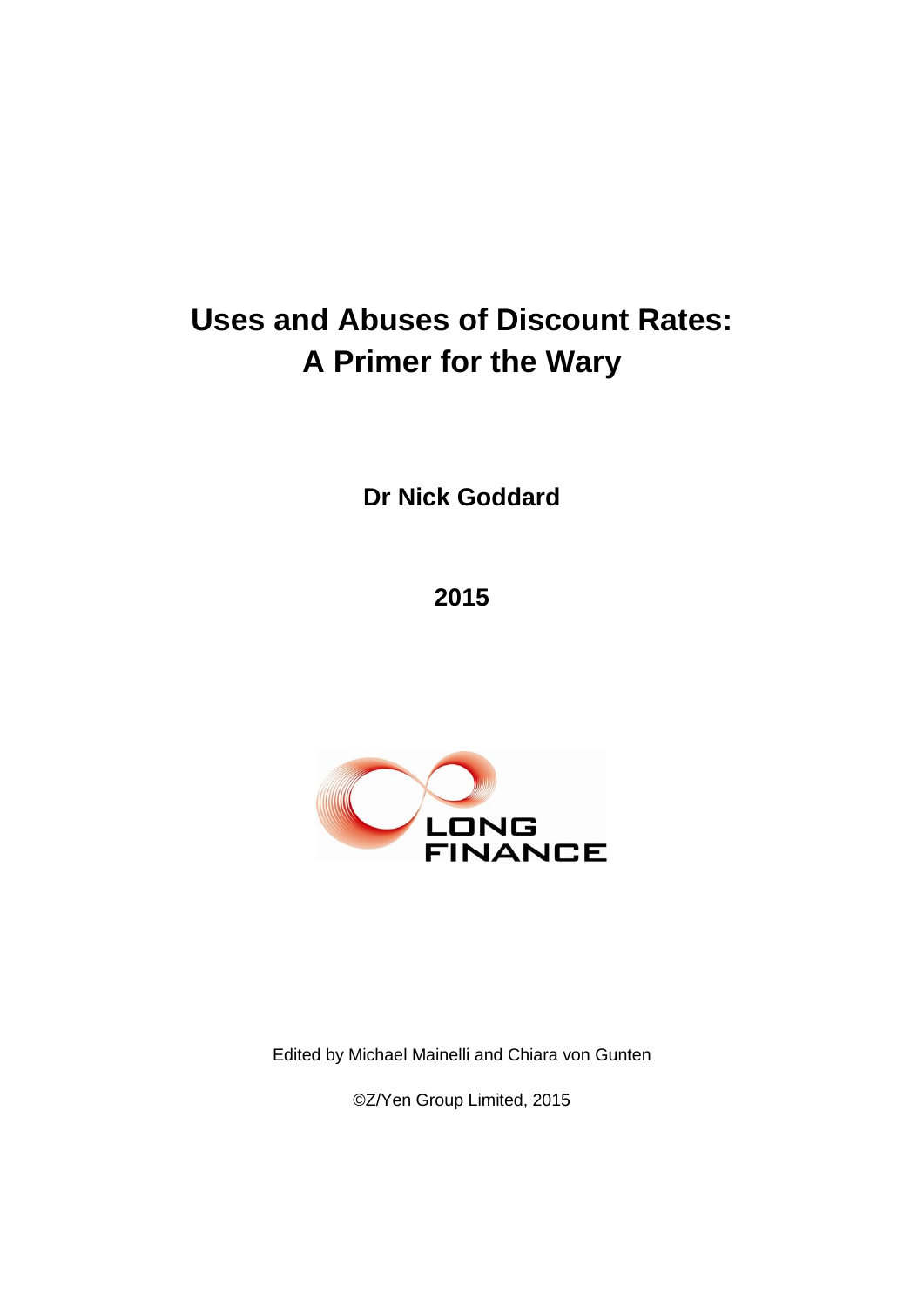# **Contents**

| 1.   |                                                                                  |  |
|------|----------------------------------------------------------------------------------|--|
| 1.1. |                                                                                  |  |
| 1.2. |                                                                                  |  |
| 2.   |                                                                                  |  |
| 2.1. |                                                                                  |  |
| 2.2. |                                                                                  |  |
| 2.3. |                                                                                  |  |
| 2.4. |                                                                                  |  |
| 2.5. |                                                                                  |  |
| 2.6. |                                                                                  |  |
| 3.   |                                                                                  |  |
| 3.1. | Long timescales discount future income and expenditure to neglectable values  20 |  |
| 3.2. |                                                                                  |  |
| 3.3. | Asset-backed borrowing may provide some certainty on debt interest rates 23      |  |
| 3.4. |                                                                                  |  |
| 3.5. |                                                                                  |  |
| 4.   |                                                                                  |  |
| 4.1. | The exponentials used in DCF analysis amplify errors in the input assumptions31  |  |
| 4.2. |                                                                                  |  |
| 4.3. |                                                                                  |  |
| 4.4. | High risk projects should be funded by equity rather than debt34                 |  |
| 4.5. |                                                                                  |  |
| 4.6. |                                                                                  |  |
|      |                                                                                  |  |
| 5.1. | A universal discount rate does not necessarily ensure a level playing field 38   |  |
| 5.2. |                                                                                  |  |
| 5.3. |                                                                                  |  |
| 5.4. |                                                                                  |  |
|      |                                                                                  |  |
|      |                                                                                  |  |
|      |                                                                                  |  |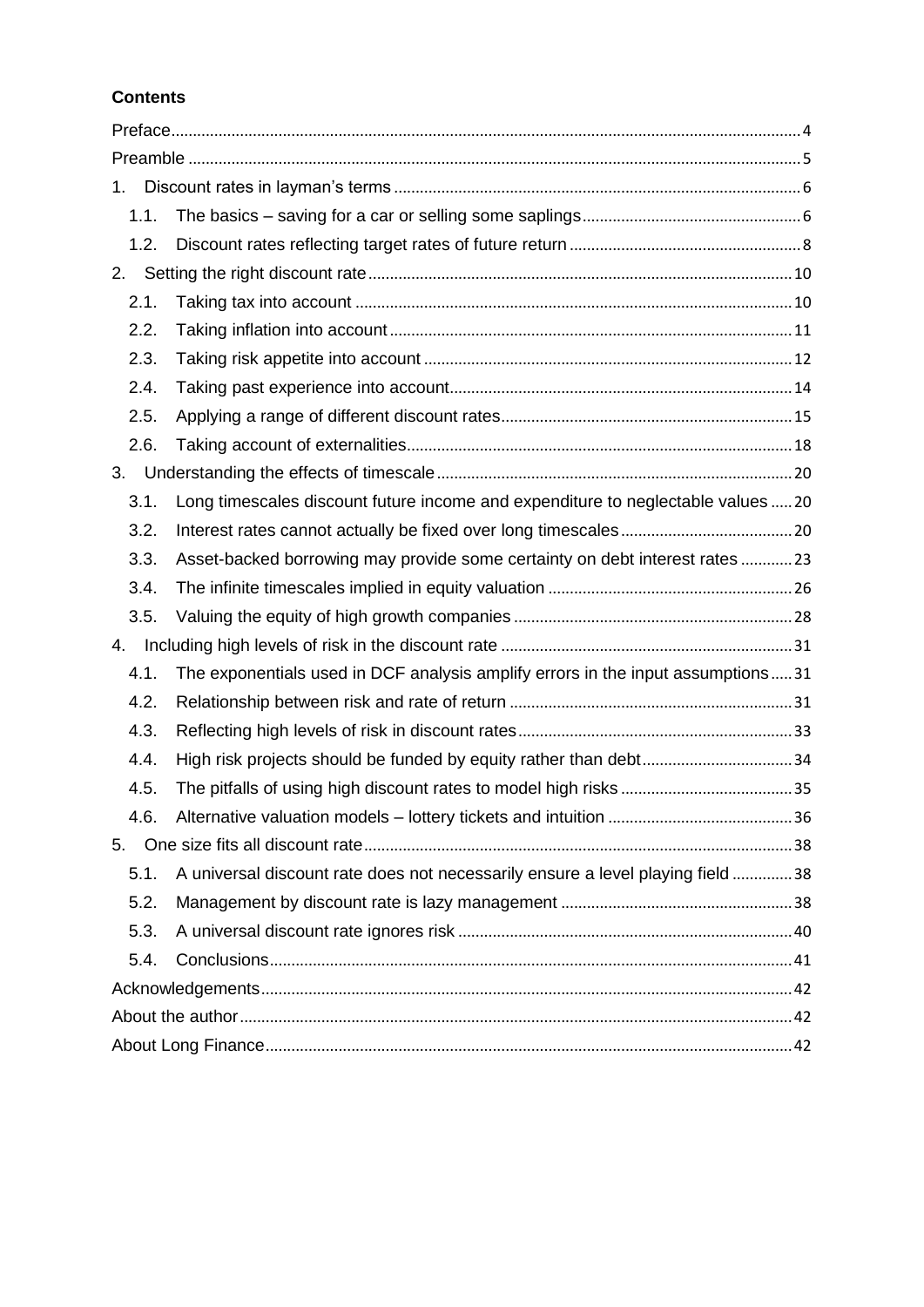#### **Preface**

Long Finance aims to *"improve society's understanding and use of finance over the longterm"*. We do not consider 'long' as a synonym for 'good'. However, we do believe society should improve its ability to finance solutions to long-term social problems.

Discounted cash flow (DCF) and net present value (NPV) analyses have long been part of the financial analyst's toolbox. In order to use both tools we need to decide on a discount rate and use that discount rate in some exponential equations. Exponential equations lead in turn to infinities and are thus inherently problematic in a constrained world. The use of discount rate tools leads to conflict in values over time.

In 2006 Charles Young posited on the Environmental Economics blog a *reductio ad absurdum* argument about discount rates in general; "an extra glass of wine for Alexander the Great matters more than all today's capital stock". In The 2006 Stern Review, *The Economics of Climate Change*, Sir Nicholas Stern used a discount rate significantly below those found in typical financial analyses. The importance of discount rates warranted a technical annex – "Ethical Frameworks and Intertemporal Equity". When a discount rate is altered for one risk, then discount rate analysis can be altered for any risk. Decision-making moves from the analytical to the political.

The same discount rate setting arguments arise in other inter-generational transfers such as pensions, health, public infrastructure, taxation, biodiversity, or cultural heritage. Under discount rate assumptions, it is easy to argue that future generations will be richer than us and can pay for more in their future, so we can spend wantonly now. Or that something horribly expensive is really quite cheap if you make a very small change in the discount rate. Nick Goddard does us all a favour with his short, easy-to-read primer. By making discount rates easier to understand he shows the utility, and potential for abuse, of these ancient tools over the long term.

Michael Marcher

Professor Michael Mainelli Executive Chairman – Z/Yen Group Limited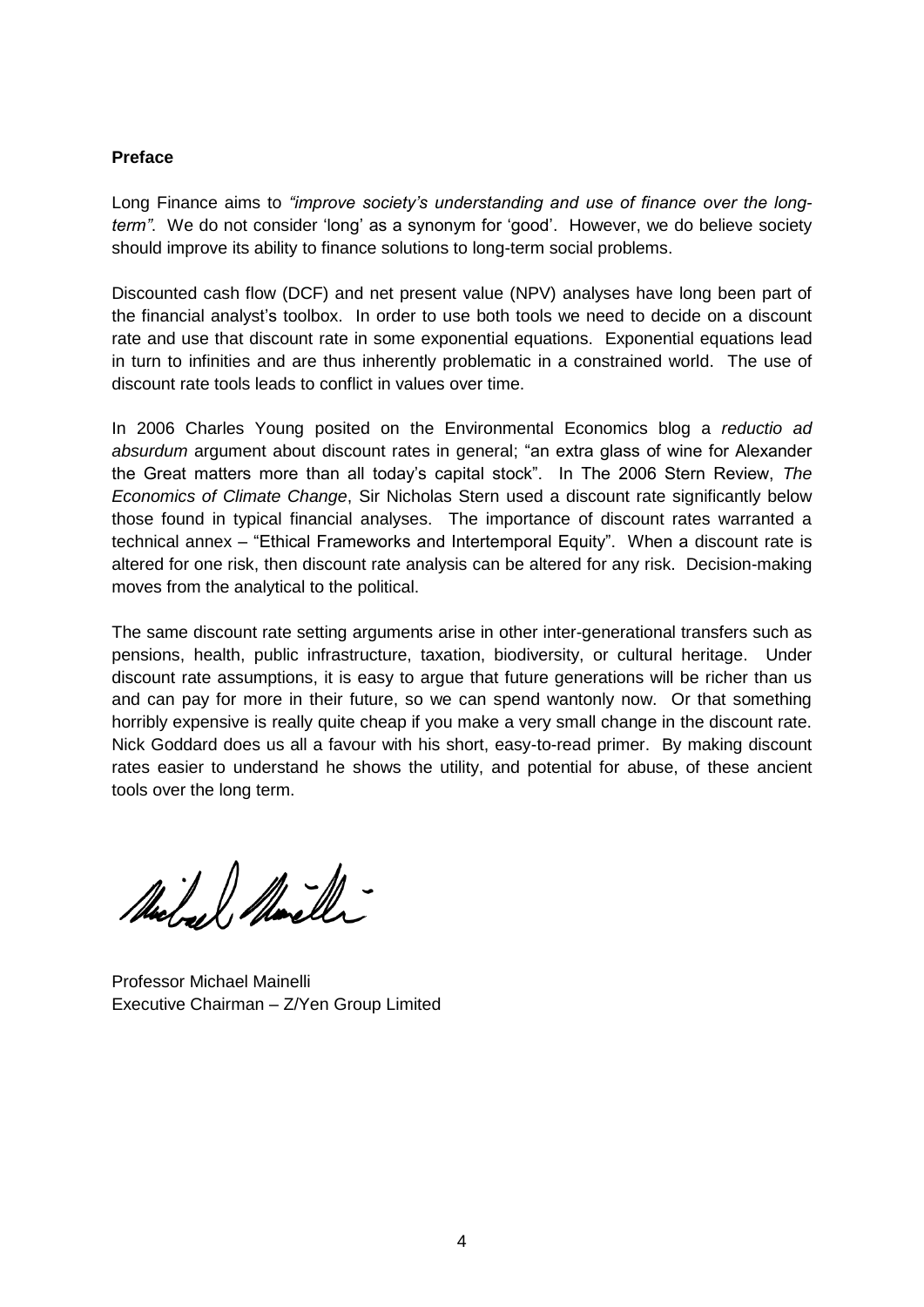#### **Preamble**

"*Talk to him of Jacob's ladder, and he would ask the number of the steps.*"

#### Douglas Jerrold, *A Matter-of-Fact Man* (1859)

Back in 1996, a financially naïve scientist was parachuted into a group of investment bankers to provide some technology insights. In return, he was inducted into the mysteries of discounted cash flow (DCF) and net present value (NPV) analyses. Was this, he wondered, an unavoidably complex piece of financial wizardry which provided invaluable insights into financial decision-making? Or was it unnecessarily complex obfuscation, useful mainly for conferring an aura of technical rigour to whatever the banker's gut-feel was telling them? As a physicist he at least had the advantage of not being bamboozled by the maths. So he watched and listened, and when he left banking nearly a decade later, he had concluded that it was, in fact, a bit of both. This essay expands on that conclusion by trying to separate the uses from the abuses.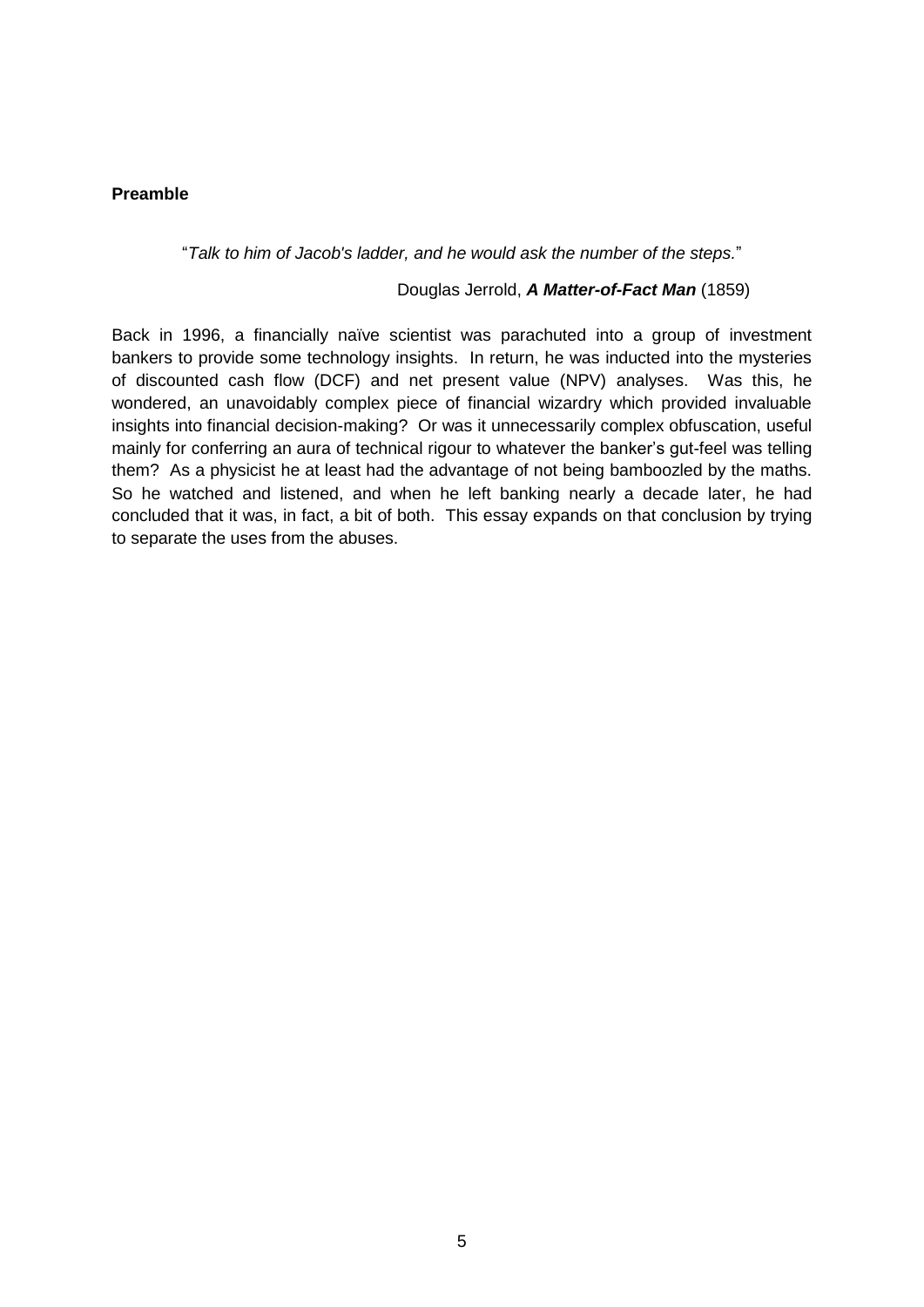#### **1. Discount rates in layman's terms**

#### **1.1. The basics – saving for a car or selling some saplings**

It's worrying when any profession claims that its analysis is too esoteric to be explained in layman's terms. Medicine is highly complex, but that does not prevent a good doctor from explaining to a patient the key features of an illness and laying out clearly the various treatment options with their attendant risks. The first potential abuse of discount rates is therefore a generic one: the temptation to say "*don't worry your little head about why this is right – just trust me because I understand things about financial engineering that you don't*". The power to make pronouncements without having to justify them is as corrupting as any other kind of power.

So how do we explain discounted cash flow (DCF) and net present value (NPV) using discount rates in layman's terms? At its simplest level, DCF and NPV seek to answer the following questions:

- If I have a bill to pay at some point in the future, how much money should I have in the bank right now to cover that liability?
- If there is an entitlement to receive a sum of money at some point in the future, what should I be prepared to buy or sell that entitlement for today? What is it worth right now?

Taking a very simple example; Duncan knows that five years from now he will need to buy a new car which will cost him £10,000. Let us assume that he can obtain 3% interest on his savings if he ties them up for this period. On this basis, the NPV of his liability is £8,626, because if he puts this sum into a bank account with 3% compound interest it will grow to £10,000 over five years, and will be enough to pay for the car when the time comes.

The above example considers a future liability. What about a future asset? Suppose that Rupert owns some young trees which will be cut down in 20 years' time and sold for timber, and that a timber merchant has entered into a contract to buy that timber from him for £10,000 when the time comes (£10,000 being the price that would be paid in today's market for a similar quantity of cut timber). If he believes that he could get 4% compound interest by tying up his money for 20 years, then the NPV of his asset is £4,564 because if he put this sum into a bank account with 4% compound interest it would grow to £10,000 over 20 years.

It is probably fairly obvious that the mathematics used to calculate the NPVs in the above examples is based on expressing the interest rate as a multiplying factor for the annual increase in the savings (i.e. expressing 4% as 1.04) and then raising it to the power (or exponent) of the savings period. After twenty years at 4% interest, a sum of money will increase by a factor of 1.04 to the power of twenty (1.04 $^{20}$ ), which is equal to a factor of 2.19, or an increase of 119%. It should be noted that for this to be true, the interest has to be compounded (i.e. added to the account) rather than paid out each year. There is nothing particularly scary about exponential mathematics other than the fact that these curves tilt upwards at a steeper rate every year. As can be seen from Graph 1, the higher the interest rate, the more immediate the effect of the steepening.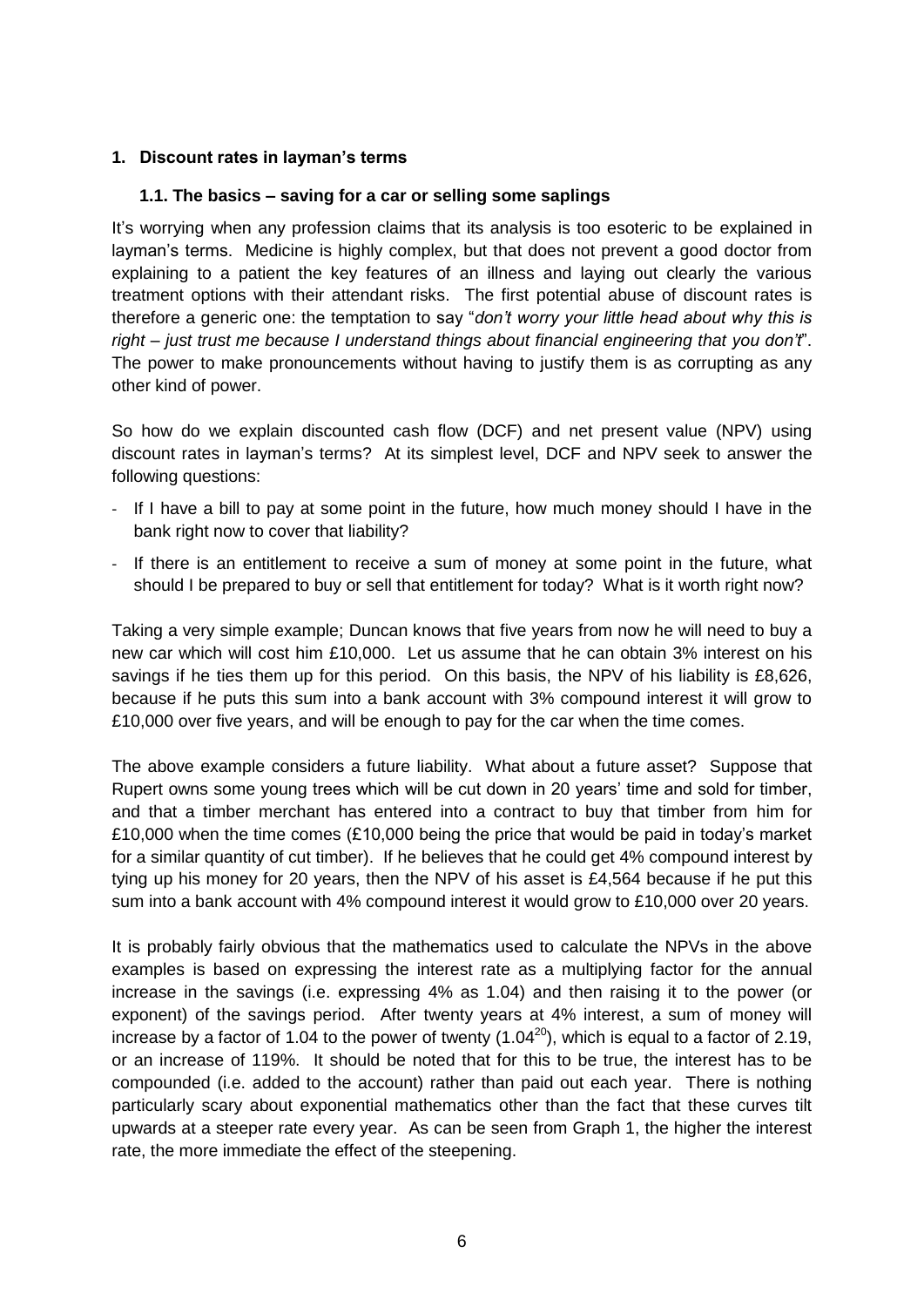

**Graph 1: Comparing 4%, 8%, and 12% compound growth rates**

This steepening of the curves is good if you are receiving interest, but not so good if you are paying it (for example, to a payday lender). Indeed, some may argue that payday lenders have systematically abused people's failure to understand the impact of compound interest – effectively an abuse of discount rates. Payday lenders have very few supporters, but it is only fair to point out that high street banks can, on occasion, be just as greedy. The fees they charge on small, non-authorised overdrafts can often amount to several tens of pounds when the overdraft is just single digit pounds for a few days. Expressed as an interest rate on an Annual Percentage Rate (APR) basis, this would be every bit as usurious as payday lending, but the charges are treated as administrative fees rather than interest. While such fees are far from popular, they seem to attract much less odium than the payday lenders with their sky-high headline interest rates. This serves to illustrate that some abuses of discount rates may be semantic rather than mathematical.

In the case of the car, Duncan probably does not have much option other than to accept the liability of £8,626 onto his personal balance sheet, as he cannot function without one. In the case of the trees, the figure of £4,564 represents an asset which is already on Rupert's balance sheet – he is just another an aristocratic landowner counting his wealth. However, it could also represent the fair price which I would be prepared to offer to buy those trees off him, because I have £4,564 of cash in my bank account and my reasonable expectation for a return on my savings is 4% per year over 20 years. These days, I may even feel that my money is safer tied up in trees than being looked after by a bank. Finally, £4,564 would be a reasonable price for Rupert to ask if he sold the trees to someone else with the same expectation as me for the rate of return on their savings over 20 years.

Someone greedier than me, who wanted a 5% return on their savings, would not be prepared to pay Rupert £4,564 for his trees. Instead, they would want to pay him no more than £3,769 because £3,769 would grow into £10,000 over 20 years at a 5% compound interest rate. In fact, they may not necessarily be greedier than me: unlike me, they may still believe that money is safer kept in a bank because trees can fall over or suffer from disease (clearly things which could never happen to the global financial system). So they want a premium rate of interest to compensate them for the higher risk of withdrawing their savings to buy Rupert's trees.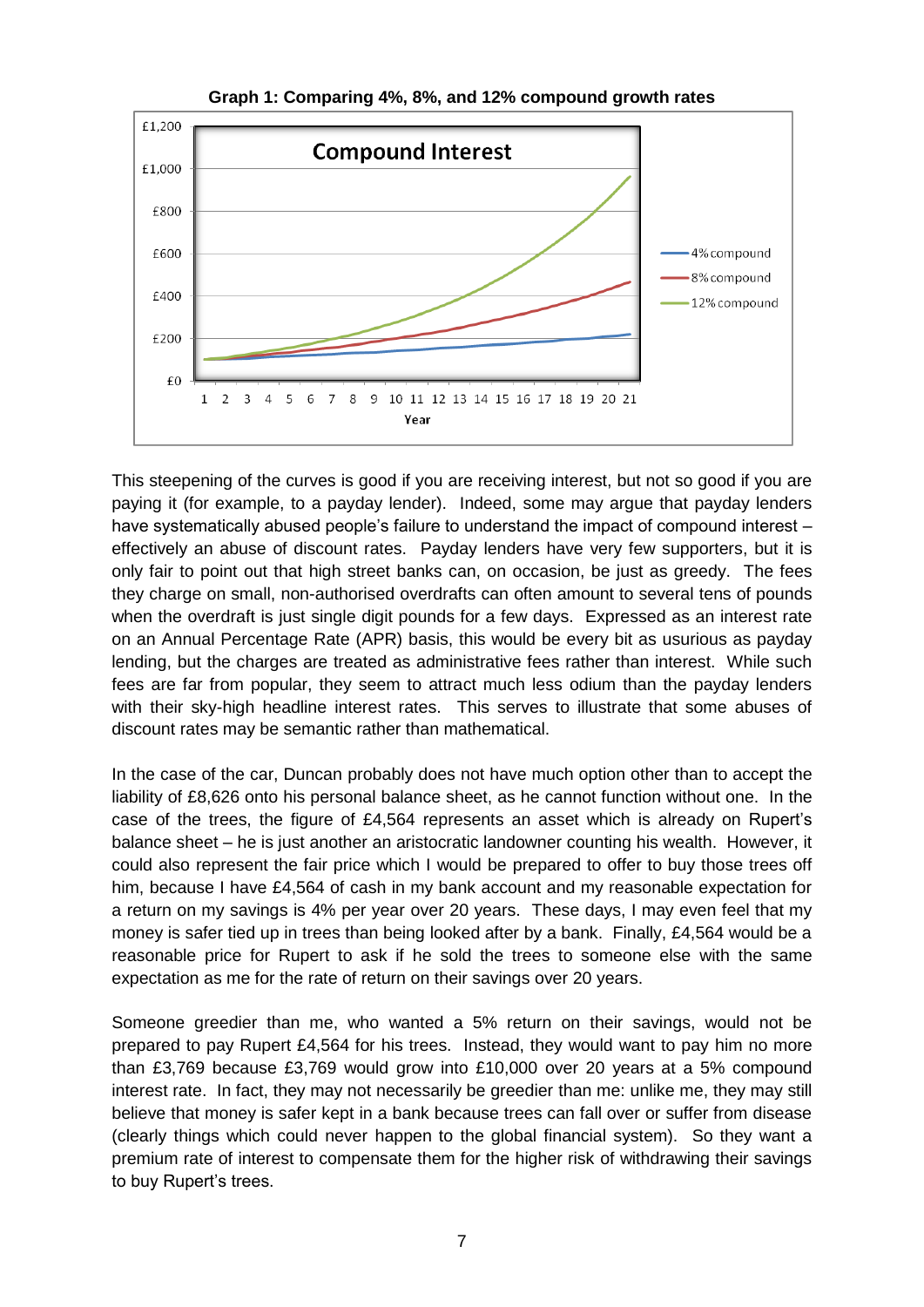Given that these two examples – saving for a car and selling some saplings – incorporate all the key assumptions of DCF analysis it may seem amazing that such a straightforward tool could be abused. The devil is, of course, in the Byzantine detail, of which the remainder of this essay merely scratches the surface.

# **1.2. Discount rates reflecting target rates of future return**

At the end of the previous section we introduced the idea of using discount rates to evaluate rates of return which someone wants to achieve rather than those which may typically be available from savings accounts or bonds. Such discount rates are subjective and cannot simply be looked up in the Financial Times. Suppose that I set a 'hurdle rate' for the 'Internal Rate of Return' (IRR) on my capital of 10%, simply because that would be nice and I think that I ought to be clever or aggressive enough to achieve it. I would now only be prepared to pay Rupert £1,486 for the trees, having calculated that this will grow into £10,000 over 20 years at 10% compound interest.

The business executive concerned with IRR may not currently own any trees, and right now may not even know anyone who has trees for sale. He or she is probably trying to work out whether forestry is, in principle, a good business for someone who wants to make a 10% IRR on their capital. IRR is a much more rigorous investment comparison approach than Rupert's. Rupert has trees growing on his family estates and simply wants to estimate his wealth. The executive may write down a whole list of costs which will be incurred at different dates in the future – starting with the immediate cost of buying and planting the saplings, including an annual rental payment for the land on which they are planted, and finally putting in a figure for the cost of cutting and transporting the timber. The objective is to see if the NPV of selling the timber is sufficient to offset the NPV of the associated costs.

Most practical applications of DCF analysis involve large numbers of individual credit and debit items put together to determine if a project will be able to deliver a desired IRR. This is discussed in more detail in Chapter 2, but for a simple illustration let's revisit the future liability for buying a new car which was calculated above as £8,626. Suppose Duncan is very lucky and has an aunt who gives him £1,000 every birthday, and that he intends to chip this in to his car purchase fund. As today happens to be his birthday, he will immediately put £1,000 into his bank account with its 3% interest rate. In a year's time, he will put in another £1,000, but this is only the same as putting in £971 today (because by next year £971 would have grown to £1,000). In two years' time he will put in another £1,000, but this is only equivalent to putting in £943 today. The NPV of his 'buying a car' liability can therefore be calculated as follows:

| NPV of purchase cost of car:                           | £8,626    |
|--------------------------------------------------------|-----------|
| Less NPV of £1000 put into the bank today              | $-£1,000$ |
| Less NPV of £1000 put in the bank one year from now    | $-E971$   |
| Less NPV of £1000 put in the bank two years from now   | $-E943$   |
| Less NPV of £1000 put in the bank three years from now | $-E915$   |
| Less NPV of £1000 put in the bank four years from now  | $-£888$   |
| Less NPV of £1000 put in the bank five year from now   | $-E863$   |
| <b>Total NPV of Duncan's liability</b>                 | £3,046    |

So it seems that if Duncan were to put £3,046 in the bank today, along with his aunt's birthday money every year, he would indeed be able to buy a new car for £10,000 five years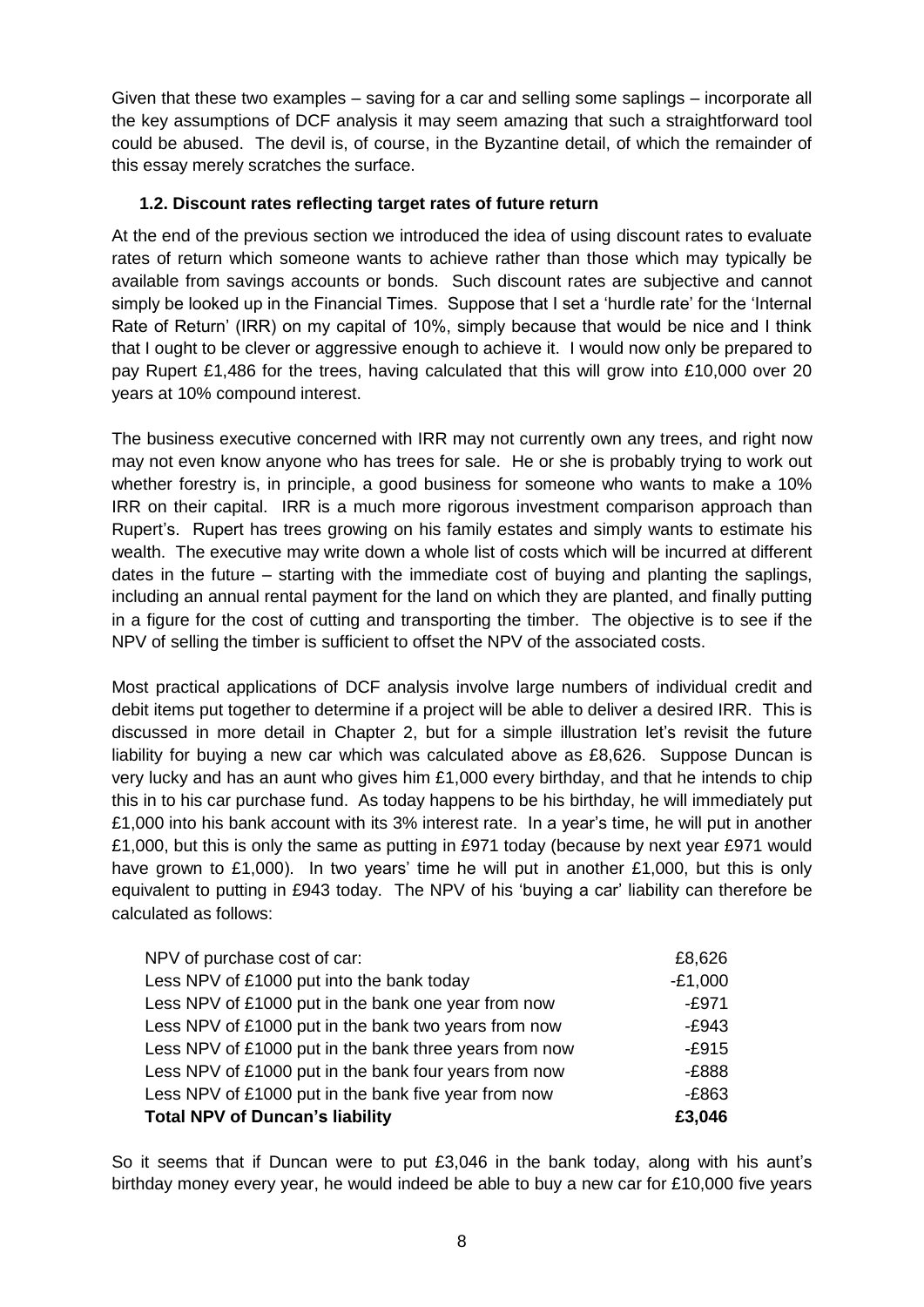from now. To double-check this, let's look at how the cash would accumulate in Duncan's bank account:

| Item                  |        | <b>End Yr</b> | <b>End Yr</b> | <b>End Yr</b> | <b>End Yr</b> | <b>End Yr</b> |
|-----------------------|--------|---------------|---------------|---------------|---------------|---------------|
|                       | Today  |               | 2             | 3             | 4             | 5             |
| Duncan's contribution | £3,046 | £3,137        | £3,232        | £3,328        | £3,428        | £3,531        |
| Today's birthday      | £1,000 | £1,030        | £1,061        | £1,093        | £1,126        | £1,159        |
| Future birthday 1     |        | £1,000        | £1,030        | £1,061        | £1,093        | £1,126        |
| Future birthday 2     |        |               | £1,000        | £1,030        | £1,061        | £1,093        |
| Future birthday 3     |        |               |               | £1,000        | £1,030        | £1,061        |
| Future birthday 4     |        |               |               |               | £1,000        | £1,030        |
| Future birthday 5     |        |               |               |               |               | £1,000        |
| <b>Total savings</b>  | £4,046 | £5,167        | £6,322        | £7,512        | £8,737        | £10,000       |

| Table 1: NPV of contributions made towards saving for a car |  |  |
|-------------------------------------------------------------|--|--|
|-------------------------------------------------------------|--|--|

Typically, NPV calculations are used to model situations where the income and the expenditure for an enterprise are quite widely separated in time. In the case of the car, the income appears first and the expenditure in a lump sum right at the end. For the forestry, the expenditure is incurred up front and then the income is a lump sum at the end. Both situations occur in business, but it is more common to make the investment first and reap the rewards later. The converse situation is, however, also encountered. For example, someone who owns an oil well reaching the end its life will receive income for the first few years and then have decommissioning costs at the end. NPV is therefore essentially a tool for time-shifting unbalanced income and expenditure items.

#### **Interlude – "The Rule of 72"**

This essay, and many others, seem to want to make readers reach for their calculators. One of the more fun mathematical tricks is the "look Ma, no calculator" Rule of 72. This mathematical device can be used for quickly estimating a discount rate's 'doubling period'. To estimate the number of periods required to double an original investment, divide the number 72 by the expected growth rate, expressed as a percentage.

A quick example - taking a £100 investment, compounded at a rate of 9% per annum, the rule of 72 gives **72/9 = 8 years** required for the investment to grow to £200 [a more exact answer using logarithms is  $ln(2)/ln(1+.09) = 8.043$  years].

Another example – taken from Luca Pacioli's *Summa de Arithmetica* (Venice, 1494. Fol. 181, n. 44) – "When the interest is 6 percent per year, I say that one divides 72 by 6; 12 results, and in 12 years the capital will be doubled." [a more exact answer is  $\ln(2)/\ln(1+06) =$ 11.896 years]

For those who do reach for their calculator or spreadsheet, Excel has a number of DCF and NPV functions such as 'future value' (FV), 'repayment' (PMT), 'present value' (PV), 'net present value' (NPV) or 'discount rate' (DISC), all worth exploring.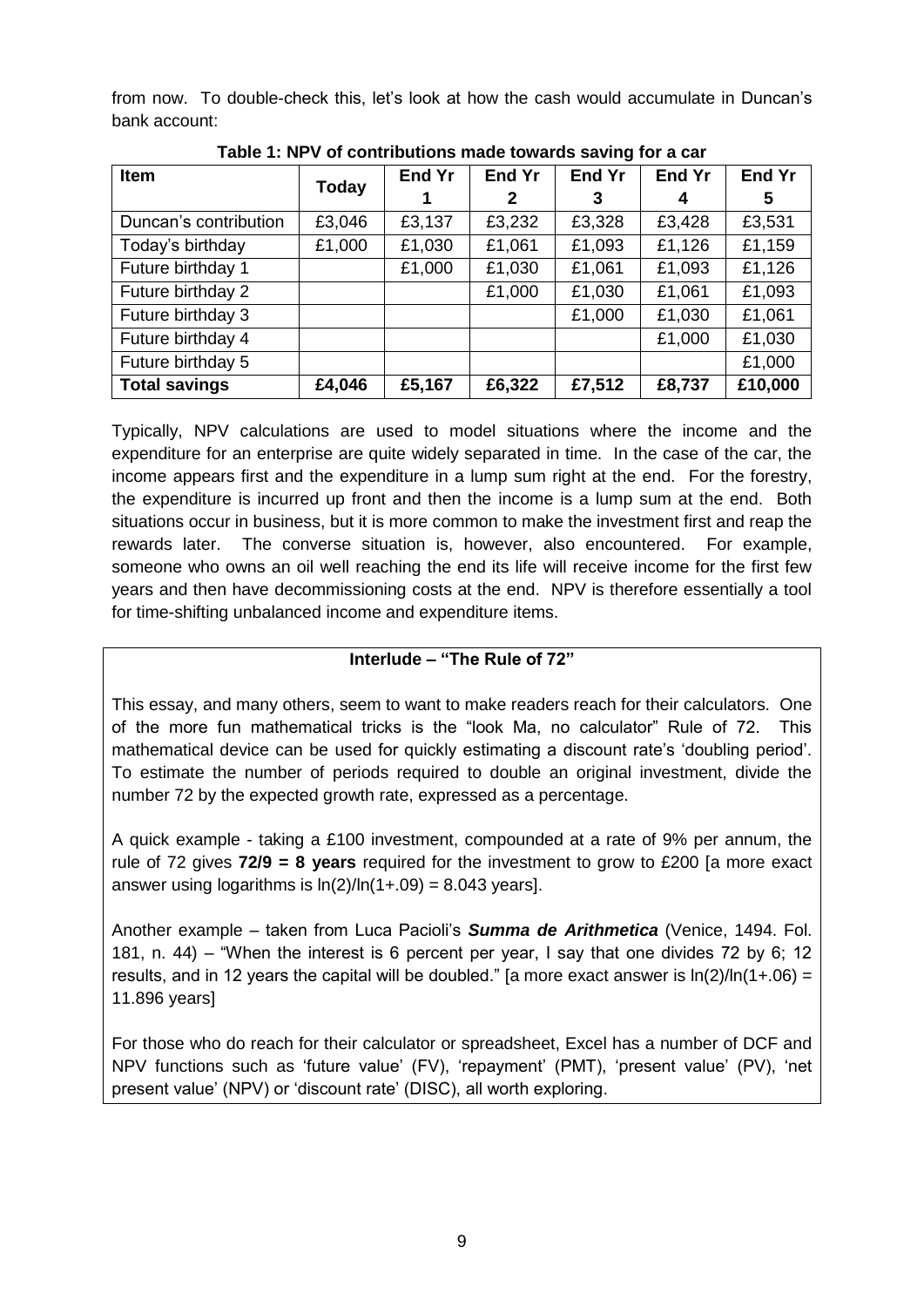#### **2. Setting the right discount rate**

#### **2.1. Taking tax into account**

In the simplified examples presented in Chapter 1, the discount rate is deliberately set at an interest rate which might be received (or a targeted rate of return) for money on deposit. It may sound trivial to decide on what this rate should be, but it is not. One thing which has to be considered is tax. For a private individual there may well be tax levied on any interest received and the tax rate is likely to depend on several factors. Taking the example of Rupert's trees, we originally arrived at a NPV of £4,564 because if this sum were put into a bank account with 4% compound interest it would grow to £10,000 over 20 years. But suppose there is 40% tax levied on the interest received in that bank account. This reduces the net interest rate to 2.4% and at this rate the £4,564 will only grow to £7,334 after 20 years. If someone wanted to have £10,000 in such a bank account 20 years from now, then they would need to have £6,223 in the account today. Incorporating taxation arguably changes the valuation of Rupert's trees from £4,564 to £6,223.

However, the correction in value calculated above might not be the full story. It may be that when Rupert harvests the trees, the proceeds from selling them is treated as income and taxed at his marginal rate of 40%, so he only receives a net £6,000 from the timber merchant. He would need to put only £3,734 in his '4% gross & 2.4% net' bank account to arrive at £6,000 in 20 years' time. But supposing all Rupert's income is from various sorts of farming and he also raises calves born to his herd each year and sells them for £10,000 in mid-April. Does he assume that this £10,000 is the first £10,000 he earns that tax year and so can be banked tax free (because he has a £10,000 nil-rate tax band), while the £10,000 from selling the trees comes much later in the year and by then he has crossed the 40% tax threshold. On an NPV basis, this might make poor returns from cows look more profitable than good returns on trees. It is not logical that the discount rate should depend on the sequence in which revenues are earned. However, it may not be practicable to try and work out the blended tax rate for all your activities before you can assign a discount rate to any one of them. By definition, the discount rate is assigned years in advance and the blended tax rate cannot be known until the relevant tax year has ended.

Rather than pay income tax at whatever rate is relevant, Rupert may be able to argue that the growth in value of the trees over the intervening years is a capital gain and should be taxed as such. He now has a nil rate capital gains allowance to use up and for the remainder may be taxed at 10%, 18% or 28% depending on the specific circumstances of his gain. Let's assume that he pays 28% on everything and so his net proceeds from sale of the timber are £7,200. He would need to put  $£4.481$  in his '4% gross & 2,4% net' bank account to arrive at £7,200 in 20 years' time. But supposing his 4% bank account is a UK government-approved Individual Savings Account (ISA) and he receives the interest gross. He would need to put £3,286 in such an ISA to reach £7,200 in 20 years (if the timber proceeds are treated as a capital gain), or £2,788 to reach £6,000 (if they are treated as income at 40% marginal tax).

We have taken perhaps the simplest possible example of a future asset – remember that Rupert did not bother to include the sophisticated schedule of all future costs taken into account by the business executive. And yet simple variations in tax treatment have given estimates for the NPV of those trees ranging from £2,788 up to £6,223. The actual tax implications may be much more complex to model. Suppose Rupert is in debt via a 'current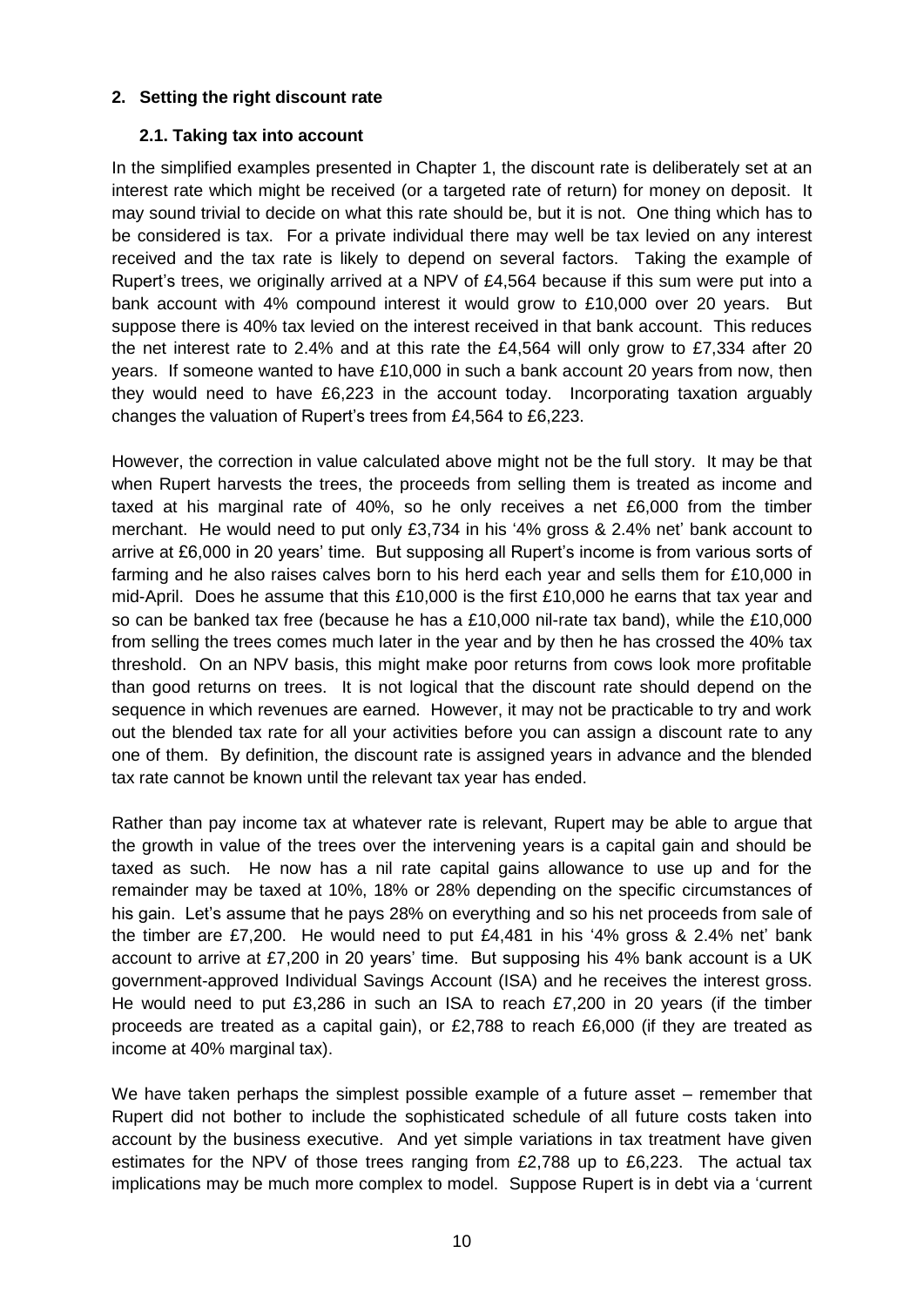account mortgage' on which he pays 5% interest out of his post-tax income. Such mortgages effectively act as an asset-backed overdraft facility (asset-backed borrowing is discussed in more detail in Section 3.3). If Rupert pays 40% tax, then for every £1,000 which he earns gross each year he will receive a net £600 which will cover the interest on £12,000 of the debt. So if he had a windfall of £12,000 and paid down his mortgage, it would be the equivalent of adding £1,000 a year to his gross salary. This is a gross rate of return of 8.3%, so perhaps this is the gross return he would seek if he were selling his trees to me.

If the tax implications for an individual are complex to model, the tax implications for a multinational company take complexity to a whole new level. However, many of the issues will mirror those just discussed for Rupert. Most corporations have debt, which is why the rather contrived example of the 'current account mortgage' was given above. They may pay corporation tax on both their trading profits ('income') and capital gains, although they may also find clever ways of avoiding this tax such as using timing differences or inter-company charges. Unlike Rupert, they will get tax relief on interest payments made on money owed but, like him, they will have to pay tax on interest earned. Further, many government tax rules are designed to favour certain industries or certain types of company, for example growing companies being given depreciation advantages or capital allowances to encourage further investment.

For large companies the situation will be complicated further by a treasury function which may borrow in one currency for use in another and engage in aggressive tax minimisation, so the appropriate interest rate to use may be some blended figure based on foreign exchange risk, multiple tax regimes and various local borrowing costs. In our simple example, tax considerations altered the NPV of Rupert's trees by a factor of more than two; for corporations the margin of error is likely to be much greater.

# **2.2. Taking inflation into account**

Another factor which needs to be considered is inflation. In some ways this is similar to a tax on the real value of the returns obtained. In the simplified examples set up in Chapter 1 inflation was ignored but in the real world it can be a significant factor, particularly if a volatile commodity price or currency exchange rate is involved in the DCF calculation.

Taking the example of saving for a car, if car prices are experiencing inflation of 5% per year, then a car which costs £10,000 today will cost £12,763 in five years' time. Based on the original assumption that Duncan can get 3% compound interest on his bank account (and adding the corollary that this is the figure net of tax), then the NPV of his liability is now £11,009 rather than the £8,626 calculated previously. Interestingly, the NPV of the liability is now higher than the cost of buying the car today. In theory, this means that it could be better for Duncan to draw £10,000 out of savings, buy the car today and to keep it pristine in his garage for five years than to buy it in five years' time. Obviously in the case of a car this would not be ideal, but it serves to illustrate the point that in some project finance situations the effect of inflation is not merely to adjust NPV calculations, but also to alter the timing of purchases.

The 28% increase in the NPV of the car liability just calculated is not huge, but five years is not a long period for the effects of inflation to be felt. In the example of Rupert's trees we assumed a 4% compound interest rate (again, let's now treat that as net of tax) and a 20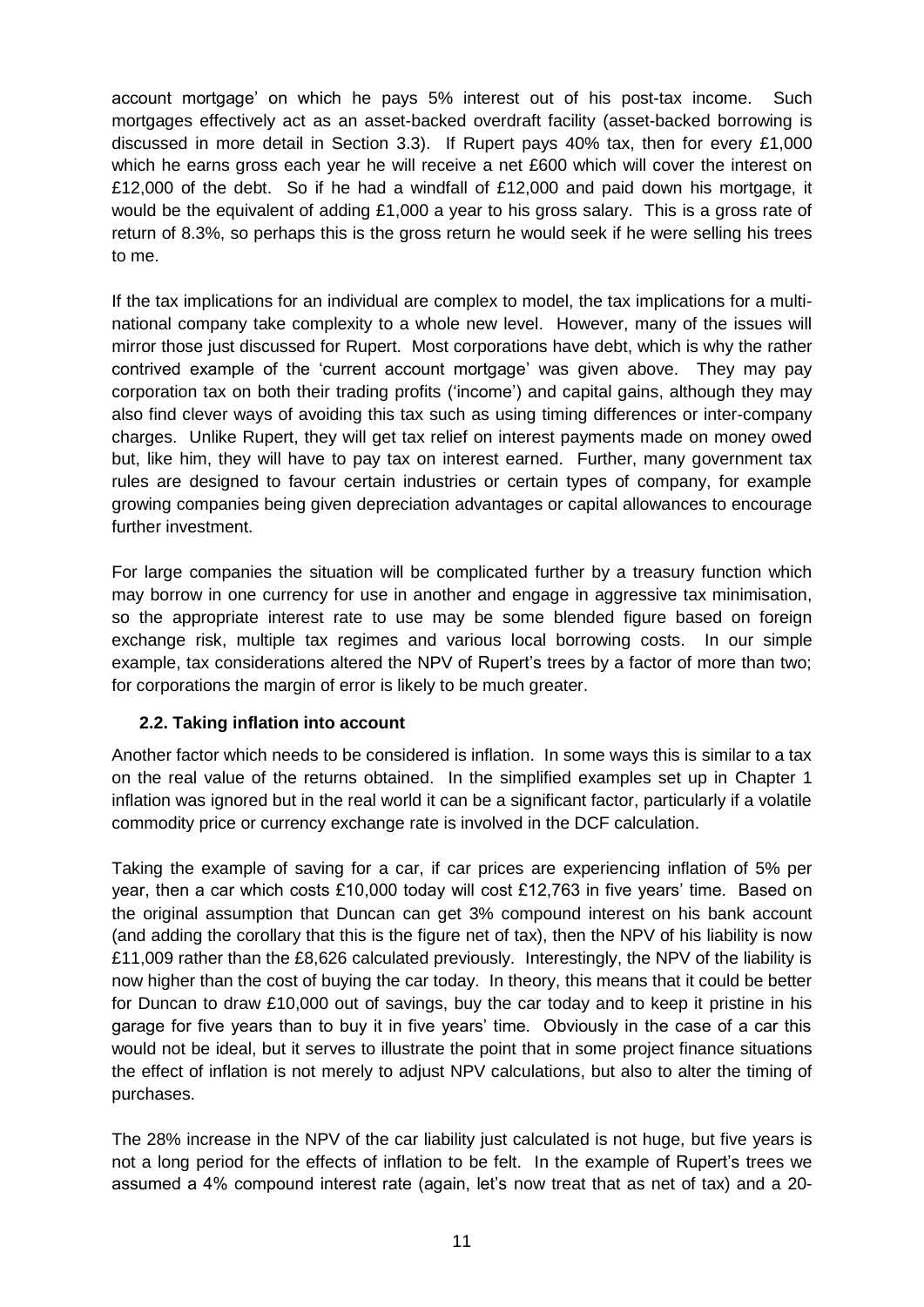year period before receiving proceeds of £10,000. Now let's assume that the price of timber is increasing at 6% per year and that instead of entering a contract now to sell the timber for today's market price of £10,000, Rupert waits and charges the prevailing market price 20 years hence – which should be £32,071. The NPV of his proceeds now increases from the previous figure of £4,564 to a new figure of £14,637. The promise of timber in 20 years' time is apparently worth considerably (46%) more than an actual pile of timber today. And, unlike a car, timber bought today may even turn out to be of superior quality if it is left to season for 20 years.

Clearly, it now makes sense to buy timber speculatively and to sit on it for future use. This drives up demand, which is likely to drive up the price. But since the future estimate of the price of timber is based on today's price lifted by inflation, this will not close the gap. In fact, if the price of timber spikes up today, analysts might be tempted to lift their long-term inflationary assumptions above 6%, making the gap even wider. This feedback loop arises whenever an asset is projected to increase in value over extended periods faster than the return on capital from bank interest. It will often act to inflate asset price bubbles.

Now it is unlikely that someone would buy a car five years before it was needed and put it in a garage for the intervening period. Despite my speculation on the benefits of seasoning timber, it is unlikely that it would be practicable to store wood for 20 years. But it would be practical to buy a much bigger house than was needed and to live in it for 20 years (or, more likely, to continue living in a big house for 20 years after the children have left home). So the British mania for speculative investing in housing ("it's my best pension"), with all its attendant market distortions, could in fact be described as an abuse (or, at least, a misuse) of discount rates.

# **2.3. Taking risk appetite into account**

Section 1.2 introduced the notion that discount rates could diverge from the prevailing rate of credit interest and instead become an arbitrary hurdle rate for the IRR someone wants to achieve. It may be hard to prove than an arbitrary choice of IRR is objectively 'wrong' but it may well be inappropriate. For example, it may be appropriate to use a different rate when putting money aside to cover a liability (as with the car in Chapter 1) than when deciding whether to liquidate an asset (as with the trees in Chapter 1). For the first time, we are thinking about the influence of risk on the discount rate, and this will be considered in more detail in Chapter 4.

In the case of Duncan saving up to buy his new car in five years' time, there is considerable downside risk from failing to put aside sufficient funds because he really cannot function without one. In this case, he might use a discount rate which is a very conservative estimate of the minimum interest which he will actually be paid in a savings account, he will remember to take into account tax deductions from that interest, and he may assume a relatively high rate of car price inflation. If he manages to save tax free in an ISA or inflation is lower than expected, he will have made inefficient use of his capital but he is happy to pay this 'opportunity cost' as an insurance premium against the risk of not being able to afford a car when the time comes.

In the case of selling some trees, Rupert may not need the money right now and so he might prefer to accept the downside risk of receiving a disappointing price for the harvested timber in 20 years' time rather than the opportunity cost of selling the young trees too cheaply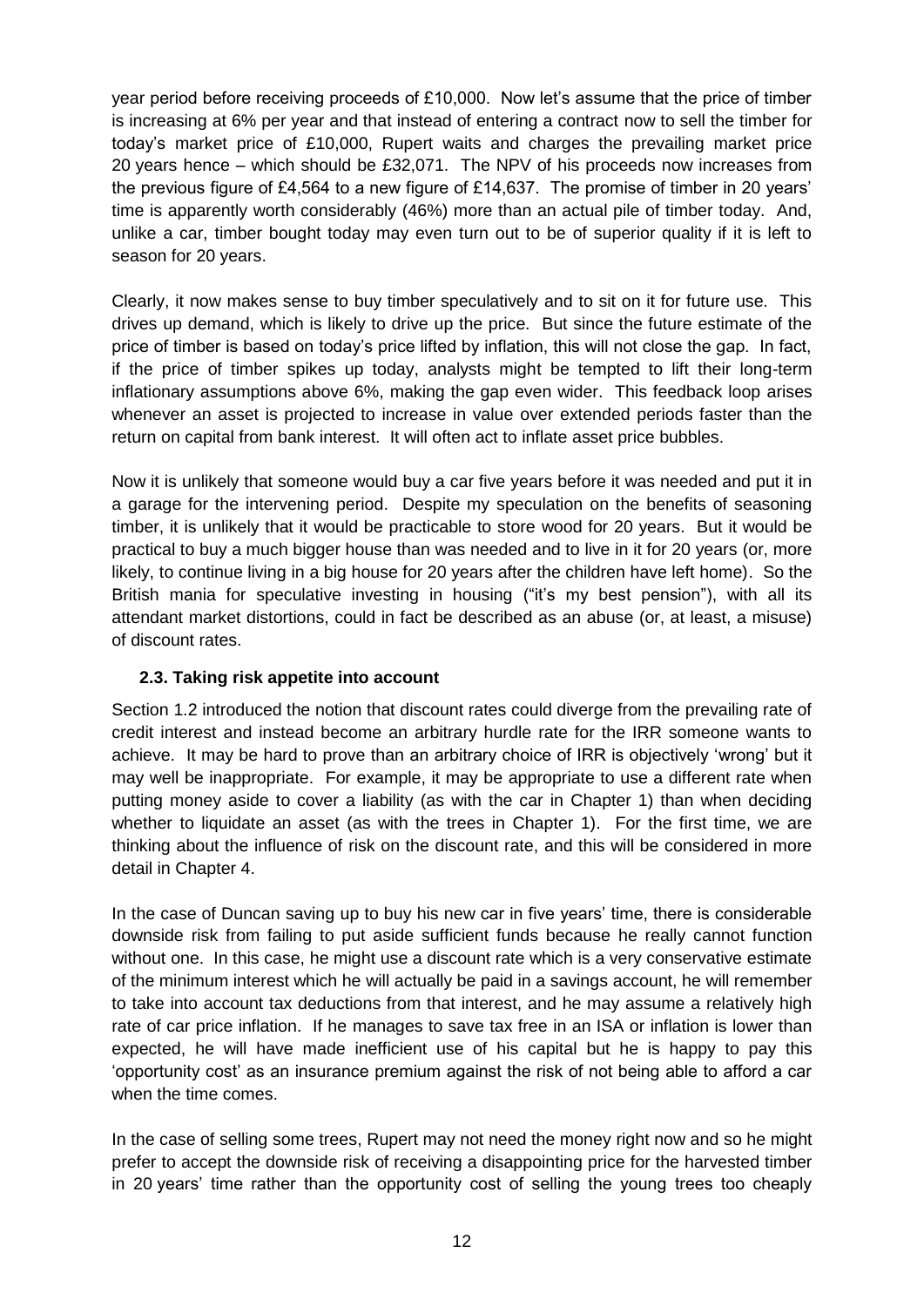today. Alternatively, he might be more inclined to sell the boring old trees at a knock-down price and put the money to work in a riskier, more exciting investment. There have been various versions of the tree saga, so let's stick with the one where we ignore inflation and assume that 20 years from now Rupert would probably be able to sell the wood at today's market price of £10,000. If he can get 4% interest in a savings account, we concluded that he should be prepared to sell the trees for £4,564 today and put the proceeds on deposit for 20 years – this would be another way to generate a £10,000 asset 20 years from now.

If Rupert thinks that in 20 years' time the trees are more likely to be worth £15,000 than £10,000, then he should hold out for £6,846 today. This may make the trees hard to sell if he is more optimistic (or greedy) than other participants in the timber market. There is a risk that he will turn down £4,564 today, hang around for 20 years and then sell the trees for £9,000. He'll wish that he had taken the original offer of £4,564 because effectively the value of his trees has increased at a compound rate of only 3.5% (from £4,564 to £9,000). There was an opportunity cost of not selling for £4,564 and putting the money in the bank at 4% interest. In this case, he has not paid the opportunity cost as an insurance premium – he has used it as the stake in a 20-year bet against the market which he subsequently lost.

However, a higher risk appetite may have precisely the opposite effect on Rupert's behaviour. Since he does not need to sell his trees to fund the necessities of life, he may not be very interested in seeing their value grow by a measly 4% per year, regardless of whether this is the value of the trees in a field or the value of the proceeds in a savings account. He may decide that he wants to put this money into opportunities which will grow at 10% per year. He may have been convinced (perhaps by his banker friend Dominique) that such opportunities are abundant. He would now be happy to sell the trees for as little as £1,486 so that he can free up some money to put into one of Dominique's 10% investment schemes – because £1,486 will grow into £10,000 over 20 years at an interest rate of 10%. But Rupert is not stupid – he knows that the current market price of saplings is £4,564, so he will initially put them up for sale at that price. Unfortunately, if lots of other tree-owners know bankers who can offer them 10% returns, they may all be trying to sell their trees at once. If someone makes Rupert a 'take it or leave it' offer of £3,000, he may be inclined to take it just to get the deal done.

So a heightened appetite for risk may make Rupert demand £6,846 for his trees, or it may cause him to accept £3,000 for them (once again, the variation is by a factor of more than two). This illustrates an important point: discount rates can model the consequences of a person's decision on risk – they cannot tell that person what their decision should be. There is a tendency to use an industry benchmark discount rate (say 10%) because it is the 'right rate' for a particular type of project. In effect, you are assuming that the risks in your project, and your appetite for risk, are the same as everyone else in a similar line of business. As with the tree owner and the car buyer, the correct approach is to consider your personal circumstances and risk appetite. Factors you should consider include: how much you might lose (in business called the 'downside value at risk') relative to what you can afford to lose; what else you might do with the finite amount of money you have ('opportunity cost'), and; the existence of insurance against such risks and your willingness to pay the relevant premium ('underwriting'). Taken in the round, these factors should inform your decision on discount rate.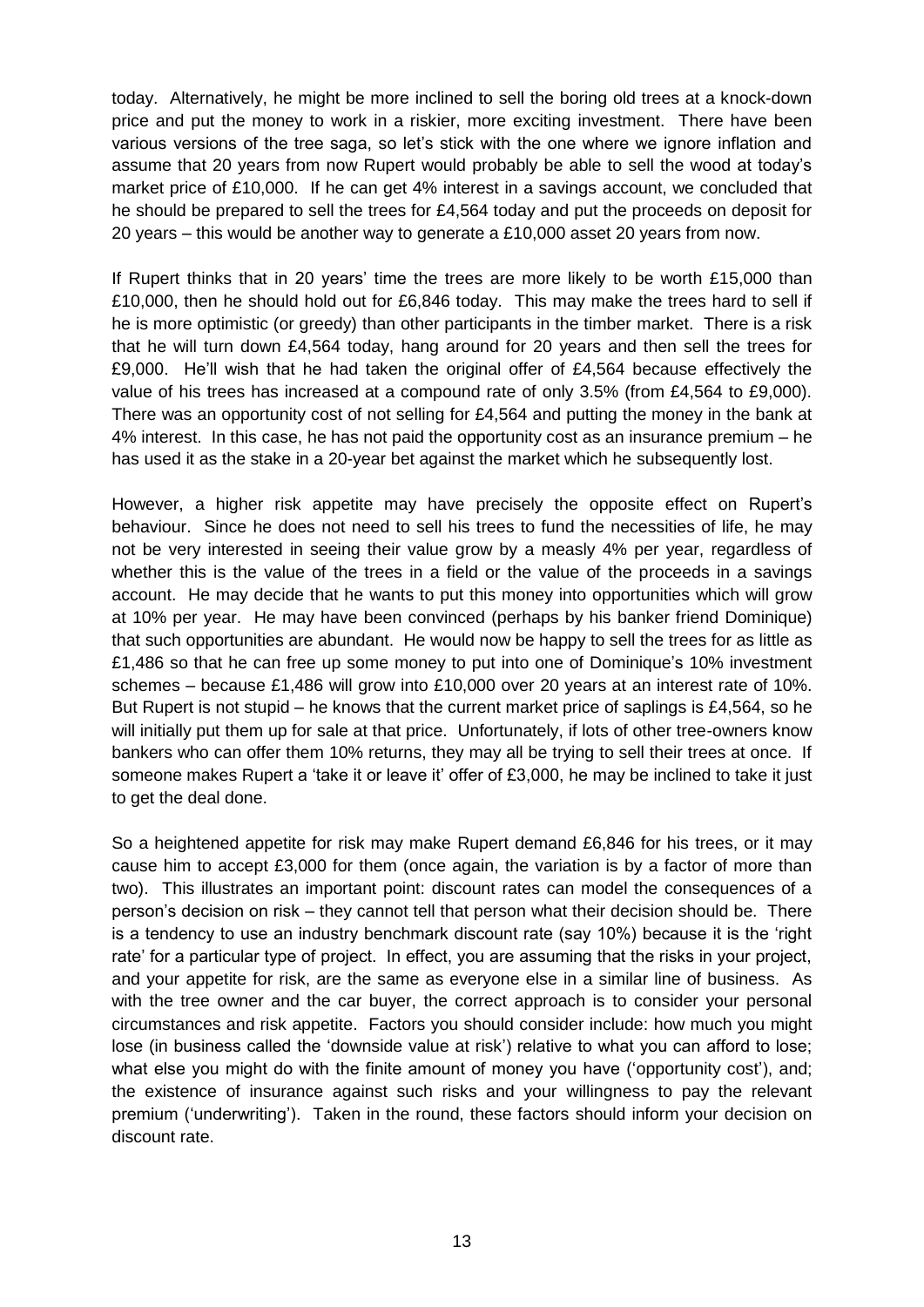The end of this section is a good place to reiterate the important general point that discount rates are inferred from human decisions, not fundamental constants of the economic universe derived by clever economists in a manner analogous to physicists working out a value for acceleration due to gravity. In fact, to be rigorously empirical, they should ideally be derived from human actions (the actual investment of real money) rather than just a popular consensus of disinterested parties. This point could have been made when discussing the fundamental principles of NPV analysis in Chapter 1. However, it seemed better to present a few behavioural and attitudinal examples first which might make clearer why it must be so. The dangers of relying on an *a priori* 'right discount rate' (or, worse still, a 'one size fits all' rate) are discussed further in Chapter 5.

#### **2.4. Taking past experience into account**

Whenever risk has to be taken into consideration the problem immediately arises of how it should be measured. In some very simple situations (e.g. the 'risk' of not winning the lottery) it can be modelled using probability theory. But most real world situations (e.g. the risk of a plane crash) are far too complex for theoretical modelling and so estimates have to be based on historical or empirical data. The problem in finance is that "past performance is not a reliable indicator of future results" – a mantra so important that it has become a mandatory health warning. Past performance may not be a *reliable* indicator, but what else do we have? When Rupert sells his trees for £3,000 he probably has faith in his banker friend Dominique because in each of the preceding three years her investments have indeed returned a 10% profit – there are plenty of hedge funds which can point to such performance. This is not a reliable indicator that such funds can deliver 10% every year for 20 years, but that is what gets fed into the DCF analysis, the results from which confer an aura of mathematical precision on what is basically just a hopeful hunch.

Historical data can be equally harmful when it is too pessimistic – in finance it is not always without risk to "err on the side of caution". After the 2007 credit crunch, interest rates fell to negligible levels, equity values dived and government bond values rose. Government bond yields (the interest paid on the now much higher bond values) consequently dived to levels which in some cases were lower than the rate of inflation over extended periods. Duncan may feel that while saving up for a car he cannot take risks with his money, but his predicament pales into insignificance when compared to someone saving up for their pension. A cautious person using historical performance as a guide to their pension investment allocation in 2008 would have been sorely tempted to put all their assets into government bonds. This is especially true for someone within ten years of retirement age – often described as "too old to risk waiting for the equity market to recover". And as their existing pension pot was unlikely to have been held in cash, "putting all their assets into government bonds" probably means selling equities which have just dropped in value and using the proceeds to buy government bonds.

DCF models of the 'prudent' behaviour just described may well have suggested that locking in the low returns from government bonds for a decade would indeed remove uncertainty, only to replace it with the near certainty that on retirement the existing pension pot would be smaller, in real terms, than its current value. For many people, this in turn would imply that there would be absolutely no 'risk' of it being large enough to generate a pension any higher than the level of means-tested benefits paid to those who had saved nothing (a form of 'moral hazard'). In such a situation, the logical conclusion may be either to stop making any pension contributions, or else to make what would effectively be a one way bet that over the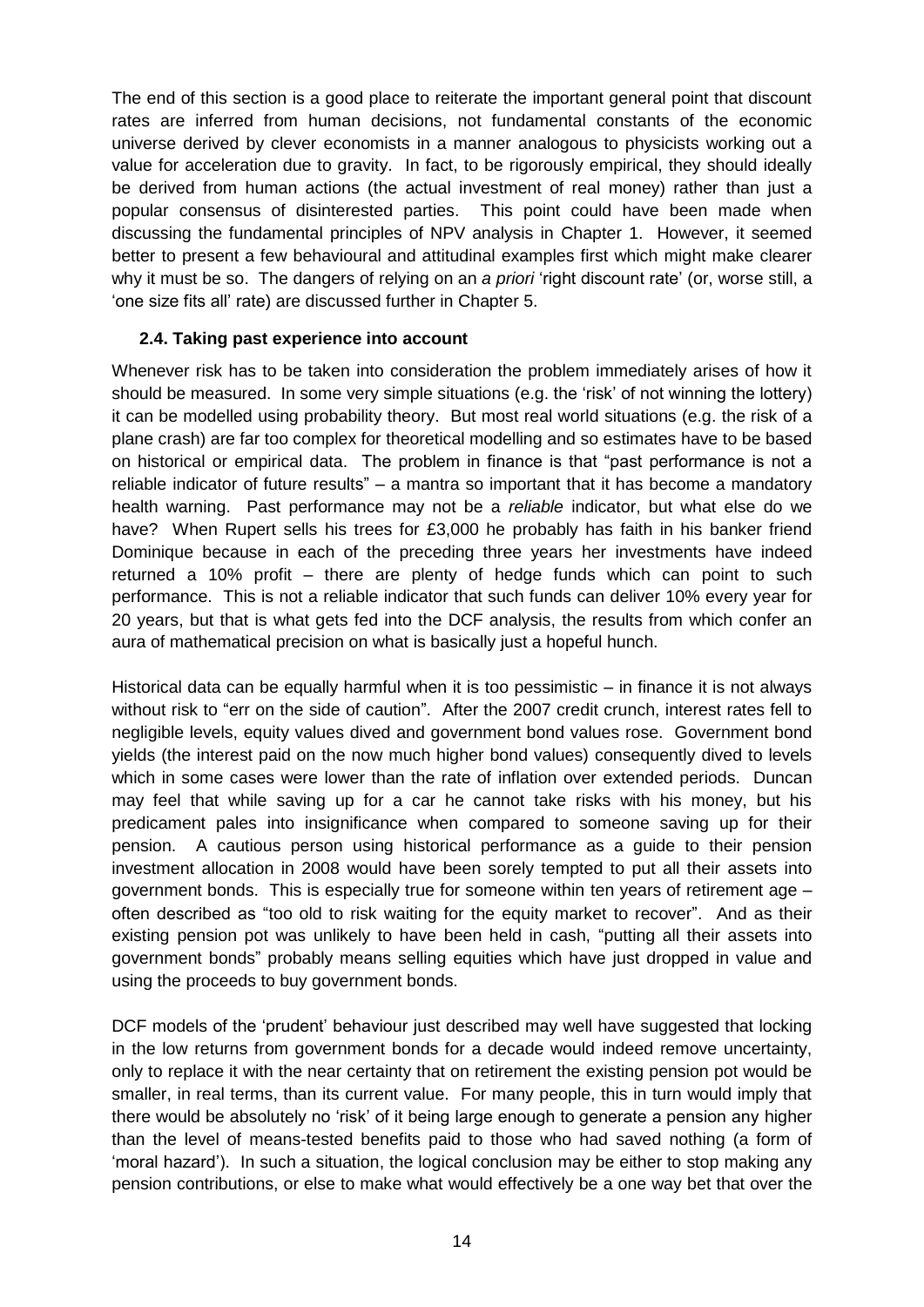next ten years interest rates would rise, bond prices would fall and equity markets would recover. It's easy to state this dilemma with the benefit of hindsight, but some pundits did put forward similar analyses at the time. Setting the wrong discount rate is not always an abuse – it can sometimes be an accident arising from the best of intentions.

#### **2.5. Applying a range of different discount rates**

So far we have assumed that the discount rate for credit and debit items is the same. There is some logic in this because if I leave cash on deposit I receive a certain amount of interest, but if I take it out and put it to work in another investment (i.e. 'lend' it to someone) my 'opportunity cost' of the capital is the same amount of credit interest which I now won't receive. It is even more logical when we are not trying to reference any actually paid real world interest rate but instead considering an aspirational IRR hurdle rate. It surely makes sense for a company with diverse operations to set a 'level playing field' figure for its target Return on Capital Employed (ROCE) in order to ensure that it places its bets on the best operational and geographic opportunities. However, we have also noted briefly (in the reference to 'current account mortgages' in Section 2.1) that this assumption may be called into question by tax considerations. We will now consider in more detail whether in some situations, setting the right discount rate should involve different rates for assets and liabilities.

The first thing to note is that real world credit and debit interest rates are not generally the same. In fact the whole banking edifice depends on them being different. Bankers need to make money and they achieve this by lending at rates higher than the rates they pay depositors. Long before the development of sophisticated DCF analysis there was an adage that commercial bankers operated on the 'three threes' principle – arrive at work in the morning, take a deposit at 3% interest, lend it to someone at 3% margin, then go and play golf at 3 o'clock. The natural order of things is that individual savers and corporate treasurers expect to receive a lower interest rate on their deposits than they pay on their borrowings. And yet companies investing in business opportunities and individuals buying homes both hope to borrow at a lower rate than their long-term return. If I can borrow at 4% and invest at 7% then I do not need sophisticated DCF analysis to guide my behaviour – I simply need to know how much I can borrow (or 'leverage up'). If DCF analysis plays any role, it is likely to be the post-rationalisation of a decision to borrow too much. The abuse of discount rates has therefore played a role in the over-leveraging of western economies, the other great economic threat (alongside asset price bubbles) to financial system stability.

The difference between real world credit and debit interest rates can have important practical consequences when actually financing a project rather than simply using DCF as a ranking tool to determine which of various candidate projects might theoretically be the more profitable. Let's consider the case of an ambitious young man called Tim, who has decided that he would like to build his own private nuclear power station. Before we do so, I should make it clear that this essay is not a treatise on the economic viability of nuclear power, so please treat the following cost estimates as entirely arbitrary. They are used simply to illustrate a possible flaw in DCF analysis. No doubt those actually advising Tim on the planning for his nuclear power station project would take care to avoid such errors.

For simplicity, we will assume the station costs £25bn to build, is paid for up-front and is completed at the end of Year 1. Next, we will assume that it will generate electricity which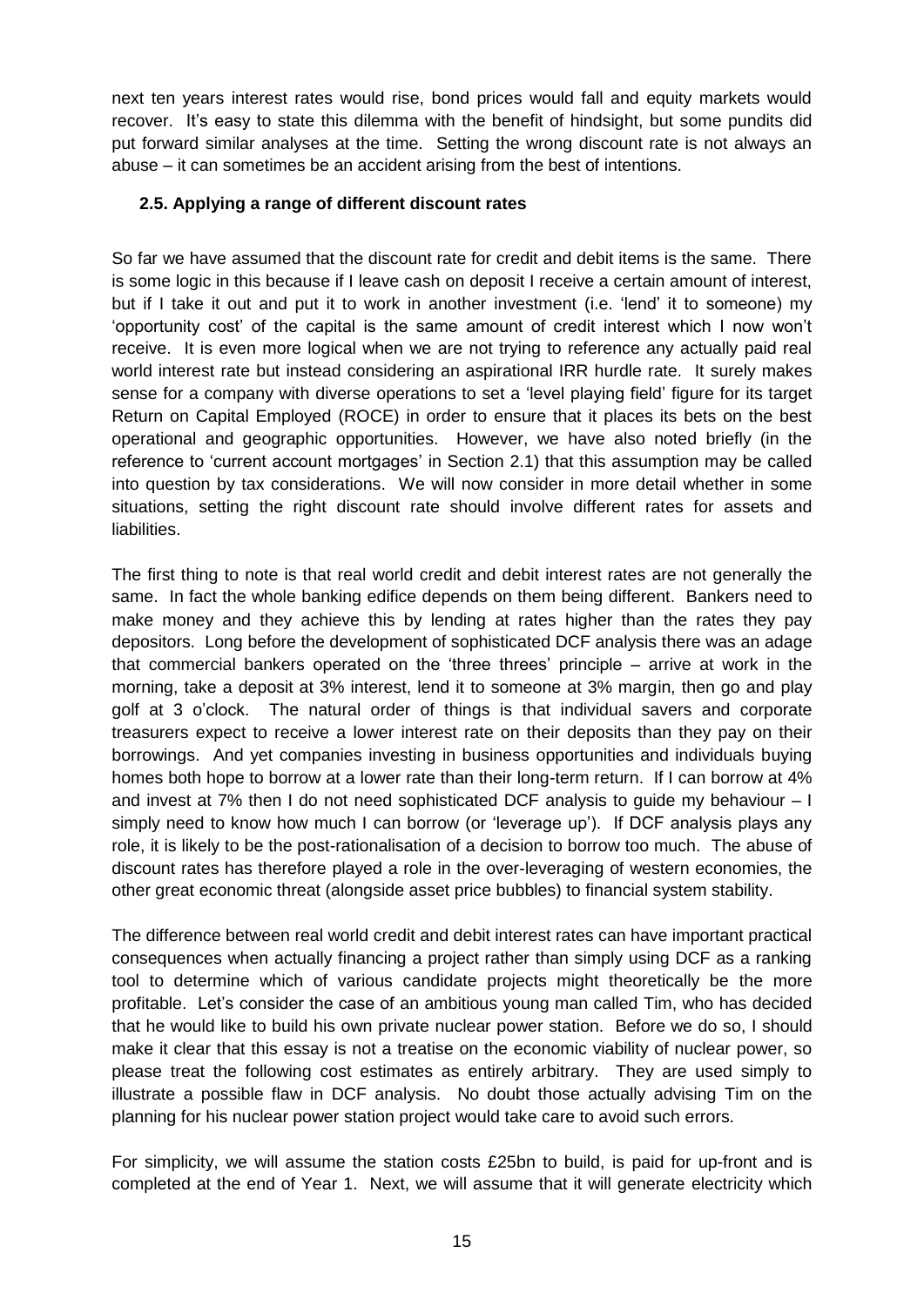Tim can sell initially for £2.5bn per year and that this will increase at 3% per year to account for energy inflation (he was canny enough to negotiate that before a recent collapse in the price of oil). Then we will assume annual running costs of £0.6bn in the first year, also rising at 3% inflation. After completion the plant will run for 49 years (giving us a 50-year time horizon in total) and will then be decommissioned at a cost of £10bn paid entirely up-front (i.e. at the end of Year 50). This last figure may be particularly controversial but remember that we have 50 years of inflation to take into account before that cost is incurred. Finally, let's assume a 10% discount rate because that is a nice round number and may be an attractive rate of return for Tim's commercial partners. The table below sets out the total NPV of the annual cost and income items and, for illustration, shows the contribution to that total from Years 1, 2, 10, 20, 30, 40 and 50 (there is no room for a table with 50 columns).

|                     | <b>Total</b>        | Contribution to total NPV from particular years (£bn) |                   |            |            |            |            |            |  |  |  |  |
|---------------------|---------------------|-------------------------------------------------------|-------------------|------------|------------|------------|------------|------------|--|--|--|--|
| <b>Item</b>         | <b>NPV</b><br>(£bn) | Year 1                                                | Year <sub>2</sub> | Year<br>10 | Year<br>20 | Year<br>30 | Year<br>40 | Year<br>50 |  |  |  |  |
| Construction        | 25.00               | 25.00                                                 | 0                 | $\Omega$   |            | 0          | 0          |            |  |  |  |  |
| <b>Operations</b>   | 8.23                | 0                                                     | 0.55              | 0.32       | 0.17       | 0.09       | 0.04       | 0.02       |  |  |  |  |
| Decommission        | 0.09                | 0                                                     | 0                 | 0          | 0          | $\Omega$   | 0          | 0.09       |  |  |  |  |
| <b>Total cost</b>   | 33.32               |                                                       |                   |            |            |            |            |            |  |  |  |  |
| Electricity         | 34.29               | 0                                                     | 2.27              | 1.34       | 0.70       | 0.36       | 0.19       | 0.10       |  |  |  |  |
| sales               |                     |                                                       |                   |            |            |            |            |            |  |  |  |  |
| <b>Total income</b> | 34.29               |                                                       |                   |            |            |            |            |            |  |  |  |  |

**Table 2: Project finance DCF for a nuclear power station**

The first thing to do is to remind ourselves what the total NPV values mean. The 'total cost NPV' of £33.32bn means that if Tim could put that sum in a bank account yielding 10% net interest, then he could draw out of that bank account all the money needed to cover all future costs of the power station, and it would be empty just after he had paid the decommissioning bill (he is a young chap, so there is every chance he will be around in 50 years' time to sign the final cheque). Of course, he would draw out most of it (£25bn) to pay for building the power station during Year 1. The 'total income NPV' of £34.29bn means that if Tim were to put all his future revenues into a bank account yielding 10% net interest, then at the end of 50 years the total would be the same as if he had put £34.29bn into that account today and left it to grow at 10% over 50 years. He probably doesn't have £33.32bn hanging around in his current account, but if he were to borrow £33.32bn it would be as valuable to him as putting £34.29bn into a bank account delivering 10% per year. The conclusion is that this project actually returns a little over 10% on the capital employed (i.e. it passes the 10% hurdle rate) and if Tim can borrow £33.32bn in the market at an actual interest rate of <10%, then he certainly should do so.

One thing which may be surprising is how little is contributed to the NPV totals from the period beyond Year 20. The NPV of the £600m of operational costs in Year 2 is £545m while the NPV of the operational costs in Year 20, by which time they will have risen to £1,021m due to inflation, is only £167m. This is reassuring really, as it is very difficult to predict what the price of electricity and the costs of running a nuclear power station will be 20 years from now. It tells us that quite big errors in those predictions will make only minor differences to the viability of the project. Perhaps the biggest surprise is that the £10bn of decommissioning costs in Year 50 contribute only £94m to the NPV of the project – a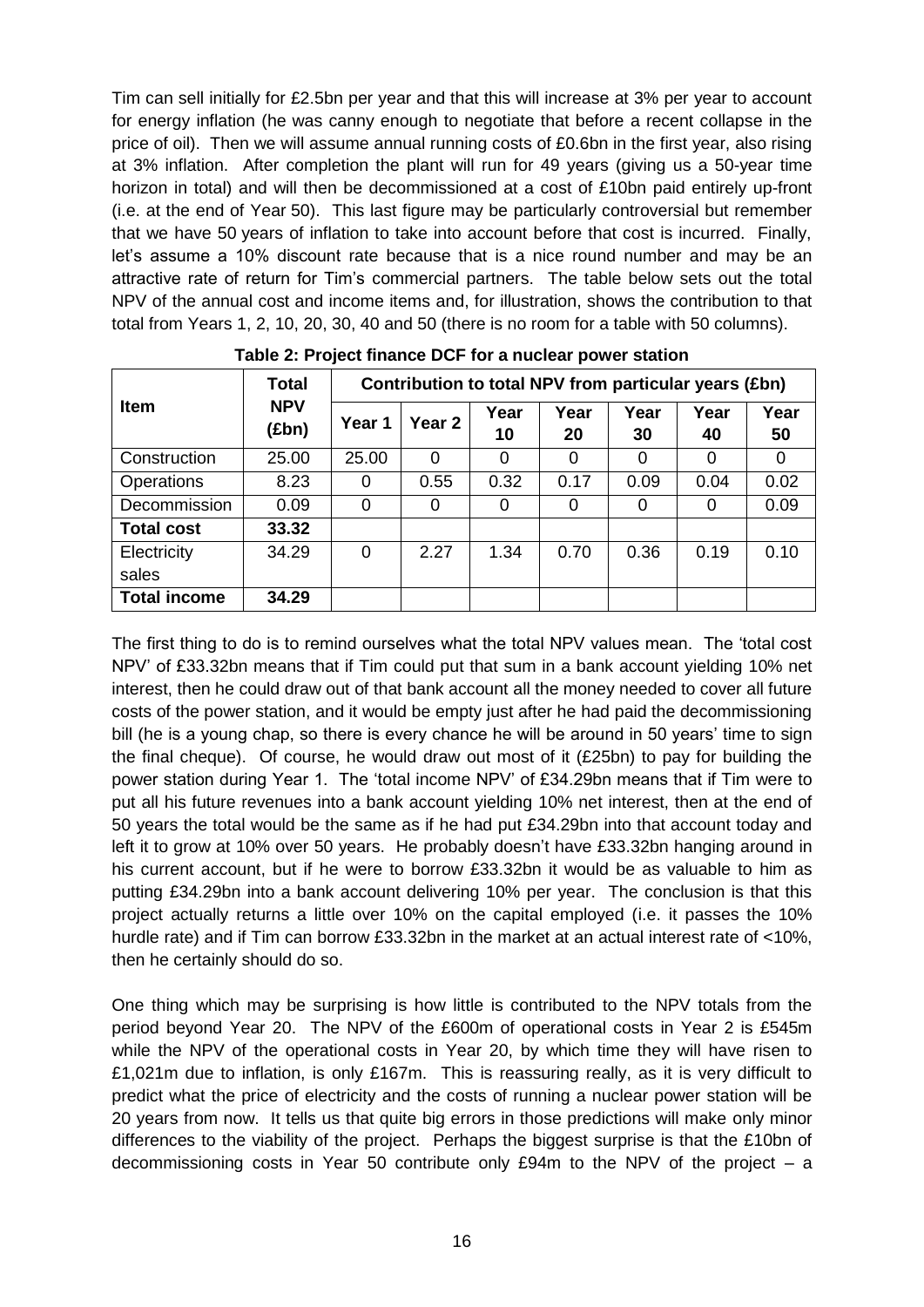negligible 0.3% of the total project costs. This is because 10% compound interest left to run over 50 years will increase a sum of money by a factor of 117 (11,700%). In view of this, why do people fuss so much about the cost of decommissioning?

We know that these days people do not receive or pay 10% interest in practice. Tim will probably borrow the first £25bn at about 5% and be delighted that he can 'put it to work' at 10% return. In each future year he will have revenues, out of which his costs will be paid, leaving him a tidy profit. He discounts that profit at a rate of 10% when he considers its notional worth today. He won't actually have to put that figure in the bank and see it grow at 10% because he is counting future profits rather than providing for future liabilities. Except in the case of the decommissioning costs. Here, the DCF analysis imagines that Tim really does put £85m into a bank account yielding a net 10% compound return. He can then forget about it until he draws out the full cost of decommissioning in 50 years' time.

But we know that such bank accounts do not exist. Suppose Tim can only get a net 2.5% compound return. The amount he would have to put in the bank account today rises from £94m to a whopping £2,909m, meaning that the project no longer meets its 10% IRR hurdle rate. And what if he has underestimated the cost of dealing with nuclear waste over thousands of years? The figure of £10bn was arrived at by assuming that today the cost would be about £2.25bn and that inflation in decommissioning costs would run at 3% per year. But what if actual inflation in these costs was 5%? The estimated cost in 50 years' time would rise from £10bn to £26bn. At a 2.5% savings interest rate it would be necessary for Tim to put aside £7.5bn today to cover that liability.

Hopefully what is clear from the above is that while DCF may be a good tool to test out a 10% IRR hurdle rate for different power generation options (nuclear, fossil, wind, solar) and thereby produce a 'Levelised Cost of Energy' for each, it may not offer a very good picture of the actual project finance economics. To be fair, Tim could say that, instead of a single upfront deposit, he will put aside most of his profits from Year 30 onwards to cover the cost of nuclear decommissioning. This will remove very little from the DCF total income value but would be plenty to cover the decommissioning cost. However, that is not what is being modelled by a simple DCF analysis and so it may not appear in the contractual obligations of the operator. It may be that Tim is tempted to maximise profits for 30 years and then conveniently go bankrupt. So, perhaps, after all, people are right to make a fuss about the cost of decommissioning.

A key lesson from all this is that DCF shows we do not have to worry much about things which will happen 20 to 50 years from now. At a human level this is true – roughly half the population will not even be alive in 50 years' time (even young Tim will be collecting his pension by then). For economic evaluations across society, discount rates are typically lower. When people attempt to estimate intergenerational transfers, they attempt to estimate the 'pure rate of time preference' - the rate people would ethically use to evaluate transfers to future generations. To get there, analysts sample the population using ethical questions about saving lives versus costs to try and find these utility functions, often arriving through a thicket of contradictions, as did HM Treasury, at an estimate around 1.5%. Because people die, and the average annual death rate for adults is about 1.5%, this is not a surprising number. Individuals, at this point in time, quite rightly want to see payback in their lifetimes. No wonder old people are crotchety about long-term investments.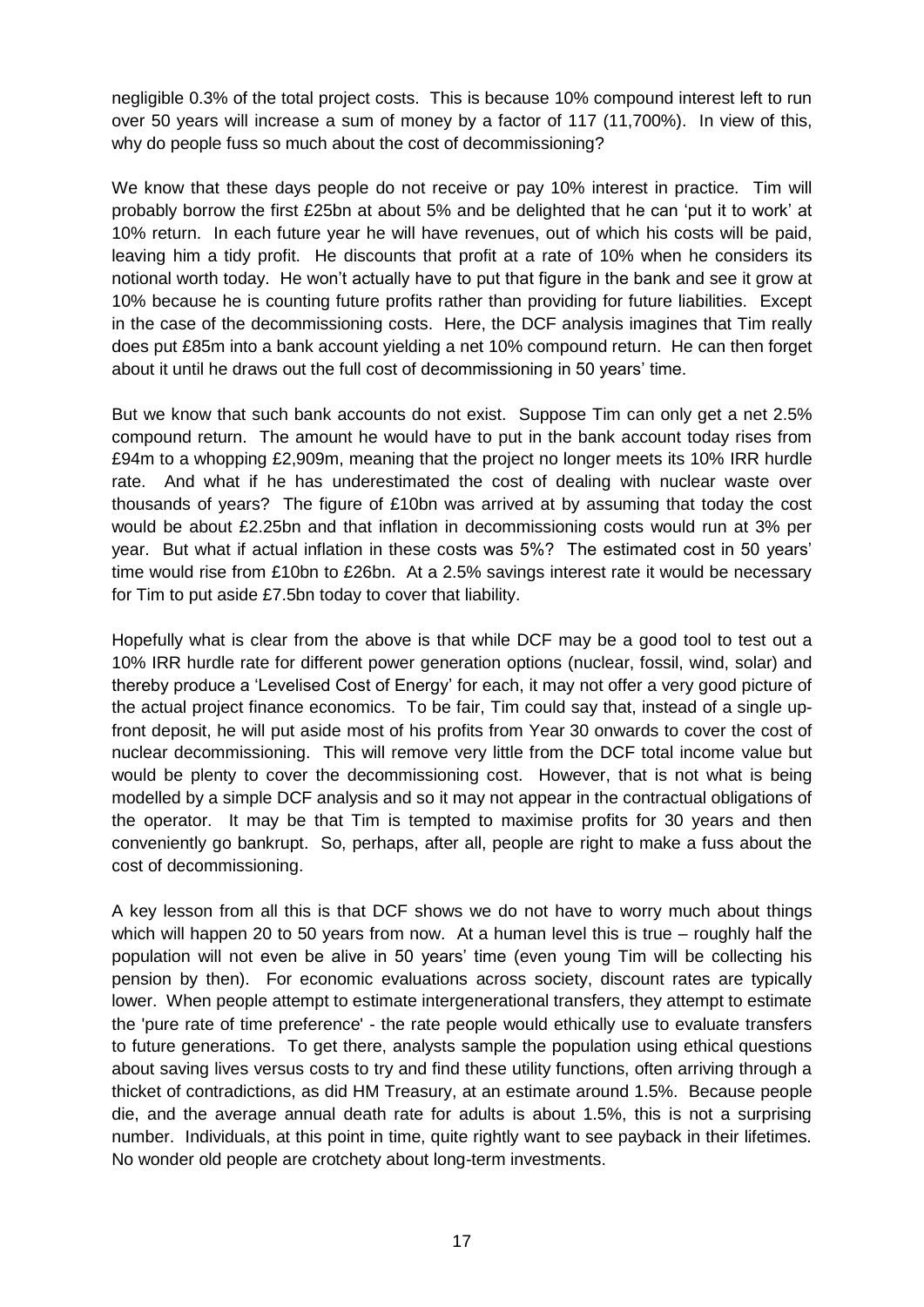However, what makes selfish economic sense may not make social sense. Is it right for us as a society to commit irrevocably to a project which makes economic sense during our lifetimes but becomes an inevitable and massive liability for our grand-children? Suppose humankind now had to decommission the Great Pyramid of Cheops and that this turned out to cost hundreds of trillions of dollars – leaving us nothing for the basics of life. Would it be any comfort that Cheops had provided for this by investing a tiny sum of money in 3,000 BC? At this point in the essay it is worth reminding readers of Michael Mainelli's quote from Charles Young in the Preface: "an extra glass of wine for Alexander the Great matters more than all today's capital stock".

#### **2.6. Taking account of externalities**

In economics, an 'externality' may be defined as a cost or benefit which affects a party who did not choose to incur that cost or benefit. In the case of a cost, this is what a military person might refer to as 'collateral damage'. For DCF analysis, externalities may be thought of as the indirect costs and benefits which get left out of the NPV calculation. In many situations of practical importance what gets left out is collateral damage to the environment. If such damage is ignored, then the costs of preventing it happening cannot be properly compared to the costs of remediating it at a later date, even though this would be an obviously appropriate use of NPV analysis. My grandmother was fond of saying that "a stitch in time saves nine" – but if you have to pay for the first stitch yourself while others would have to pay for the nine, you may not be inclined to make that investment. And, playing devil's advocate, with a suitably high and accurate discount rate, the cost of one stitch now might actually be higher than nine stitches a decade from now.

To illustrate this point, let's consider the case of Sophie who owns some juvenile fish which by coincidence are all the same size and currently weigh 200 grams each. Sophie is the sister of Rupert (the owner of the trees) and the fish live in a pond on the family estate. They are of a particularly tasty variety and can be sold to a fishmonger for £5/kg, making each fish worth £1.00 right now. If left in the pond, they will put on weight at a rate of 5% per year. Sophie has just had dinner with Dominique, the banker friend of her brother who in Section 2.3 was flogging "sure fire" investment opportunities yielding 10% per year. She wonders whether to drain the pond, kill all the fish and sell them to provide funds for this investment. Clearly she should do so  $-$  a year from now each fish will weigh 210g and be worth £1.05 whereas the financial investment will be worth £1.10. Of course, none of the fish will now grow up and produce offspring, which would have provided additional returns and a sustainable source of income. But the disparity in discount rates means that, on an NPV basis, it simply is not worth waiting for that to happen.

What 'did for' for the poor fish was that the financial returns promised by industrialisation (if Dominique invested in the equities of manufacturing industry) or short-term financial wizardry (if she chose hedge funds) significantly exceeded those which could be returned from the sustainable harvesting of nature. This is often the case in real life – nature seems to be prepared to offer single digit returns while humans are eager for double digits. The tragedy is not that one fictitious lady owned some fish in an ornamental pond, but that the human race lays claim to a large number of real fish in the world's oceans and is treating them in a similar manner. What makes economic sense for Sophie will probably also make economic sense for everyone else (we look at the perils of everyone acting on identical models further in Chapter 5) and so entire species of fish end up almost extinct. This will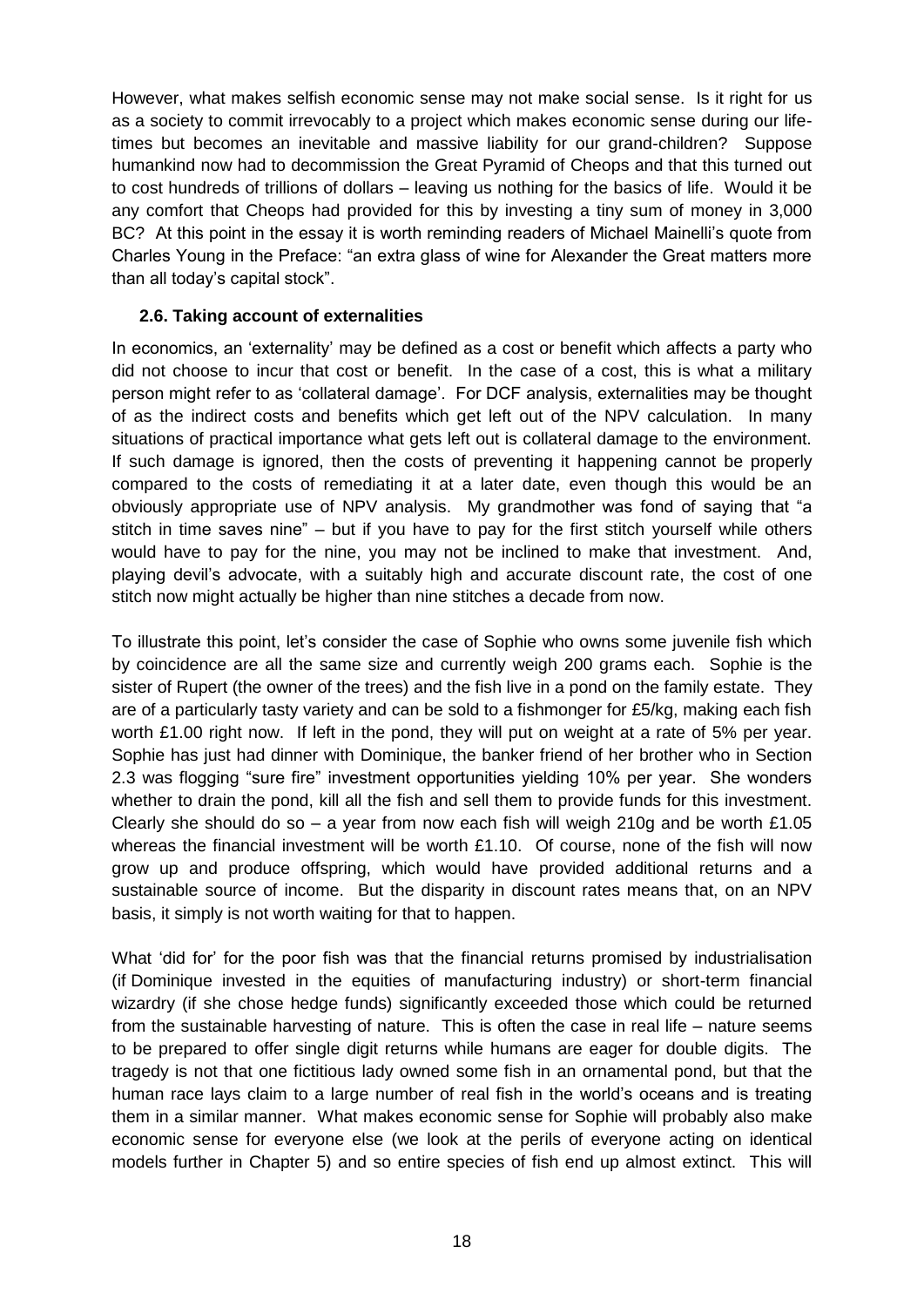have a cost for humankind which is not captured in the NPV model and is a classic 'externality'.

The economist Jeffrey Sachs has addressed this issue in his 2008 book *[Common Wealth](http://jeffsachs.org/books/common-wealth/)*. He points out that "the market price of a species will generally not reflect its societal value as part of the earth's biodiversity' and that 'if the value of the resource is likely to grow more slowly than the market rate of interest, the blaring market signal is to deplete the resource now and pocket the money". Michael Mainelli and Ian Harris, the founders of the Long Finance initiative, pick up on this discussion in their appropriately named 2011 book, *[The](http://www.zyen.com/component/content/article/743-price-of-fish.html)  [Price of Fish](http://www.zyen.com/component/content/article/743-price-of-fish.html).* As well as furnishing the above quote from Jeffrey Sachs, they point out that pricing biodiversity (i.e. putting a value on the collateral damage caused by extinction) is a similar problem to arriving at a carbon price which is 'fair' to the environment and properly reflects the costs of global warming. There is no market price for species extinction but there is a market price for carbon and many commentators believe that it is too low. If it was set at a more realistic level, it might help to make the case for new nuclear power stations on an NPV basis without needing to duck the issue of waste.

Another group which has grappled with this issue is the International Institute for Sustainable Development [\(IISD\)](http://www.iisd.org/). Their January 2014 report on ['Value for money infrastructure](http://www.iisd.org/sites/default/files/pdf/2014/value_for_money.pdf)  [procurement: the costs and benefits of environmental and social safeguards in India'](http://www.iisd.org/sites/default/files/pdf/2014/value_for_money.pdf) includes a section on 'How environmental and social risks affect discount rates and risk sharing'. This suggests that, rather than try to put a market price on the future 'good' of carbon not emitted or a species not driven to extinction, such externalities should be captured by increasing the discount rate used when modelling returns generated from the option which does not address such aspects. The reasoning is that the increased discount rate captures a risk of future environmental legislation eating into those returns.

Oscar Wilde famously described a cynic as "a man who knows the price of everything and the value of nothing". A similar charge might well be levied at DCF modellers who leave out externalities. However, the temptation to ignore or understate them is not always driven purely by the desire to make a project look more profitable. Furthermore, as we saw with nuclear waste, any adverse impacts of shoddy analysis tend to be felt in the distant future – how much do I care about costs incurred long after I have died? It is actually very hard to quantify the 'economic cost' of environmental damage. Like much of economics, DCF can tell you what is expedient – it can never tell you what is morally or socially acceptable. 2014 marked the 100<sup>th</sup> anniversary of the extinction of the Passenger Pigeon – exactly what price do each of us pay today for its loss? We will now consider in more detail the effect of applying DCF analysis over trans-generational periods of time.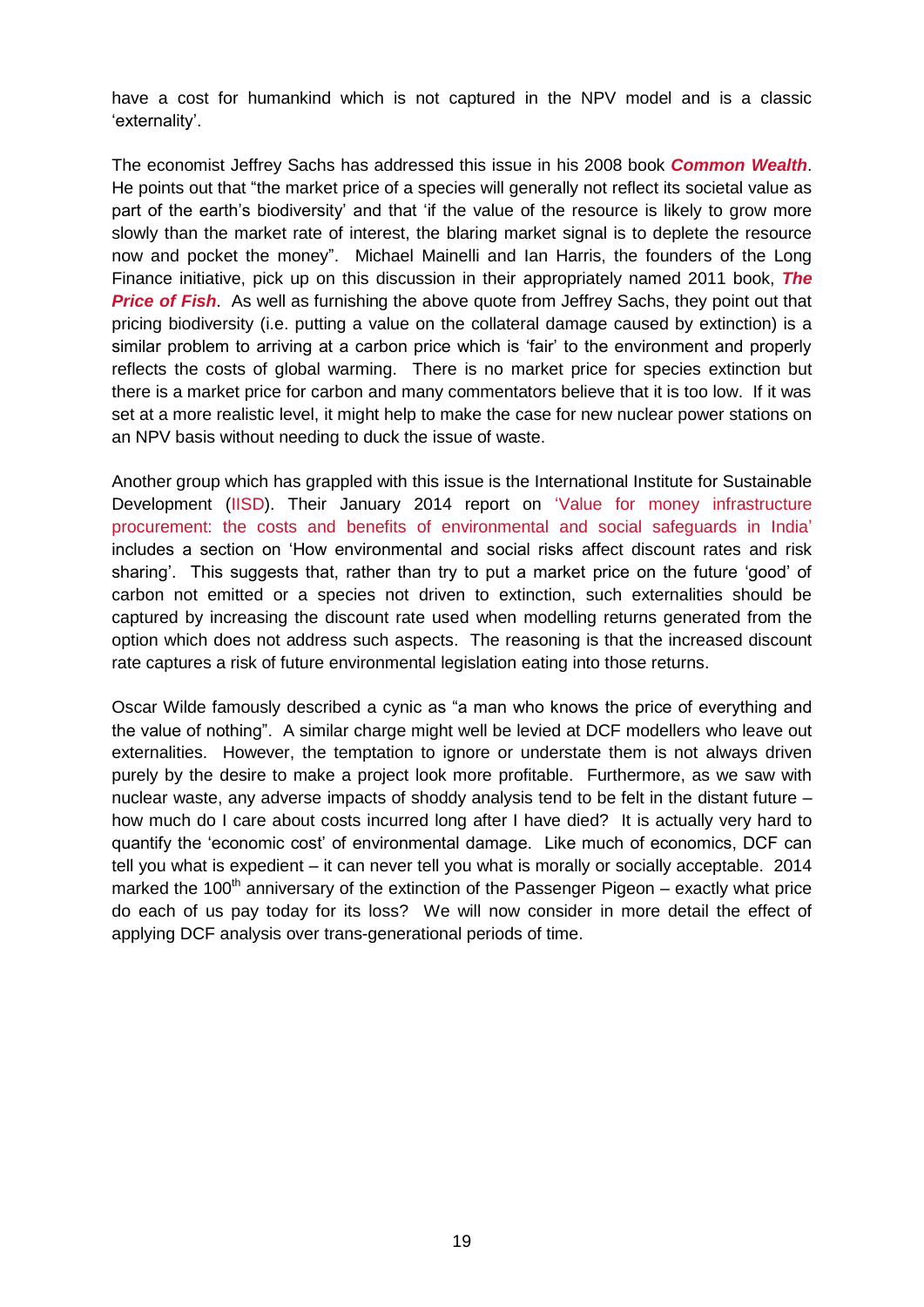#### **3. Understanding the effects of timescale**

#### **3.1. Long timescales discount future income and expenditure to neglectable values**

The example of the decommissioning costs for Tim's nuclear power station illustrates a general aspect of exponential mathematics – that the numbers start to run away with themselves when extrapolated over extended periods. The fact that the NPV calculated for this key aspect of the project may range from £94m to £7.5bn does not provide confidence limits for the required budget – it indicates that we are flying entirely blind. As a schoolboy I was intrigued to be told that if, when Jesus told the Pharisees that the silver penny should be "*rendered unto Caesar*", he had added that this was because Caesar was paying 3% compound interest, then it would have grown to be worth £472 trillion today. Two thousand years is a long time for a curve to become ever steeper.

It does not, in fact, take thousands of years for exponentials to run away with themselves, even at relatively low discount rates. In the case of nuclear decommissioning, we saw that a 10% discount rate reduces the NPV of a liability to less than 1% of its nominal value in 50 years. The table below should help provide a feel for when liabilities will be reduced to negligible (in its true sense of 'neglectable') proportions.

| <b>Discount Rate</b> | Period to reduce to 10% of<br>nominal value (years) | Period to reduce to 1% of<br>nominal value (years) |
|----------------------|-----------------------------------------------------|----------------------------------------------------|
| 1%                   | 231                                                 | 463                                                |
| 3%                   | 78                                                  | 156                                                |
| 5%                   | 47                                                  | 94                                                 |
| 7%                   | 34                                                  | 68                                                 |
| 10%                  | 24                                                  | 48                                                 |
| 15%                  | 16                                                  | 33                                                 |
| 20%                  | 13                                                  | 25                                                 |

**Table 3: Diminution in nominal value at various discount rates**

#### **3.2. Interest rates cannot actually be fixed over long timescales**

When choosing discount rates, it is important to consider whether they apply over the entire timescale of the project. Graphs 2, 3, 4, & 5 take a Long Finance view of the situation. You can see that UK and US real interest rates, i.e. Real Interest Rate = Base Rate – Inflation, have exhibited two characteristics over the centuries (a) they have grown more volatile, and (b) they have been decreasing, as indicated by the moving averages dropping. One can see by inspection that 'real is actually well below 2% for the past century on a 50 year moving average (green line on Graphs 3 and 5), not the 4% or 5% frequently talked about as 'normal' by many people and economic commentators. Volatility has been so significant in the past century it's odd that people even think normal is 4% or 5%. In addition, you can see that quantitative easing since 2008 has already had a significant downward effect on the 50 year moving average.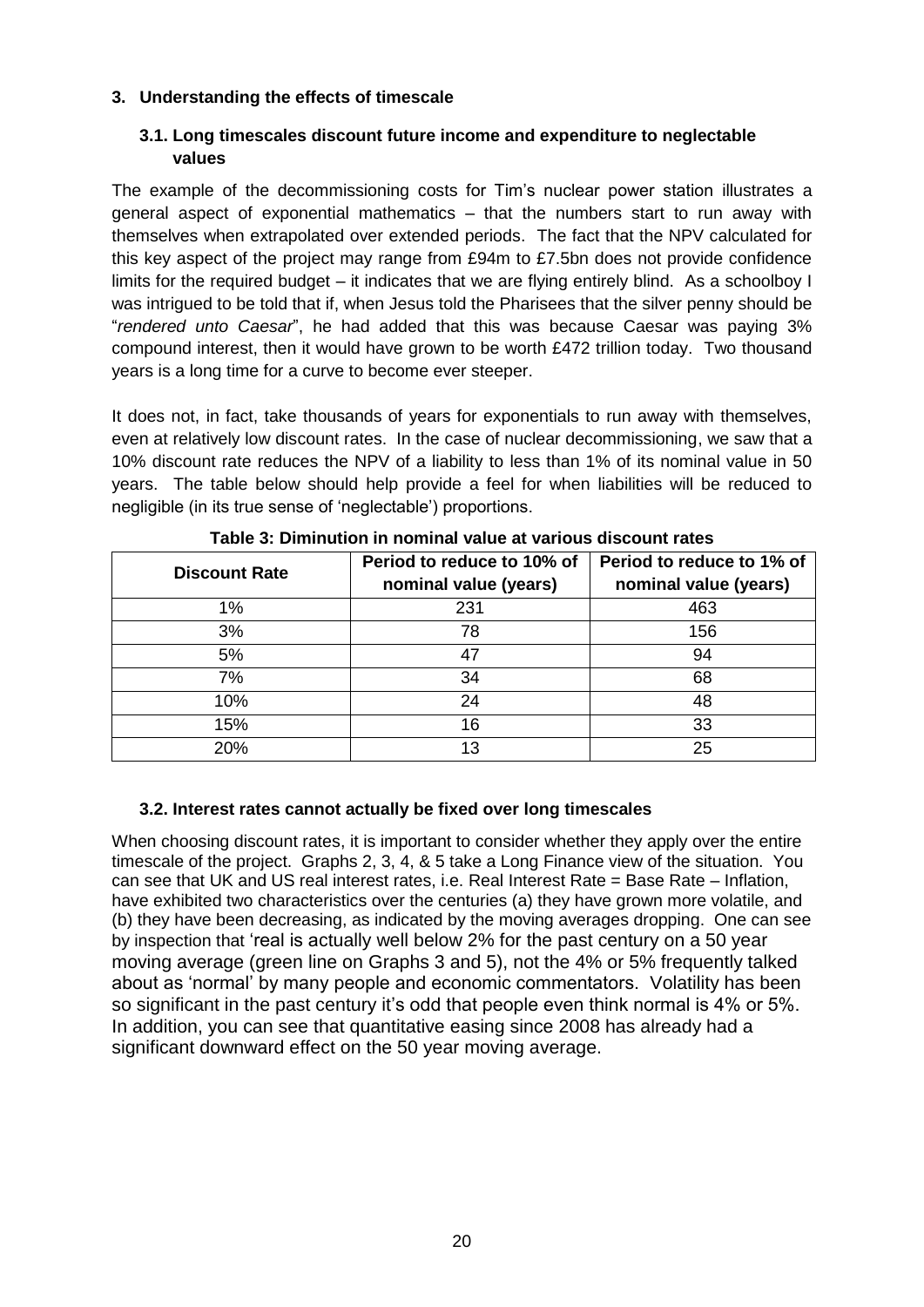



**Graph 3: UK Real Interest Rate Moving Averages**

#### **Graph 4: US Real Interest Rates**

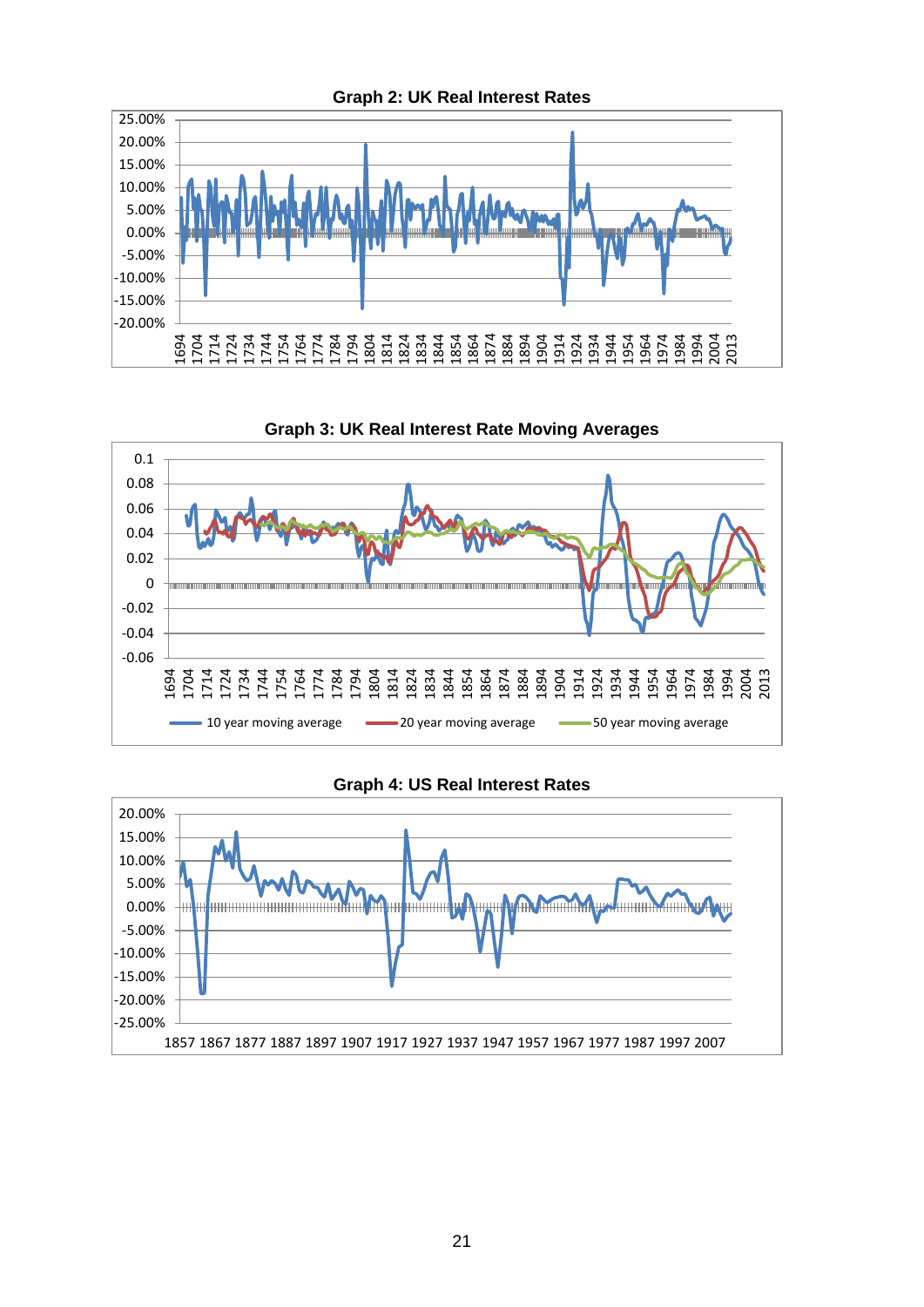

In Section 2.4, we touched on the issue of risk and the potential pitfalls from using recent past experience as a predictor for future performance. We noted that this could potentially have profound consequences for anyone with a defined contribution pension scheme approaching retirement. In some ways, the key economic indicators (and for DCF these will be interest rates, inflation rates, and, to some extent, tax rates) are rather like weather indicators. In the case of weather patterns, the last few days will be a reasonable (but not entirely reliable) indicator of what will happen for the next few days. However, they will tell us next to nothing about the weather on a particular date ten years from now. Economic indicators are similar except that the coherence timeframe is a few years rather than a few days. Interest rates for the past three years may be a useful guide to those for the next three years, but tell us very little about what they will be in 2050. This is illustrated in Graph 4 on the previous page which shows the historical real interest rates in the US since 1857. If this was held to be similar to weather pattern data, then it would be for a region with periodic and very dramatic storms.

Over recent years, interest rates have, in fact, been very low – with a 0.5% base rate in the UK since March 2009. However, putting 0.5% into a 30-year DCF would not be the best estimate for future base rates – it would probably be one of the worst possible estimates. This is because when base rates are this low they will almost certainly have to increase (unless, perhaps, you live in Japan). If the base rate is an important parameter and the timeframe is 30 years, then the best approach is probably to carry out multiple simulations based on the typical patterns of base rate movement over similarly extended periods. You might weight the outcome from these different simulations according to the likelihood of them happening and use this to arrive at a best estimate for a 'central case' outcome. At the same time, it would be possible to estimate the probability of different deviations from this central case, which could be used to make contingency provisions. This approach is sometimes called 'Monte Carlo' simulation. There are similarities to the Long Finance initiative's 'Confidence Accounting' proposal, a plea to use ranges in balance sheet valuations. Monte Carlo analysis and Confidence Accounting are outside the scope of this essay, but the point is that DCF models may often be best used to provide inputs to further 'probabilistic' models rather than to provide 'oven ready' conclusions. We pick up the treatment of risk again in Chapter 4.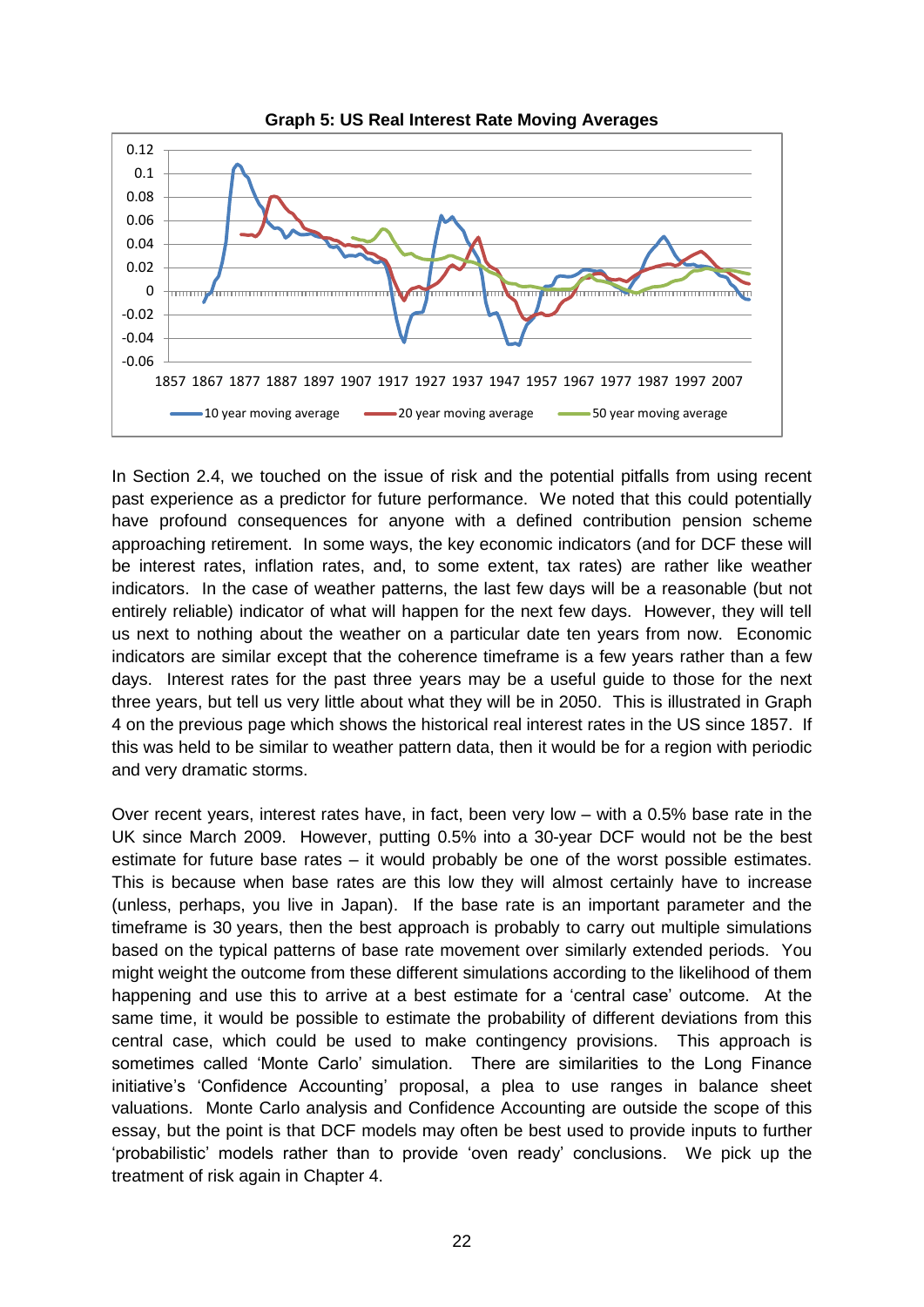As well as touching on risk, Chapter 2 made the point that DCF analysis may not offer a very good picture of actual project finance economics when contrasting an IRR hurdle rate with actual credit or debit interest rates. We noted that in many cases the modeller has no intention of using real world interest rates – citing the example of using a 'Levelised Cost of Energy' tool with a uniform 10% IRR to compare the merits of different power generation technologies. When timeframes extend beyond about five years, the modeller in fact has very little ability to use real world interest rates even if she wants to - if by 'real world interest rates' we mean the rates that would actually be paid throughout the project. This is because it is difficult to fix these rates for very long periods in advance.

Duncan, the car buyer we first met in Section 1.1, may just possibly be able to find a fiveyear fixed rate savings account offering compound interest. But Rupert, the tree seller who lives in the big house down the road from him, would certainly not be able to find a similar account with a rate fixed for 20 years. There are debt instruments with 20-year tenors, government bonds being a good example, but these pay simple rather than compound interest. Nor, indeed, is it really likely that Rupert would be able to find a counterparty prepared to enter into a fixed price contract to buy his timber 20 years hence (and by Section 2.3 he was anyway having doubts about the wisdom of doing this).

Given historical levels of volatility, it is not even very easy to estimate what the level of future interest rates will be several years ahead, let alone secure them contractually in advance. Over long timescales, the choice for a DCF modeller is therefore not between 'real interest rates' and 'arbitrary IRRs' but between 'guessed interest rates' and 'hoped for IRRs' – there may be equal amounts of aspiration in each. So DCF is good for illustrating that a certain financing plan *could* be attractive – while not guaranteeing that it *will* be attractive as events unfold in the real world.

#### **3.3. Asset-backed borrowing may provide some certainty on debt interest rates**

Although long periods of fixed rate compound credit interest and pre-agreed commodity prices ('forward prices') for transactions in the distant future are very difficult to secure, the situation is a bit easier for simple annual interest paid on debt. Pension funds are looking for stable long-term streams of regular interest payments on low risk deposits (which is why pension funds are so fond of government bonds) and building societies will look at relatively long-term fixed rate mortgages on property. Mortgaging a property is a form of 'assetbacked borrowing' and is popular among private individuals. In the case of companies, a similar strategy to mortgaging physical assets is the 'securitisation' of future revenue streams – for example borrowing to build a student accommodation block against the security of the future rental income. Sometimes the distinction between individuals and corporates becomes blurred – David Bowie famously issued a \$55m bond securitised by the anticipated stream of future royalties on his back catalogue of songs.

Where a project has up-front investment in a tangible asset which is paid back directly from the returns made operating that asset, it may be best to model it based on the assumption that the investment is paid for under a fixed rate repayment mortgage or some other form of asset-backed borrowing. For example, a 'repayment mortgage' type of financing for an asset other than a house can often be arranged as a hire purchase (HP) agreement, which in the case of a corporate is referred to as a 'financing lease'. This is particularly appropriate if that asset is (unlike most houses) destined to depreciate steadily in value. The period of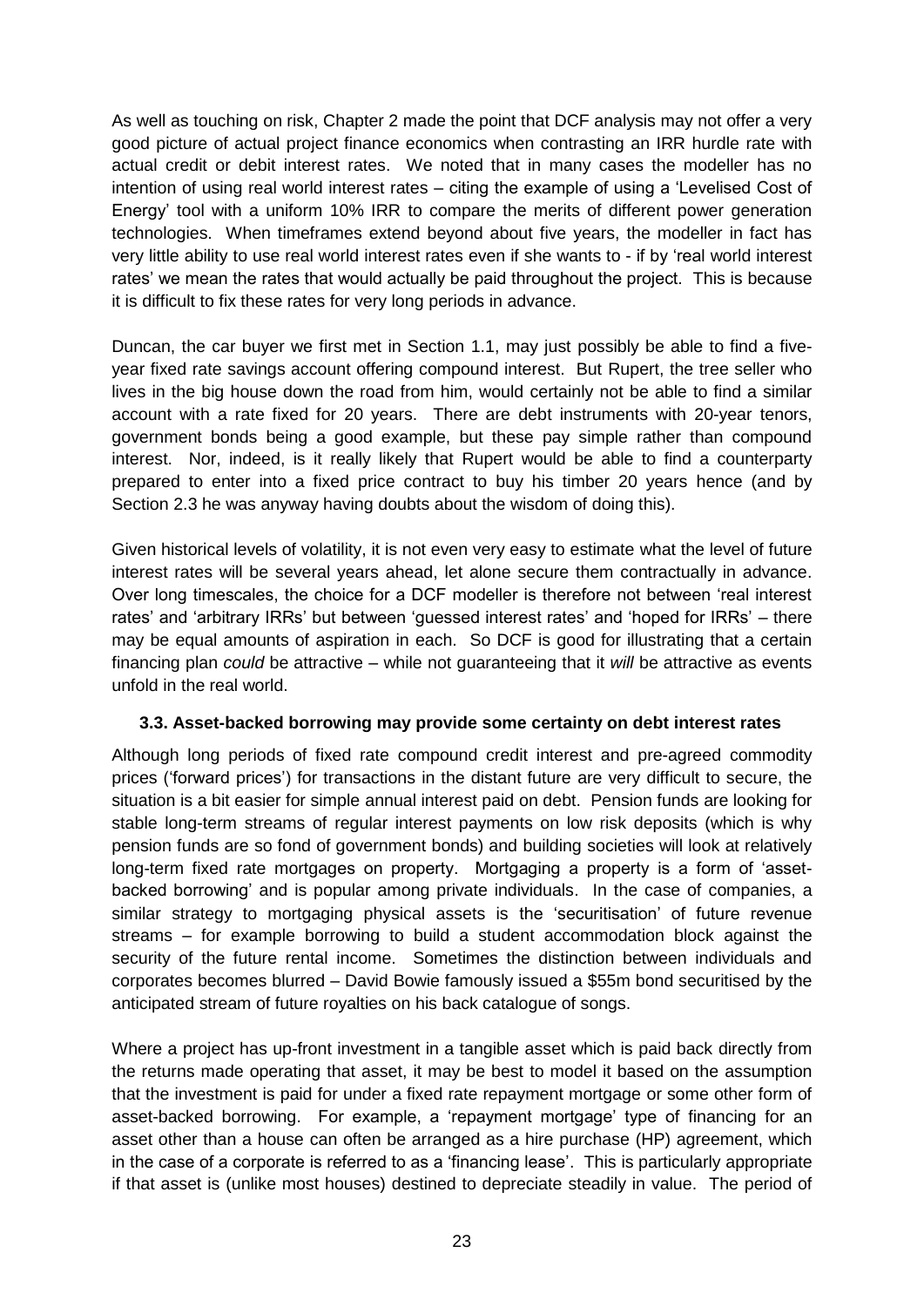the loan should reflect the useful life expectancy of the asset and the repayments will be covered by the income it generates before reaching the end of its useful life.

Let's imagine that Margaret develops a business plan to buy a caravan for £10,000 and then rents it to a select group of friends for their holidays. This is not a bad idea, as many caravans are only used for a couple of weeks a year and take up space for the remainder, quite apart from tying up capital. She has five friends who will pretty certainly hire it every summer for two weeks each at £200 per week, bringing in £2,000 per year of revenues. This income will increase at 3% per year in line with inflation. Because it will be used for large numbers of trips, the shared caravan will be worn out after ten years, at which point it will be worthless and simply towed away for scrap. We shall assume that it is bought on a ten-year hire purchase agreement with an interest rate on outstanding balances of 7%. The economics of the business will then be as shown below.

| Item                                        | Year 1 | Year 2 | Year 3 | Year 4 | Year 5 | Year 6 | Year <sub>7</sub> | Year <sub>8</sub> | Year 9 | Year<br>10 |
|---------------------------------------------|--------|--------|--------|--------|--------|--------|-------------------|-------------------|--------|------------|
| Rental income                               | £2,000 | £2.060 | £2,122 | £2,185 | £2,251 | £2.319 | £2.388            | £2.460            | £2.534 | £2,610     |
| Payment to<br>HP company                    | £1.424 | £1.424 | £1,424 | £1,424 | £1.424 | £1.424 | £1.424            | £1.424            | £1.424 | £1.424     |
| Interest<br>component                       | £700   | £649   | £595   | £537   | £475   | £409   | £338              | £262              | £180   | £93        |
| Capital repaid<br>that year                 | £724   | £774   | £829   | £887   | £949   | £1.015 | £1.086            | £1,162            | £1.244 | £1,331     |
| Debt<br>remaining at<br>end of that<br>vear | £9.276 | £8.502 | £7.673 | £6,786 | £5,838 | £4.823 | £3.763            | £2.574            | £1.331 | £nil       |
| Retained profit                             | £576   | £636   | £698   | £762   | £827   | £895   | £964              | £1,036            | £1,110 | £1,186     |

**Table 4: Economic model for funding a 'buy-to-let' caravan using hire purchase**

It turns out that if Margaret pays exactly £1,424 to the HP company at the end of each year, by the end of Year 10 the entire principal has been repaid. A proportion of the £1,424 covers interest on the balance outstanding at the start of the year and the remainder pays down the capital. As the outstanding balance drops, the interest proportion decreases and the amount repaid increases. This will be familiar to anyone who has taken out a repayment mortgage. Those who have taken out endowment-linked mortgages will, conversely be familiar with the notion of leverage introduced in Section 2.5. The idea, justified by a different NPV calculation, is that if the return on an endowment fund will be consistently higher that the cost of borrowing against my home, then I should remain in debt for as long as possible and put the money to work in the stock market. At the end I supposedly could pay off my mortgage and have cash left over. It might be argued that selling endowment mortgages was an abuse of discount rates while working out the cost of a repayment mortgage is a good use of them.

Returning to Margaret and her caravan, we can see that the HP agreement has allowed her to lock in a fixed interest rate on her debt over a ten-year period, thereby removing some of the uncertainty in her business model. She does not have to base her planning on a DCF analysis using a theoretical interest rate, which may change over the course of ten years, or an arbitrary IRR. There is a risk on the revenue side that she won't be able to find enough people to hire the caravan, but let's assume she knows her five friends well enough to be pretty confident in that respect. This leaves her with a stream of near-certain and steadily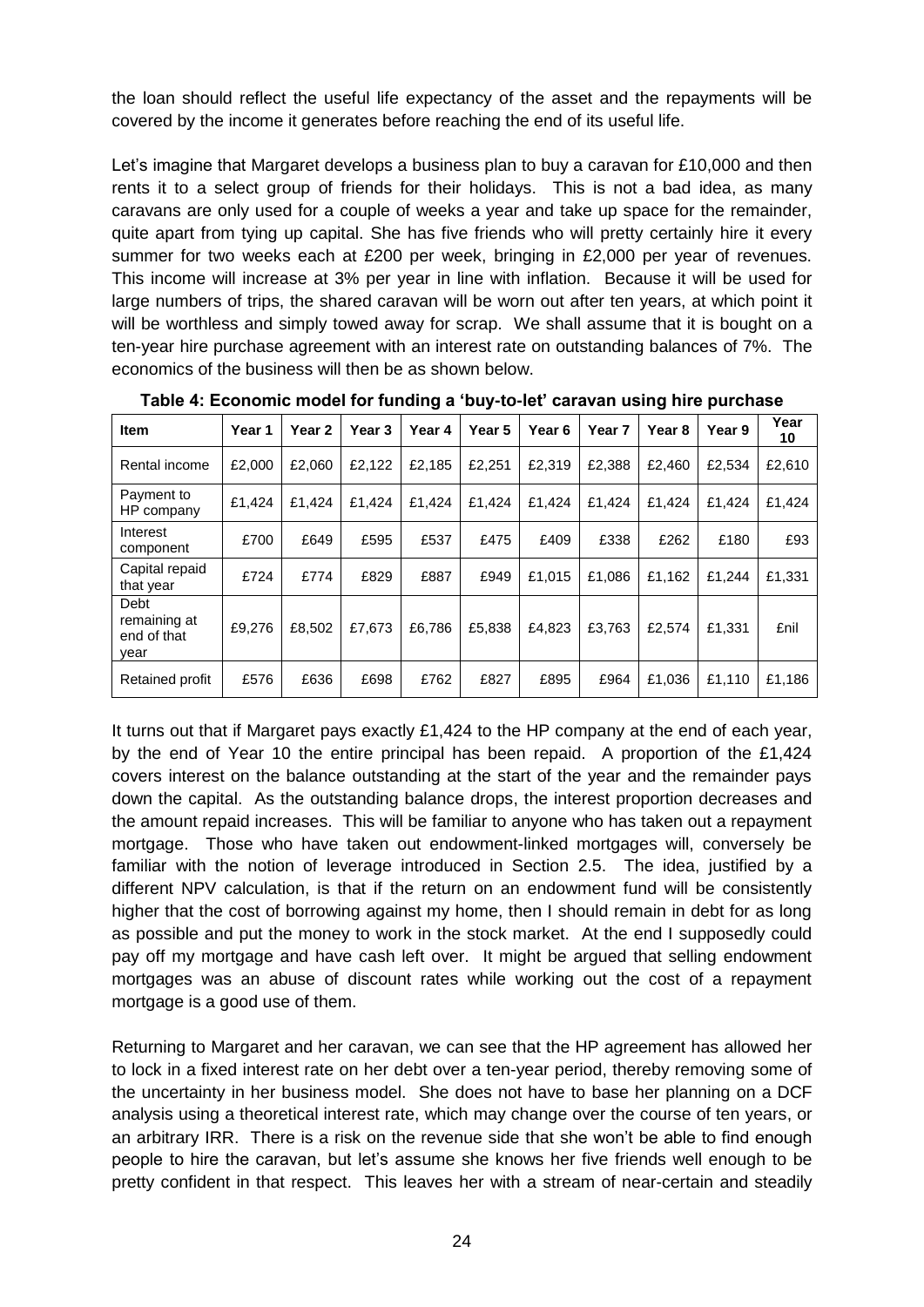increasing profits. In the ten years before the caravan is scrapped, these will add up to £8,690. However, this money will not be available up-front and the use of an arbitrary IRR would in this case be entirely appropriate for working out its NPV. Margaret may, for example, want to compare the relative merits of a buy-to-let caravan with that of a buy-to-let sailing boat in order to decide which business offers the most attractive opportunity. At a 10% discount rate the NPV of the profit stream is £5,521. At a 3% discount rate, which is more representative of the returns made in actual savings accounts, the NPV becomes £7,491.

Hopefully, the above example illustrates the advantages of using the actual project finance cash flows to model some aspects of a business and a simple discount factor to address other aspects. It also illustrates the way that asset-backed borrowing can help to mitigate the risk from fluctuating interest rates when the project runs over extended periods. In Section 2.2, Duncan was worried that the combined effects of car price inflation and falling interest rates may mean that putting £8,626 in the bank today would not be sufficient to cover the cost of his vehicle in five years' time. He could potentially have avoided this risk if he bought the car today for £10,000 on a HP scheme. DCF would have been a good way to find out if this was actually a sensible idea based on the interest rate offered by the finance company.

All the examples used in this essay are rather contrived (no, really!). They are only useful if they provide simplified explanations of more complicated situations which might reasonably occur in the real world – albeit more often for businesses than for private individuals. We have considered the merits of asset-backed lending with fixed interest rates to reduce the uncertainty in DCF project finance projections stretching over extended periods. It is reasonable to ask whether such borrowing facilities actually exist in the real world. For individuals, fixed rate mortgages tend to run for three to five years and HP agreements for two to four years. Corporates make use of financing leases to benefit from what is effectively HP over slightly longer periods (perhaps up to seven years). For the UK government, building schools and hospitals under the Public Finance Initiative (PFI) resembles a property HP arrangement and similarly makes sense only if the discount rates are correct (especially the discount rate of government debt).

As an alternative to mortgaging their properties, companies seem to prefer sale-and-leaseback arrangements. This involves selling the premises which the company currently owns to a financial partner and then leasing it back from them under a long-term arrangement. To the uninitiated, this might seem to be a somewhat desperate measure akin to a private individual using a pawn shop. But, it can be justified on the basis of DCF analysis. If the company can put the cash raised to work at a higher IRR than the annual cost of not owning its building (which comprises the rent it now pays plus the capital appreciation from which it no longer benefits) then it makes sense to do so. However, the cost to the company is equal to the return (from rent received and capital appreciation) to the finance company. So sale and lease back is really based on the assumption that the risk-adjusted IRR achievable by the business selling the property is higher than that of the finance company buying it.

It might be argued that such out-performance is a problematic risk to take, especially since property has been one of the best performing asset classes in the UK over long periods. There are some similarities with endowment mortgages, where private individuals delayed paying off the debt on their homes in order to invest the cash in assets offering a superior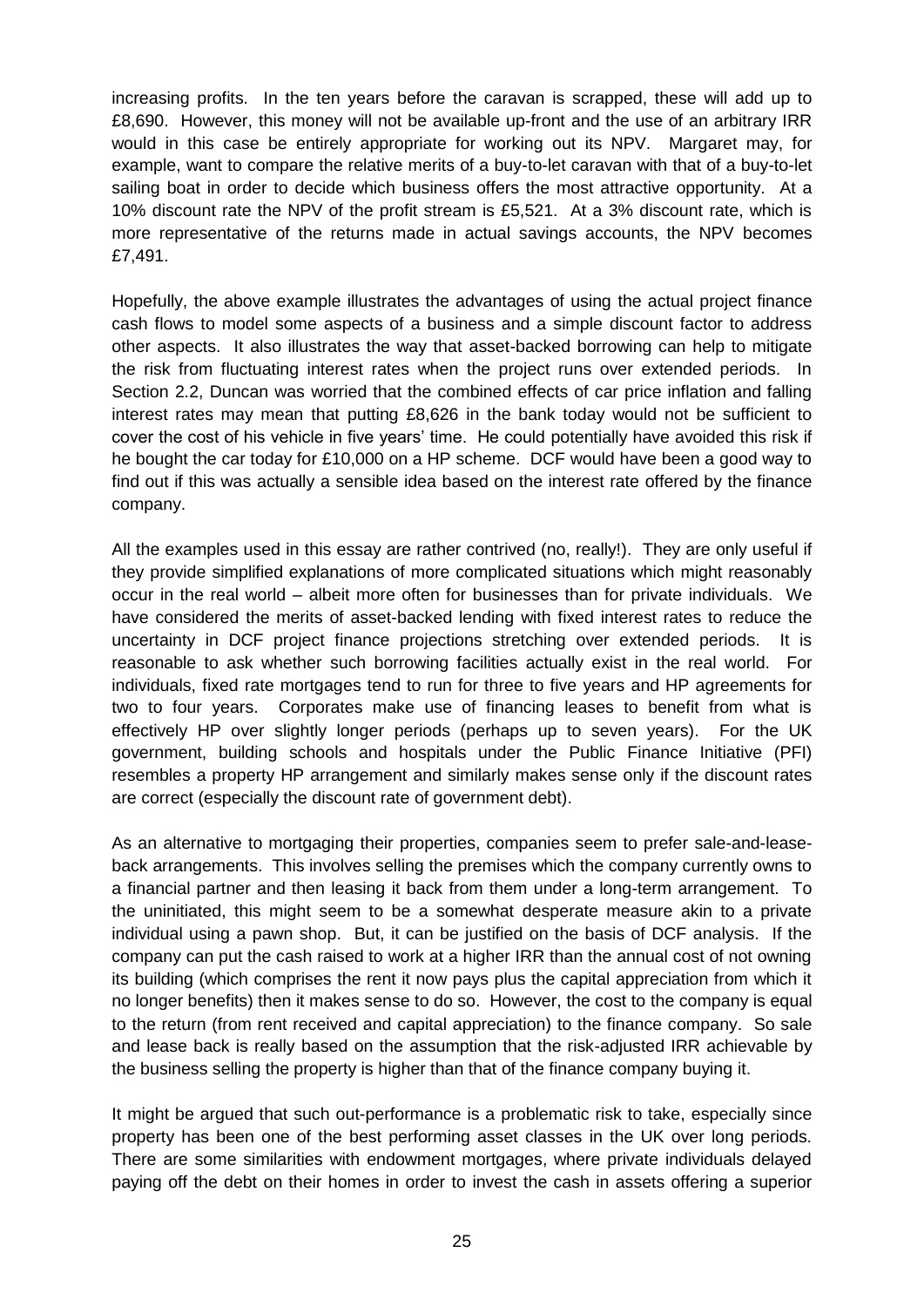return (this is discussed in more detail in the next section). The cynical might point out that many companies have properties on their books at much less than their current market value, and that sale and lease back allows a profit to be recognised, perhaps masking unexpected losses in the operational side of the business. If this is true, then the use of NPV modelling to expose the faulty rationale would be a good use of discount rates.

With the partial exception of the property financing schemes just discussed, there is not, in fact, a highly developed corporate market for asset backed repayment mortgage type borrowing over periods of ten years or more. However, it is possible to imagine creating such a facility synthetically by issuing a series of long-dated fixed interest bonds, for which there is a very clear demand. Thinking back to Margaret, our caravan entrepreneur, it is clear that she could achieve the same project finance arrangement by issuing a 1-year bond for £724, a 2-year bond for £774, a 3-year bond for £829 and so on up to a 10-year bond for £1,331. When each bond matures, the amount that needs to be repaid mirrors the 'capital repaid that year' figure in Table 4.

There will be complexities to take into account with this approach. The so-called 'yield curve' for lending shows that shorter dated bonds tend to have lower interest rates than long-dated ones, so it may not be appropriate to issue all the bonds at the same interest rate, but the interest rate on all the bonds will at least be fixed up-front. Also, the largest bond (for £1,331) is collateralised during its final year by a virtually worn-out caravan. Notwithstanding these issues, the idea of synthetic repayment mortgages for financing assets such as wind and solar farms is worth investigating. Furthermore, use of the PMT function in Excel to model such financing structures may be a better approach to calculating the levelised cost of the energy produced than an arbitrary 10% discount rate.

# **3.4. The infinite timescales implied in equity valuation**

Sometimes the implied timeframe for a DCF is infinite (or, to be pedantic, 'unbounded'). The market value of a company is often described as the "net present value of all its future dividends". But we don't know how long the company might exist. Mathematically, this long stream of future dividends is not as frightening as it sounds because a geometric series can be summed to infinity, and if the discount rate and inflation in the nominal value of the dividends both stay constant, the stream of all future earnings does indeed form a geometric series when reduced to their NPV. If the maths doesn't appeal, then look back to Table 3 and note that after about 100 years the NPV of any sum is reduced to a neglectable amount, so a good estimate for the NPV of our stream of future dividends can be obtained from the value of those delivered over the next 100 years, with those delivered from Year 101 through to the end of time safely being ignored. The problems are not mathematical – they arise from scepticism that any company will be around for the next 100 years and the fact that, if it is, I won't be alive to collect my dividends.

Of course, the near-term dividends which will dominate the eventual value of the DCF should themselves form a 'diminuendo' of decreasing individual NPVs. The sum of 100 dividends might, for example, prove to be about 15 times the value of the first number in that series (i.e. the dividend being paid this year). This explains why price/earnings (P/E) ratios are useful as a 'quick and dirty' method of valuing shares. (I know that earnings and dividends are not the same thing, but the principle holds good.) Buried inside a P/E ratio is therefore the notion of a DCF calculation. And that's why stocks which are growing their earnings (and presumably therefore also their dividends) are deemed to merit a higher P/E ratio than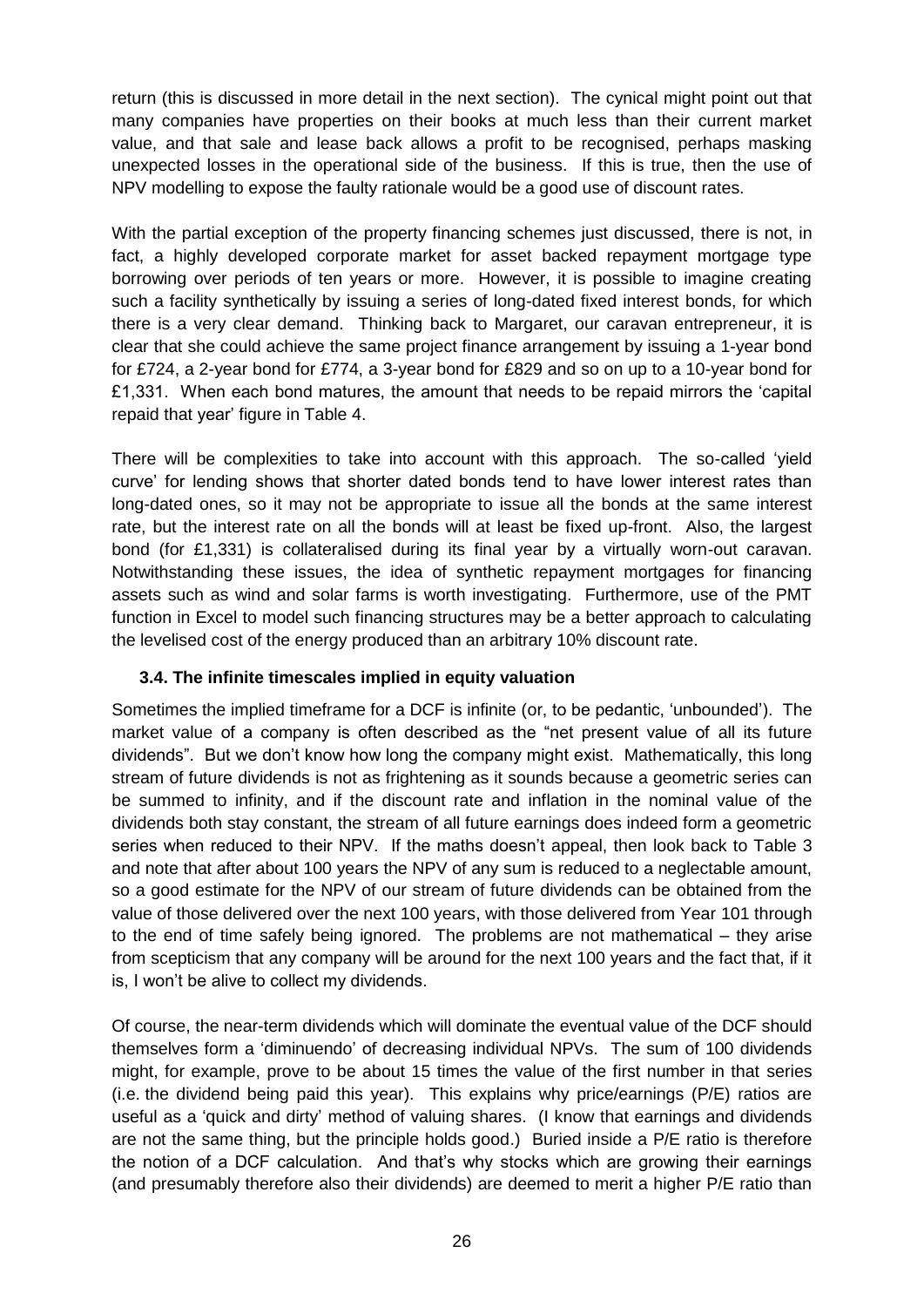those which have static earnings. The growth in the nominal value of the dividend each year offsets some of the decrease in its NPV caused by an additional year of discounting. If the P/E ratio is dependent on the growth rate of the earnings, then perhaps the ratio between them should provide a useful guide to whether a share is over- or under- valued. This leads to interest among some investors in the P/E ratio divided by the growth – the 'PEG' ratio.

However, if the anticipated growth rate becomes higher than the discount rate for an extended period, we start to encounter a mathematical instability. This is illustrated in Table 5 for some ten year streams of dividends which are growing at different rates but are all discounted backwards at 5%.

| <b>Item</b>                                | Year 1 | Year <sub>2</sub> | Year 3 | Year 4 | Year 5 | Year 6 | Year <sub>7</sub> | Year 8 | Year 9 | Year<br>10 |
|--------------------------------------------|--------|-------------------|--------|--------|--------|--------|-------------------|--------|--------|------------|
| Nominal value<br>of dividend,<br>0% growth | £1,000 | £1,000            | £1,000 | £1,000 | £1,000 | £1,000 | £1,000            | £1,000 | £1,000 | £1,000     |
| NPV of<br>dividend at 5%<br>discount rate  | £1,000 | £952              | £907   | £864   | £823   | £784   | £746              | £711   | £677   | £645       |
| Nominal value<br>of dividend,<br>3% growth | £1,000 | £1,030            | £1,061 | £1,093 | £1,126 | £1,159 | £1,194            | £1,230 | £1,267 | £1,305     |
| NPV of<br>dividend at 5%<br>discount rate  | £1,000 | £981              | £962   | £944   | £926   | £908   | £891              | £874   | £857   | £841       |
| Nominal value<br>of dividend,<br>5% growth | £1,000 | £1,050            | £1,103 | £1,158 | £1,216 | £1,276 | £1,340            | £1,407 | £1,477 | £1,551     |
| NPV of<br>dividend at 5%<br>discount rate  | £1,000 | £1,000            | £1,000 | £1,000 | £1,000 | £1,000 | £1,000            | £1,000 | £1,000 | £1,000     |
| Nominal value<br>of dividend,<br>7% growth | £1,000 | £1,070            | £1,145 | £1,225 | £1,311 | £1,403 | £1,501            | £1,606 | £1,718 | £1,838     |
| NPV of<br>dividend at 5%<br>discount rate  | £1,000 | £1,019            | £1,038 | £1,058 | £1,078 | £1,099 | £1,120            | £1,141 | £1,163 | £1,185     |

**Table 5: NPV of stock dividends growing at various rates**

The NPV of the dividend streams growing at 0% and 3% do indeed form a diminuendo and so their sum over an infinite period will be a finite number. For reasonable combinations of growth rate and discount rate this sum is typically 15 to 25 times the value of the first dividend. If a company pays out half its earnings in dividends, then the NPV of all future dividends is 8 to 12 times the current year earnings. In other words the appropriate P/E ratio for such stocks lies in the range 8 to 12. However, when the dividend growth rate and the discount rate are both 5%, the NPV of the dividend is the same each year. This is logical because every time you step forward a year the discount rate knocks an additional 5% off the NPV but the growth in dividends adds that 5% back on. The sum of the NPV of these dividends over ten years would be £10k, over 20 years would be £20k, and over an infinite period would be an infinite sum. A similar argument applies if the dividend growth rate is greater than the discount rate, except that the sum now reaches infinity somewhat faster (a mathematically dodgy concept, but you know what I mean).

The idea of a 'mathematical instability' makes it sound like the problem lies in the maths but in fact the model is entirely accurate – it is the input assumptions that are dodgy. Jesus' silver penny really would have grown to be worth £472 trillion today if the Pharisees could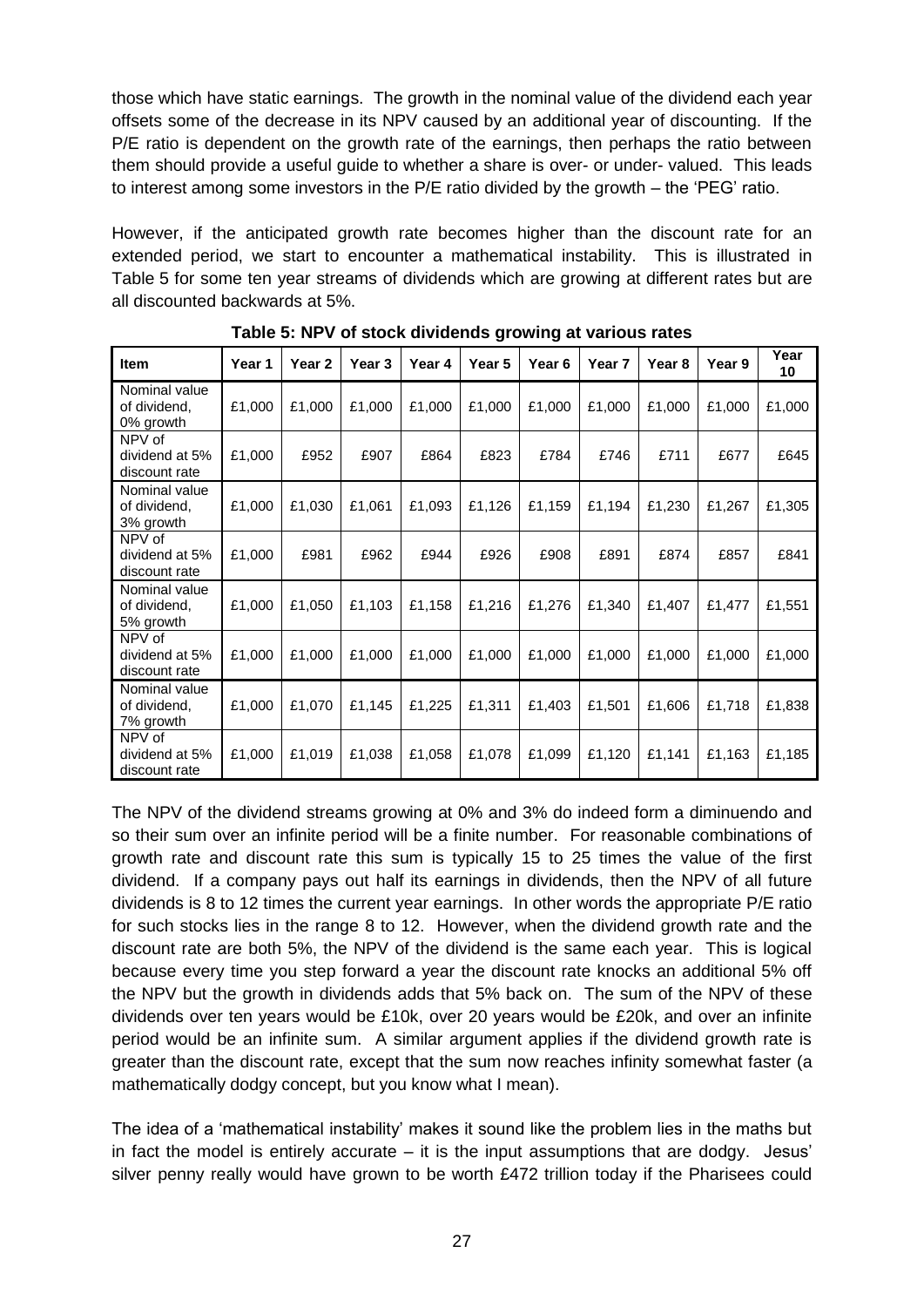have found a bank which paid 3% compound interest every year for 2,000 years. The idiocy is to assume that such a bank could stay in business over such a long period. Endowment mortgages really would have made people much richer if they could borrow against their homes at an average of 5% interest, paid annually for 25 years, and then invest the money for up to 25 years at a compound net rate of return of 7%. That 7% would, of course, have been paid only after the deduction of some cumulatively eye-watering management fees, so let's assume 9% gross returns would be necessary to make this work.

The problem with endowment mortgages was not in the maths, but in believing that such high returns could be sustained over such a long period. Most of the investment was in equity – owning the means of wealth creation. If the growth in an economy averages 3% per year, then the value of owning the means of wealth creation presumably increases at more or less the same rate. Over 25 years, a 3% compound growth would double the value of the economy whereas 9% growth would require the value of owning the means of wealth creation to increase just over eight-fold. OK, endowment mortgages did not actually involve borrowing money against the house and putting it straight away into the stockmarket – the money was used to buy the house and then additional sums over and above the interest payments, which would traditionally have been used to pay down the principal, were instead invested in the market, but the general fallacy remains the same.

# **3.5. Valuing the equity of high growth companies**

We have just highlighted the idiocy of assuming that all shares can continue to grow their earnings by 'super normal' rates for indefinite periods. However, some companies will clearly grow their earnings very rapidly for fairly sustained periods. This is particularly true of technology companies riding a wave of changing behaviour – one only has to think of Microsoft, Google, Apple, or Facebook. These companies typically start life with no earnings – they make a loss (which they refer to as 'burning cash') while they invest their shareholders' money, preparing their product offering so it is ready for the wave to rise (or, perhaps, so that it can create the wave on which it will then ride).

Price-earnings (P/E) ratios are clearly of no use in valuing these high growth companies. If the earnings are taken to be zero then assigning any price whatsoever to the shares implies an infinite P/E ratio (another mathematical instability), whereas plugging in negative earnings would create a negative share value – presumably implying that the company has to pay people to take ownership of its shares. In this situation, the 'quick and dirty' shorthand DCF calculation implied in a P/E ratio has to be replaced by working out the NPV manually. During the 'dot com' bubble, carrying out such calculations turned out to be very lucrative for a number of star equity analysts. It was not always so lucrative for investors who bought the shares they recommended.

Let us imagine a typical technology stock that currently has enough money in the bank to complete its journey to profitability. To use the parlance, it can "cover its cash burn up to the point where it becomes cash flow positive" (this is somehow more reassuring than the thought that you are paying good money for a loss-making company). Three years from now it makes a profit for the first time, and pays a modest dividend of £1 per share. As it rides a wave of technological innovation it is able to double this dividend every year for the next five years. It then experiences three years of transitional growth rates as its market matures – lifting the dividend by 70%, 40% and 10% in successive years. Thereafter, it is fully mature and only able to grow its dividend in line with wider economic growth – say at 3% per year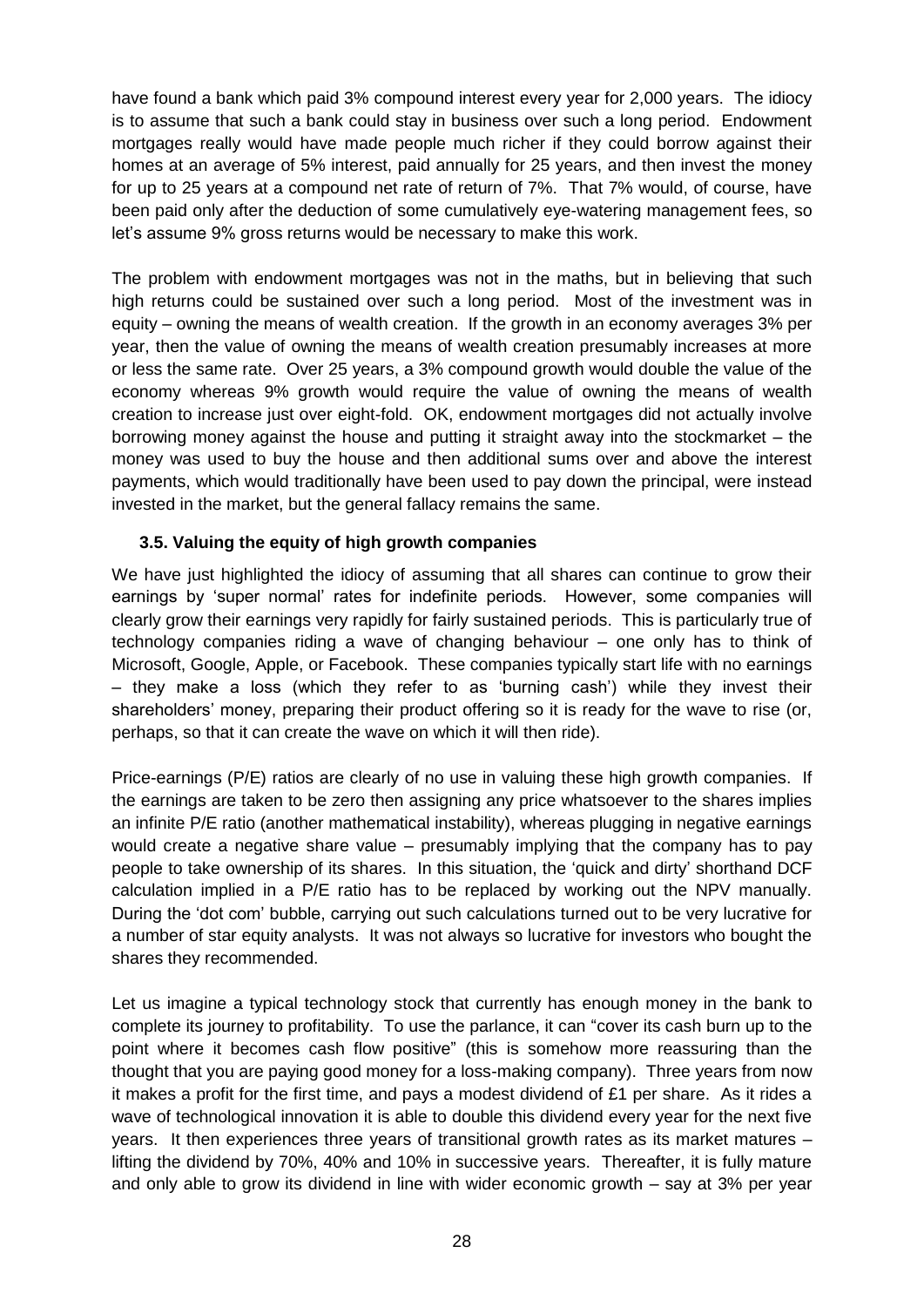(the 'terminal growth rate'). The NPV of these dividends at a 5% discount rate is shown in the table below (note that the first column of the table is Year 3 and not Year 1).

| <b>Item</b>                               | Year<br>3 | Year<br>4 | Year<br>5 | Year<br>6 | Year | Year<br>8 | Year<br>9 | Year<br>10 | Year<br>11 | Year<br>12 |
|-------------------------------------------|-----------|-----------|-----------|-----------|------|-----------|-----------|------------|------------|------------|
| Dividend<br>payment                       | £1.00     | £2.00     | £4.00     | £8.00     | £16  | £32       | £54       | £76        | £84        | £86        |
| NPV of dividend<br>at 5% discount<br>rate | £0.86     | £1.65     | £3.13     | £5.97     | £11  | £22       | £35       | £47        | £49        | £48        |

**Table 6: NPV of dividends from a hypothetical technology start-up company**

The total value of the first ten dividends (paid in Years 3-12) is £223. For a company which was delivering no growth in its dividends, the payments received over the first 12 years would account for around half of the NPV of all payments likely to be received through to infinity. However, for this technology company, the sustained period during which dividends grew much faster than the discount rate means that the most valuable dividend in the NPV series is that paid in Year 11. Year 12 is the first year of 3% growth and as this is lower than the 5% discount rate, it is the first year that the NPV of the dividends starts to fall. Because we have only continued our summation for one year beyond the peak of the NPV'ed dividend stream, we have ignored a considerable amount of value.

We can attempt to capture this additional value in two ways. The first is to extend the NPV model for a further period of about 40 years (referring back to Table 3 tells us it takes 47 years for a 5% discount rate to reduce the NPV to 10% of its nominal value). Alternatively, we can say that in Year 12 our technology company is just like any other mature company and can be valued on a P/E basis. If we assume that a P/E of 15 is appropriate, then its value in Year 12 will be equal to 15 x  $£86 = £1290$ . This has an NPV of £721. So a better estimate of the current value of shares in our currently loss-making but soon to be profitable technology company would be £944, being the NPV of the dividends paid in Years 3-12 (£223) plus the NPV of the likely value of the mature company share in Year 12 (£721).

An explicit NPV model has ridden to our rescue when seeking to value a company that is not amenable to the implicit NPV treatment underlying a P/E valuation. While the historical earnings of a company can be known fairly accurately (always assuming there are no skeletons in the accounting closet), and these are often a reasonable guide to future earnings over the medium term, our NPV is now based on some pretty major assumptions, which may be little better than guesses. For example, if the company can lift it earnings by only 50% during its five-year growth spurt, then the NPV of the shares becomes £225. But if the company achieves a 100% growth spurt and sustains it for six years instead of five, the NPV of the shares would be £1,803. If it has a six-year growth spurt and then subsides to a 10% terminal growth rate rather than 3%, its value is theoretically infinite (because 10% is greater than the discount rate). However, investors will reckon on this falling back after a few more years and so rather than write a cheque for infinity, their response may be to put the shares on a P/E of 30 instead of 15 in Year 12 – this would give them an NPV of £3,360.

Our estimate of £944 for the value of our technology company shares sounded reassuringly accurate with its three significant figures, but in fact some very minor flexing of our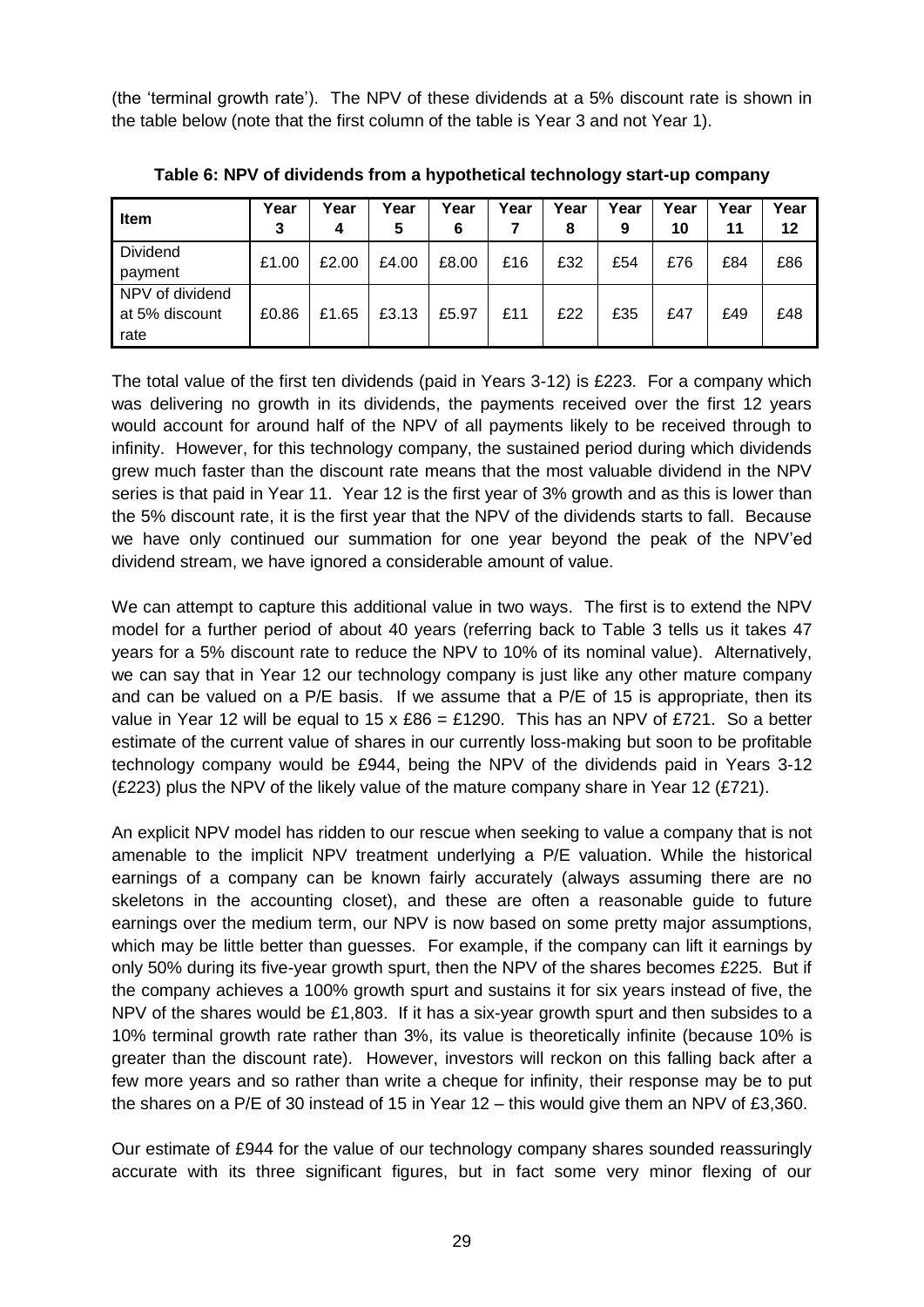assumptions shows the value might lie in the range from <£250 to >£2,500. Furthermore, technology start-ups tend to be either spectacularly successful or very unsuccessful – generally they do not deliver slightly different versions of average. So if we really stresstested our model to include a more realistic range of outcomes we could probably widen our valuation range to be anything between £100 and £10,000 – two orders of magnitude rather than three significant figures. Has the NPV model really ridden to our rescue, or has it burnished what is effectively a complete guess with a gloss of apparent precision? Even if I stick with £944 as my central case scenario (sounds better than 'best guess'), at the very least I will want to take into account the risk that this is wrong. In the next chapter we consider how DCF modelling offers to do this, and whether it would be wise to accept that offer.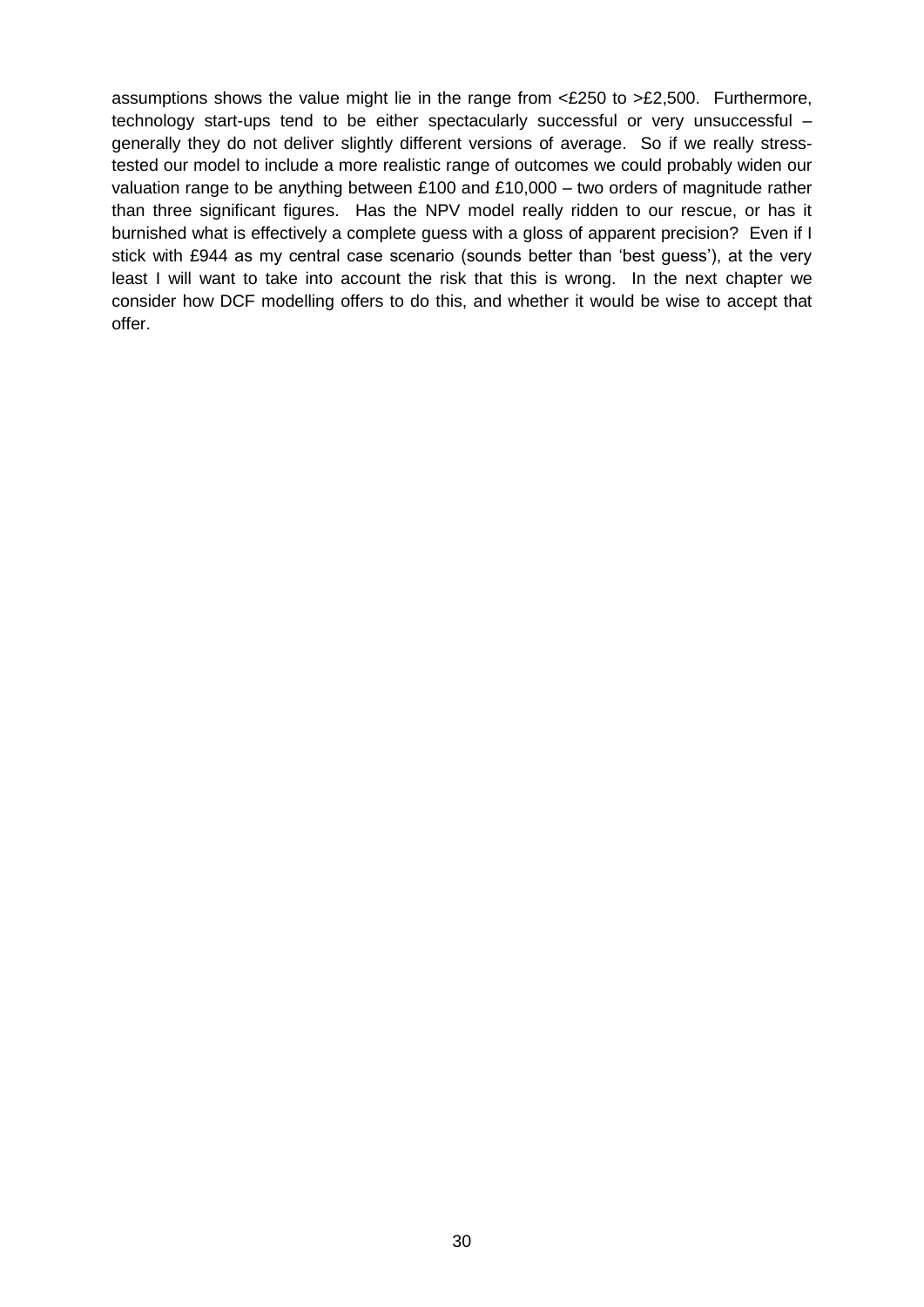#### **4. Including high levels of risk in the discount rate**

#### **4.1. The exponentials used in DCF analysis amplify errors in the input assumptions**

The preceding chapters have shown that complexities are introduced into DCF modelling not by mathematically complex relationships between well-known inputs, but by mathematically simple relationships between uncertain inputs. There is a well-known principle in modelling of 'GIGO' (Garbage In, Garbage Out). The nature of exponents means that for DCF it should perhaps be amended to 'GIMAGO' (Garbage In, Massively Amplified Garbage Out).

This amplification effect means that if inappropriate input assumptions are used in a DCF model it can produce catastrophically wrong conclusions. This could lead us to build a nuclear power station, take out an endowment mortgage, put our entire pension into long dated gilts during a period of quantitative easing or buy shares in dot-com companies - when really we should not (or indeed, stop us from doing so when really we should). Other UKspecific examples which we do not have the time to discuss here could include funding hospitals through the PFI, education through the Student Loans Company, or energy-saving home improvements through the Green Deal. Indeed the 'deal' implicit in the Green Deal could effectively be expressed as "we can assure you that the NPV of the work you are having done to your house under this government scheme will always be positive".

The use of inappropriate input assumptions can arise in two ways – deliberate or accidental. The wide range in the possible outputs from a DCF model offers scope for deliberate abuse – the modeller can adjust the inputs to obtain an output that is most expedient to whatever proposition they are trying to sell. The proposition may be commercial, political or an unholy nexus of the two. The expediency is often to leave you unaware of the risks you are taking, or to misprice that risk. The only way to guard against being bamboozled by deliberately wrong input assumptions is to understand DCF at least as well as your counterparty and force them to explain their proposition in detail. This essay may or may not put you in a better position to do so. Where the risk is that the wrong input assumptions have been used accidentally ('inadvertently' might be a better word), then DCF modelling itself, repeated more rigorously, can be used to mitigate that risk.

#### **4.2. Relationship between risk and rate of return**

It was suggested in Section 1.1 that the price offered to Rupert for his trees might depend on the risk appetite of the buyer. If the buyer thought the risk was higher than that estimated by Rupert then he would use a higher discount rate, driving down the NPV of the trees. In Section 2.3, we revisited Rupert's situation and speculated that he might have a different risk appetite when investing the proceeds from selling his trees than that of Duncan who was saving up for a car. Being quite wealthy, Rupert would be happy to play with his spare cash (or 'hobby money') by putting it into a higher risk and higher reward investment. So we have already been introduced to the well-known principle that higher risk lending or investing needs to be compensated by higher rates of return. Before going any further, we should remind ourselves of why this is and quantify the relationship between interest rate and risk.

Interest rates vary over time, but at any given moment for a particular currency and economy, there should be a 'risk free rate'. This is the return on an investment which is 100% secure (or 0% risk). The benchmark for such investments is often taken to be a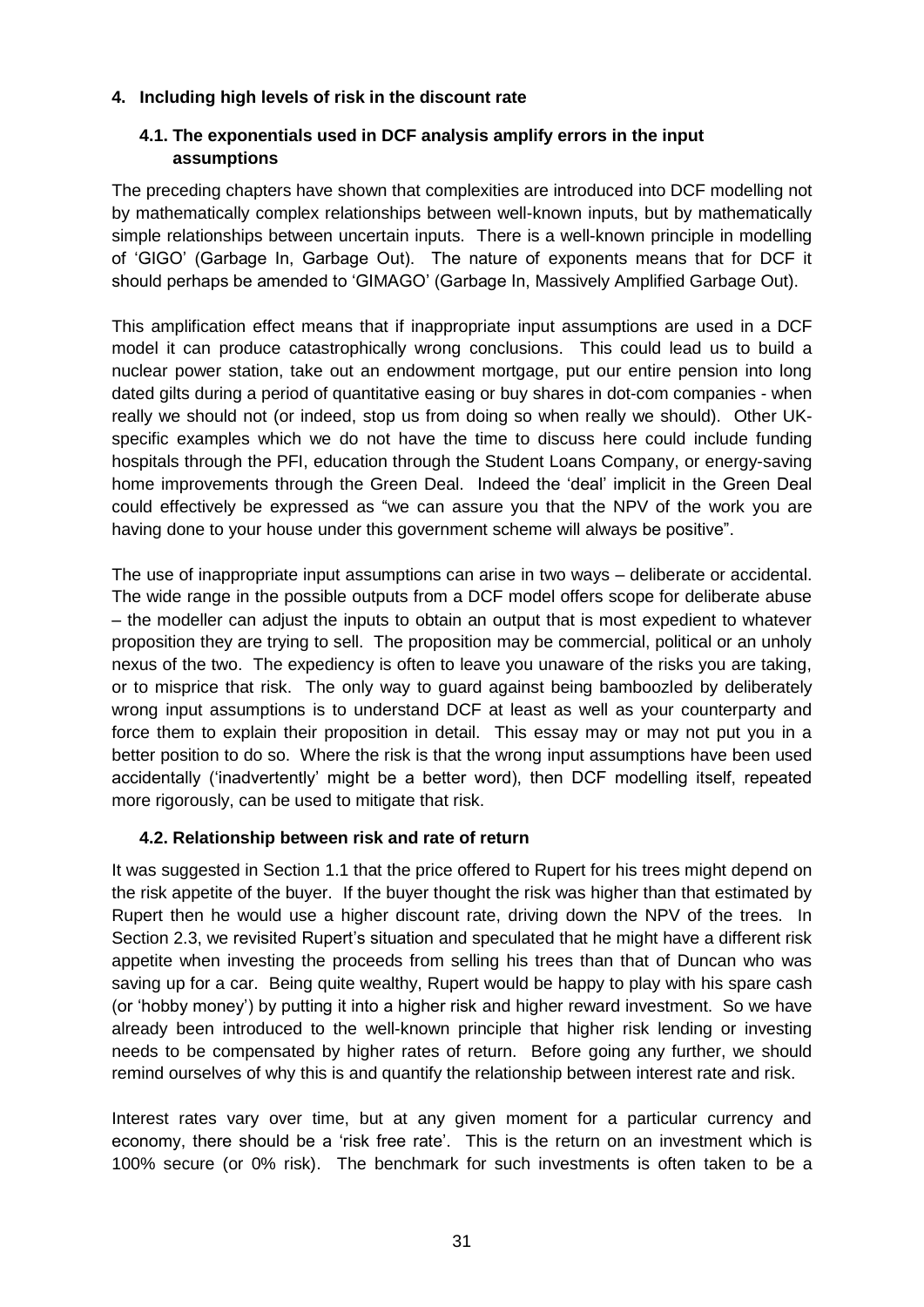government bond, if only because governments can always repay the principal by printing more money. Let's assume the risk-free rate is 3%. If I invest £1,000 for a year, I can expect (with a very high degree of certainty) to have £1,030 at the end of that period.

Now suppose that any given company has a 10% chance of going bankrupt in any given year. If I were to invest £100 in the shares of each of ten companies, then at the end of a year I can expect nine of those companies still to be in business and one to have gone bankrupt, wiping out my investment. I would be crazy to invest in equities if I *expected* to be left with less money than investing in government bonds. Therefore, my *expectation* (albeit without complete certainty) should be that the shares in my nine remaining companies are worth £1,030 – or £114.44 per company. I had started by investing £100 in each, so the appropriate rate of return on their shares to compensate for the added risk is 14.44%. The 'equity risk premium' over the 3% risk free rate is thus 11.44%.

Calculated below are the theoretical interest rates required to lend at different levels of default risk when the risk-free rate is 3%. Of course, in reality it may not be a binary choice between receiving your entire investment back with interest or else losing the lot.

| Annual risk of default | <b>Implied Interest Rate</b> |
|------------------------|------------------------------|
| Zero                   | 3.00%                        |
| $1\%$                  | 4.04%                        |
| 3%                     | 6.19%                        |
| 5%                     | 8.42%                        |
| 7%                     | 10.75%                       |
| 10%                    | 14.44%                       |
| 15%                    | 21.18%                       |
| 20%                    | 28.75%                       |
| 30%                    | 47.14%                       |
| 50%                    | 106.00%                      |

**Table 7: Theoretical interest rates at different levels of default risk**

There are two important points to note from the above. The first is that relatively modest levels of risk require levels of interest which would, in practice, 'squeeze the borrower until the pips squeak'. The second is that the mitigation of risk by seeking higher levels of interest only protects the lender if they take a portfolio approach. By investing £100 in the shares of ten companies each having a 10% annual risk of default and all paying me a 14.44% yield, I can reasonably expect to be left with £1,030 at the end of the year. This is by no means the only possible outcome, but it is more probable than any other. But if I invest £1,000 in one company paying £14.44% interest, then it is actually impossible for me to be left with £1,030: I will end up either with nothing or with £1,144.40, with the latter outcome being by far the more likely (i.e. having a 90% probability of happening).

So anyone seeking to mitigate risk needs to take a portfolio approach – the more investments in the portfolio, the more certainty of the outcome - unless the fate of those investments is somehow correlated. 'Portfolio theory' suggests that investors in equities should hold 20-50 stocks in order to smooth out their 'unsystematic' (i.e. company specific) risk. Fund managers offer to choose these stocks for you, and in return cream off a slice of your profits. If you decide to forego the costs of portfolio investment and switch from investing £1,000 in a single risk-free investment to investing £1,000 in a single risky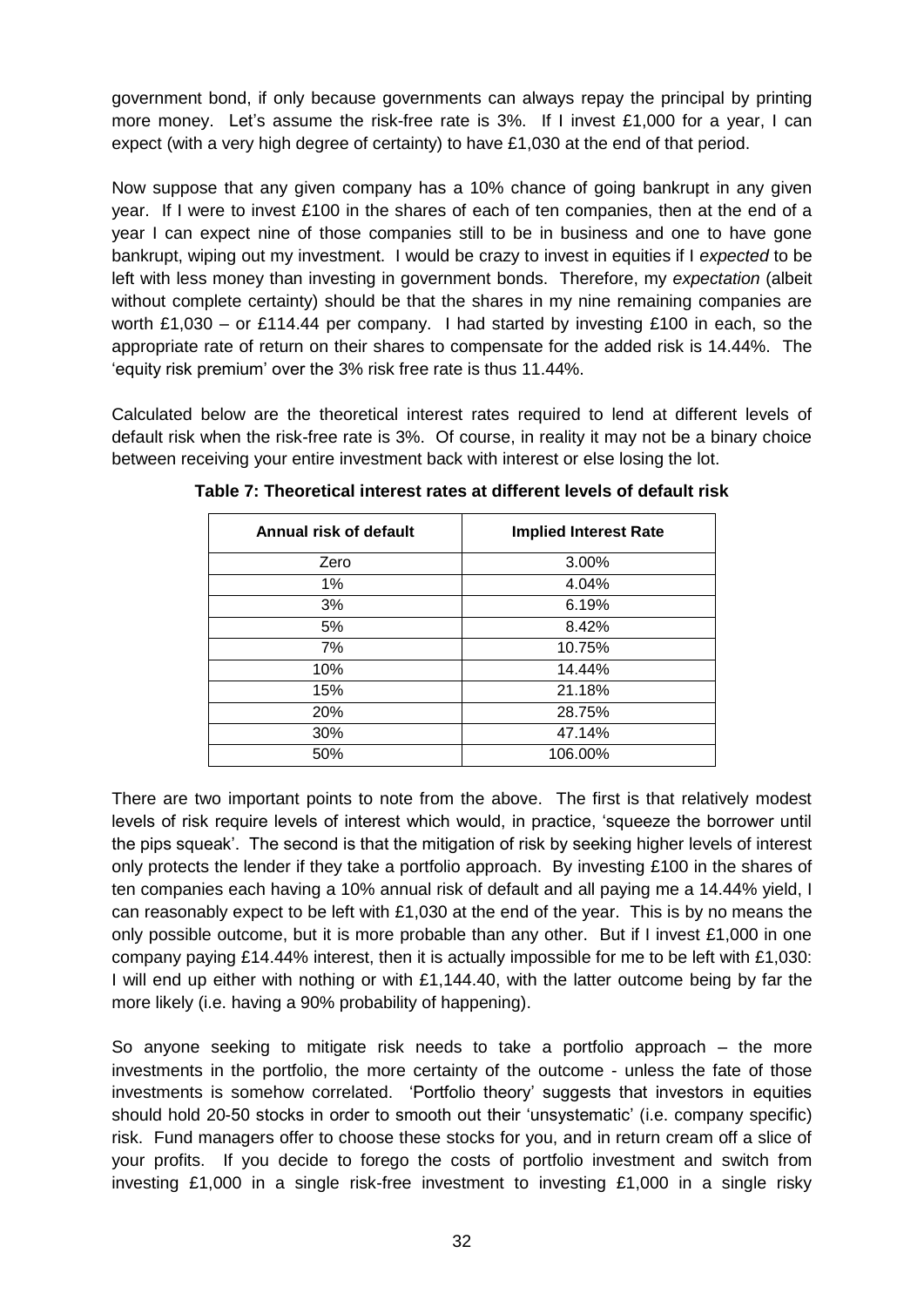investment, you should be much more concerned about choosing a lucky company than in squeezing out a couple of extra percentage points of risk premium. Sophisticated risk analysis, such as correlations within the portfolio or value-at-risk, is beyond the scope of this essay but adjusting the discount rate to incorporate risk is a fundamental start.

# **4.3. Reflecting high levels of risk in discount rates**

Having quantified the relationship between interest rate and risk, how should this readacross to the relationship between discount rate and risk? In the case of our technology company, assuming we were looking for 5% growth in our money, and that the company delivered on its promise for the next 12 years, we calculated that we should value the shares today at £944. But technology companies have a habit of not delivering on their promises. Let's model that by saying that there is a 50% chance that the company will go bankrupt in the first year after I have invested, but that if it survives this period, it will go on to deliver its plan. In other words, there is a 50% chance of default in the first year.

I could mitigate this by buying a portfolio of ten such companies and paying £472 for each  $$ costing me the same as buying five companies at £944. I can expect five of the companies to fail, but the remaining five will deliver their business plans and return to me a flow of dividends with a NPV at 5% discount rate (the discount rate I apply to money I fully expect to receive) of 5 x £944. In order for the flow of dividends set out in Table 6 to have a NPV of £472 (the price I have just agreed that I am prepared to pay), the discount rate needs to be increased from 5% to 11.6% - which is therefore the discount rate I should apply to money I have doubts about receiving. So when people bring me their technology companies and ask me to invest, I will apply an 11.6% discount rate to their projected cash flows.

Like all the examples used in this essay, the above is a gross over-simplification. For a start, it does not model two equivalent situations. In the case of lending to a portfolio of borrowers with a 50% risk of default we charge 106% interest and expect (probably) to turn £100 into £103 after one year (as per Table 7). At the end of this period we are free to invest the money in whatever else we like. In the case of investing in a portfolio of technology companies with a 50% risk of default in the first year and zero risk for the 11 years thereafter we expect (again, probably) to turn £100 into a stream of dividends which would have an equivalent value to putting the £100 into a bank account paying 5% interest and drawing it out progressively over a 12-year period. In this case we have to consider the 'illiquidity risk' of tying up our money in an investment which we cannot easily 'realise' or 'liquidate'. It is also obvious that the risk profile of real technology companies is not concentrated into the first year of their existence, after which they become as safe an investment as a government bond. This residual default risk adds a further layer of anxiety to the illiquidity risk.

Despite being over-simplified, the example given does serve to illustrate an important point. Because the returns from exponential growth accelerate with time, a relatively modest discount rate can, if left long enough to do its stuff, compensate for relatively high levels of risk. We saw for the technology company that at a 50% risk of default the interest rate would be 106% and the discount rate only 11.6%. In fact, 50% risk of default is actually modest for a start-up company. If it was 90%, then I would need to apply an interest rate of 930% but a discount rate of 28.8%. Clearly the interest rate is absurd – who would borrow £100 knowing that the interest would reach £100 after just 39 days? However, issuing shares which might one day provide an investor with a 28.8% compound rate of return does not seem to be a particularly 'big ask' for a high growth company. As risks mount, so interest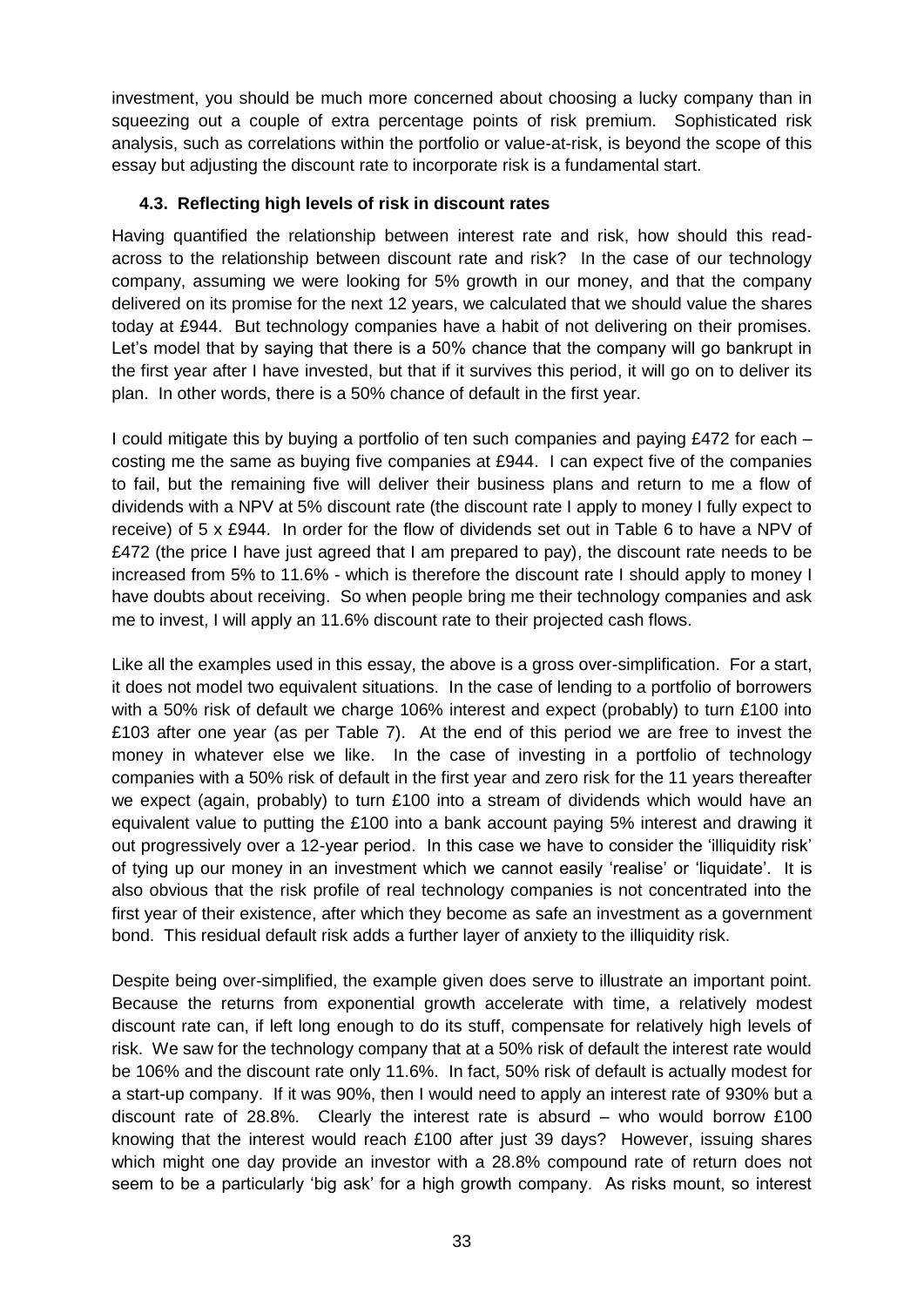rates become an ever less appropriate way to deal with them and debt becomes ever less appropriate than equity as a means of financing the enterprise.

# **4.4. High risk projects should be funded by equity rather than debt**

Not only are high interest rates an inappropriate way to deal with significant levels of risk, they actually have a tendency to amplify the risks they are trying to guard against. Let's consider a major tunnel built by a private company at a cost of £10bn. It is debt financed at 5% interest which requires servicing by annual payments of £800m if calculated on a 20 year repayment mortgage basis. The company's modellers assumed that the gross profit from tolls would amount to £1bn and this would be ample to service the debt. However, over the first couple of years of operation the income settles at level of ca. £800m per year. The company is perilously close to becoming incapable of servicing its debt – the risk of default is clearly rising. So the creditors decide they must raise the interest rate to 6% to compensate for this. At 6% interest the cost of servicing the debt increases to £870m per year. The company now has real problems servicing its debt and rolls up some of the interest in the hope that it can grow its revenues. The risk of default rises further and so therefore must the interest rate.

There is clearly a feedback loop operating which means that the tunnel operator which might or might not have had problems servicing its debt had the interest rate remained at 5% will soon be driven into bankruptcy. The risk anxieties of the lenders have turned into a selffulfilling prophecy. If the tunnel constitutes a critical part of the national infrastructure, it may have to be rescued by the government. Could this have been avoided? Well, if the government had guaranteed the debt of the tunnel operator as soon as it became clear that the initial revenue projections were over-optimistic, but still viable, then arguably the interest rate should have dropped to the risk free rate of, say, 3%. This would reduce annual interest payments to £670m which could readily be serviced from £800m of revenues. The risk of default has almost disappeared and so the government guarantee is never likely to be called. The company makes a profit and pays tax to the government rather than additional interest to a bank. Another self-fulfilling prophecy and certainly a less disruptive one. Lenders ramping up interest rates can be like a driver breaking the speed limit to mitigate the risk of arriving late and thereby creating the risk of a crash which will mean not arriving at all.

So it appears that debt funding might be appropriate if interest rate risk premiums are limited to about 5% which, for a risk free rate of 3%, corresponds to an annual risk of default of about 4.5%. When the risk levels are greater than this, equity should be used to finance some or all of the enterprise. Evaluating the impact of different interest rates and debt to equity ratios is a good use of DCF modelling. For high risks, the enterprise will need to be funded entirely by equity and it will be essential (remembering the second key point made in Section 4.2) to take a portfolio approach. This is precisely the model of a venture capital (VC) fund, which invests in a portfolio of (usually) 10 to 30 very risky companies. Most of them will, like tadpoles, fail to grow up but hopefully those which do will more than repay the sum invested in the entire portfolio. In other words, in love you have to kiss a lot of frogs to get a prince but in finance you need to fund a lot of tadpoles to get a frog.

By investing in a portfolio of companies, the VC fund acts as a risk smoother for investors who do not have the opportunity or the inclination to evaluate hundreds of different opportunities and select the best 20 or so in which to make an investment. If it can be shown by a combination of modelling and track record that the portfolio is likely to deliver,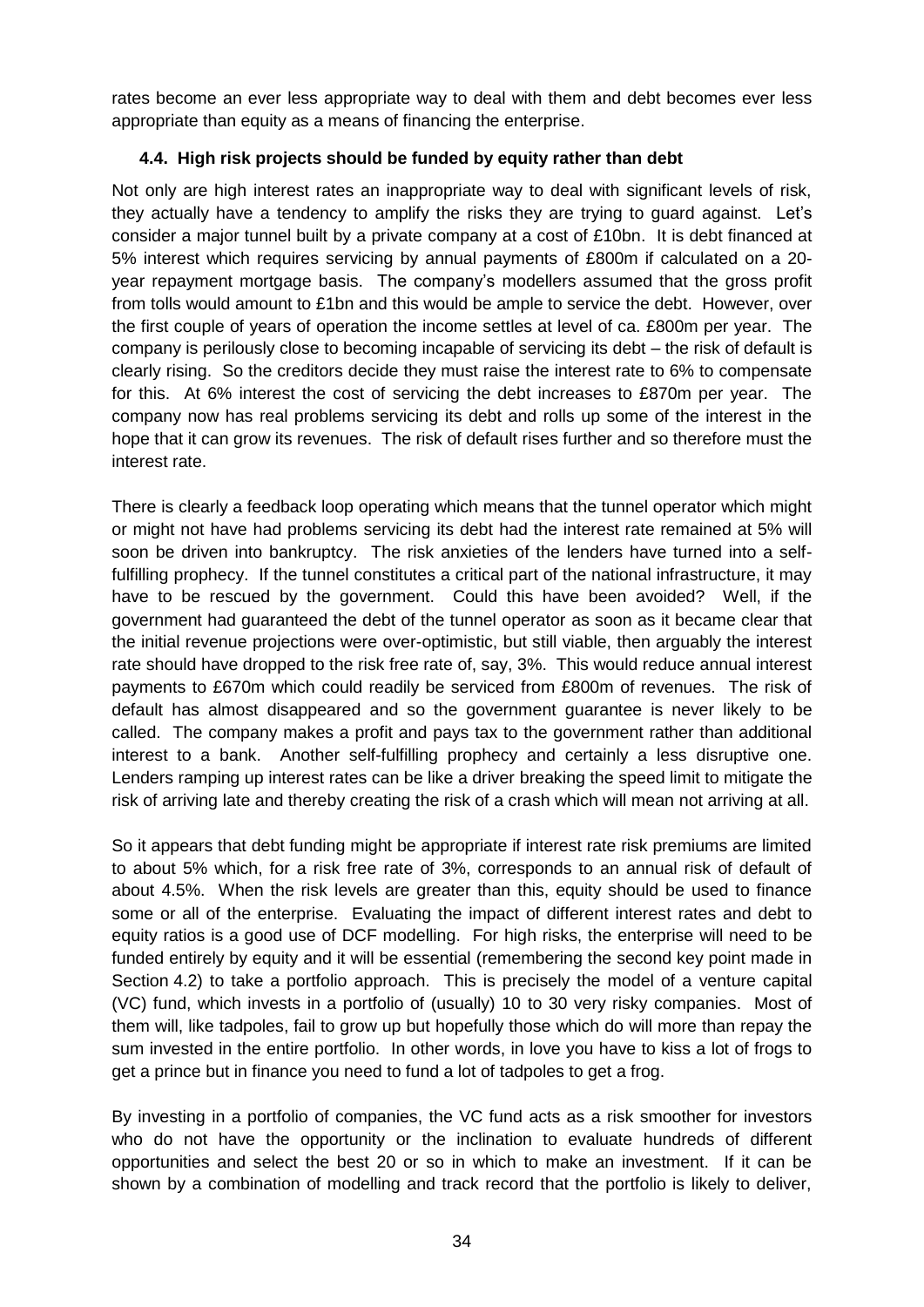say, a 10% IRR even though most of its constituent companies will fail, then the VC fund ought to be able to borrow at, say, 5% interest rate, thereby leveraging the returns to its equity investors. The fund is therefore not only smoothing the returns, but decoupling the high risk of failure in individual companies from the exorbitant interest rates which would only serve to promote that failure (VC funds do not tend to be leveraged only because most of them do not have a track record of delivering stable returns). The money raised by the VC fund is invested in the portfolio companies entirely in the form of equity, consistent with the level of risk.

# **4.5. The pitfalls of using high discount rates to model high risks**

Since the VC fund manager is addressing risk via discount rates on equity returns rather than interest rates on debt, it seems logical that they should use DCF modelling when selecting the most promising investment opportunities for inclusion in their portfolio. To see why this might not be such a good idea, let's revisit for the final time our technology start-up company. The table below repeats the DCF modelling presented in Section 3.5 using a 5% discount rate and then shows what the NPV figures would have been if a discount rate of 30% had been used (calculated above as the sort of figure that would be appropriate for a failure probability of around 90%).

| <b>Item</b>                                      | Year<br>3 | Year<br>4 | Year<br>5 | Year<br>6 | Year <sub>7</sub> | Year <sub>8</sub> | Year 9 | Year<br>10 | Year<br>11 | Year<br>12 |
|--------------------------------------------------|-----------|-----------|-----------|-----------|-------------------|-------------------|--------|------------|------------|------------|
| <b>Dividend</b><br>payment                       | £1.00     | £2.00     | £4.00     | £8.00     | £16.00            | £32.00            | £54.00 | £76.00     | £84.00     | £86.00     |
| NPV of<br>dividend at<br>5%<br>discount<br>rate  | £0.86     | £1.65     | £3.13     | £5.97     | £11.37            | £21.66            | £35.07 | £46.76     | £48.98     | £48.05     |
| NPV of<br>dividend at<br>30%<br>discount<br>rate | £0.46     | £0.70     | £1.08     | £1.66     | £2.55             | £3.92             | £5.13  | £5.52      | £4.67      | £3.70      |

| Table 8: NPV of dividends from a hypothetical technology company |
|------------------------------------------------------------------|
| at different discount rates                                      |

If you recall, the fair value of the company was treated (at least in one version of the analysis) as the NPV of the dividends from Years 3-12 plus the NPV of the terminal value calculated at 15 times the Year 12 earnings. The two different discount rates lead to the following valuations:

- $\bullet$  5% rate: E223 for stream of dividends plus £721 for terminal value = £944
- $\bullet$  30% rate: £29 for stream of dividends plus £56 for terminal value = £85

Now it is entirely reasonable that the higher discount rate should have such a dramatic effect on the value of the shares. Most of the tadpoles will die and those that grow up have to yield returns that more than compensate for the money invested in their dead brothers and sisters. Most technology entrepreneurs accept that they will have to sell their birth right at a huge discount. They are often pathetically grateful to find anyone interested in investing in early stage technology rather than inclined to argue over the price.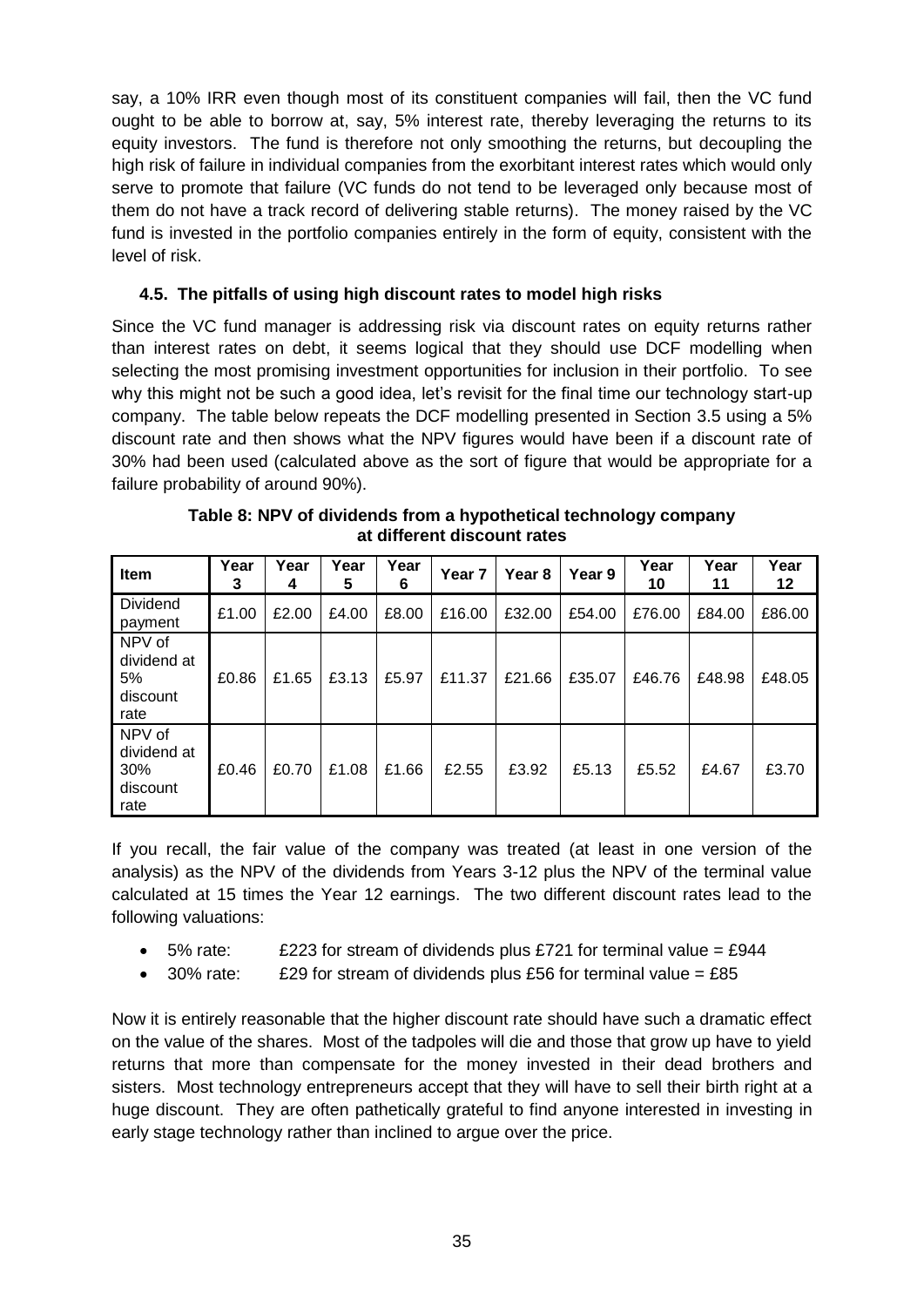The key issue is rather that the higher discount rate changes the relative importance of the different contributions to the total NPV. At a 5% discount rate the dividend stream accounts for 24% of the NPV while at a 30% discount rate it accounts for 34%. The Year 9 dividend by itself accounts for 6% of the 30%-NPV but only 3.7% of the 5%-NPV. If the fund manager is looking to invest in companies with a clearly positive NPV (which is presumably the only reason to carry out NPV analysis in the first place), then they might be tempted to pay more attention to the Year 9 dividend payment than to the Year 12 growth rate. However, in those all-important companies which survive through to maturity, the assignment of a P/E of 30 rather than 15 when calculating the terminal value (on the basis that they are still growing quite rapidly in Year 12) will in reality be much more important than the value of any interim dividends. This is, in effect, an example of Goodhart's law that 'when a measure becomes a target, it ceases to be a good measure'. If VC fund managers spend too much time calculating individual NPVs, the risk is that they will start to target them rather than to focus on overall portfolio returns over the medium term.

There is another reason why VC fund managers should not become too fixated on NPVs: they do not model the actual return on the equity investment made. The 'fair value' of a share is, as we noted in Section 3.4, the NPV of all its future dividends stretching out to eternity. The 'market value' is, of course, whatever you can sell it for on the day. VC funds do not hold shares for the rest of eternity: they buy them at a cheap price while there is still substantial technology and execution risk, and hope to sell them a few years later at an expensive price when that risk has dropped away (or at least when the public markets can be persuaded to believe that it has).

Notwithstanding the synopsis put forward above when modelling our pet technology company, in almost all cases a VC investor will sell its stake in a company ('exit the investment') before it has received a single dividend. Microsoft, founded in 1975 and floated on NASDAQ in 1986, did not start to pay dividends on its shares until 2003. The key driver of returns for a VC fund manager is the percentage of companies in the portfolio which can be sold successfully – either to a corporate buyer or to public investors via an Initial Public Offering (IPO) – and the size of the windfall achieved at the point of exit.

# **4.6. Alternative valuation models – lottery tickets and intuition**

In view of the potential pitfalls described above, a more realistic approach to valuation may be to view early stage investments as lottery tickets. To describe something as a 'lottery' may sound pejorative, implying that any profits made are simply a matter of luck. However, lotteries are particularly amenable to mathematical analysis. If I pay £1 for a lottery ticket and have a 1% chance of winning £10 then I am a fool. If it gives me a 1% chance of winning £10,000 then I would be a fool not to buy it, and as many other tickets for the same lottery as I can get my hands on. The fair value of a lottery ticket is the size of the prize times the probability of winning it. A good VC fund manager who has spent years assessing technology investments should develop an intuitive sense for the value a company might have on exit and the chances of achieving a successful exit. In other words, each investment can be valued as a lottery ticket.

Different companies will require different amounts of investment, will expose that money to different levels of risk, will pay out different sizes of prize, and will require the investment to be tied up illiquidly for different periods of time. And the best estimates for these parameters made in advance will vary by different amounts from what actually happens in practice. This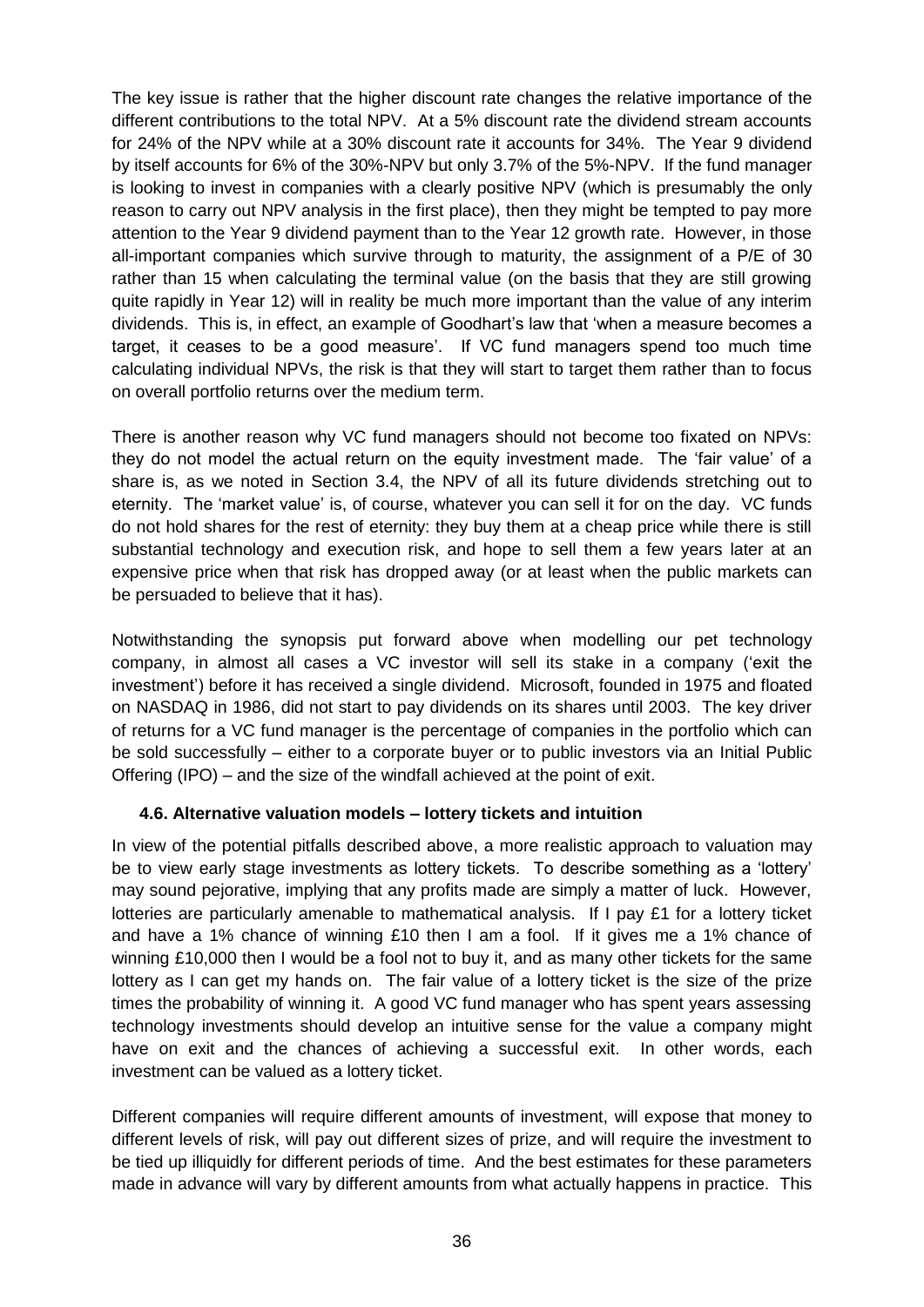is ideal territory for the Monte Carlo type of probabilistic modelling mentioned in Section 3.2. DCF analysis is not particularly useful for deciding the size and payout date of the various prizes, but balancing the exposure of the fund to the different lotteries on offer may well be a good use of it. It will also be essential when choosing between a smaller prize won sooner and a larger prize won later.

There is a saying that "if the only tool you have is a hammer, then every problem will look like a nail". Notwithstanding the potential benefits of applying probabilistic modelling to the analysis of early stage investments, the 'old familiar' DCF is still much more popular. An extreme example of the contortions undertaken to use DCF for the purposes of start-up company valuation came with the various internet incubators that sprung up in the last days of the dot-com bubble. These were pooled investment vehicles designed to offer exposure to the growth of dot-com hot-stocks during the period prior to IPO. They were often run by young, untried fund managers – perhaps on the basis that only such people could truly understand young, untried companies. Their unique selling point was that they would provide not just capital, but also company nurturing ('incubation') services.

Incubator stocks with trendy names proved very popular with investors and their shares were often valued at multiples of the cash raised before they had made a single investment. This was hard to justify on a DCF basis, as not only were there no obvious cash flows to discount, there were not yet any companies to generate such cash flows. It was therefore argued by some that the genius of the investment manager would very likely secure an attractive return on the capital, say 40%, and that the risk of this not happening could be captured by a modest discount rate, say 10%. Now a pound which grows for seven years at 40% becomes worth £10.54, and if this sum is discounted back at 10% it has a NPV of £5.41. So obviously (not) it is reasonable for the yet-to-be-invested pound in the incubator fund to be worth £5.41 today. While it may or may not be true that "a pound in the hands of an internet wunderkind is worth more than a pound in my pocket", or that (more plausibly) "a pound in the hands of Warren Buffett is worth more than a pound in my inexpert hands", these are instinctive judgements and DCF brings little to their quantification, though it may highlight some apparent contradictions.

The first conclusion from this chapter is that small adjustments to risk can be captured appropriately by small adjustments to the discount rate in a DCF model. This had anyway already been covered to some extent when discussing 'choosing the right rate' in Chapter 2. The sort of business situations modelled in this way will be predominantly debt-financed. The second conclusion is that large risks must be predominantly equity-financed and that these are best modelled using a probabilistic approach, particularly if the timescales are fairly long and the investments are illiquid. DCF calculations may well be useful to provide inputs to these probabilistic models, but they are not suitable for the whole job.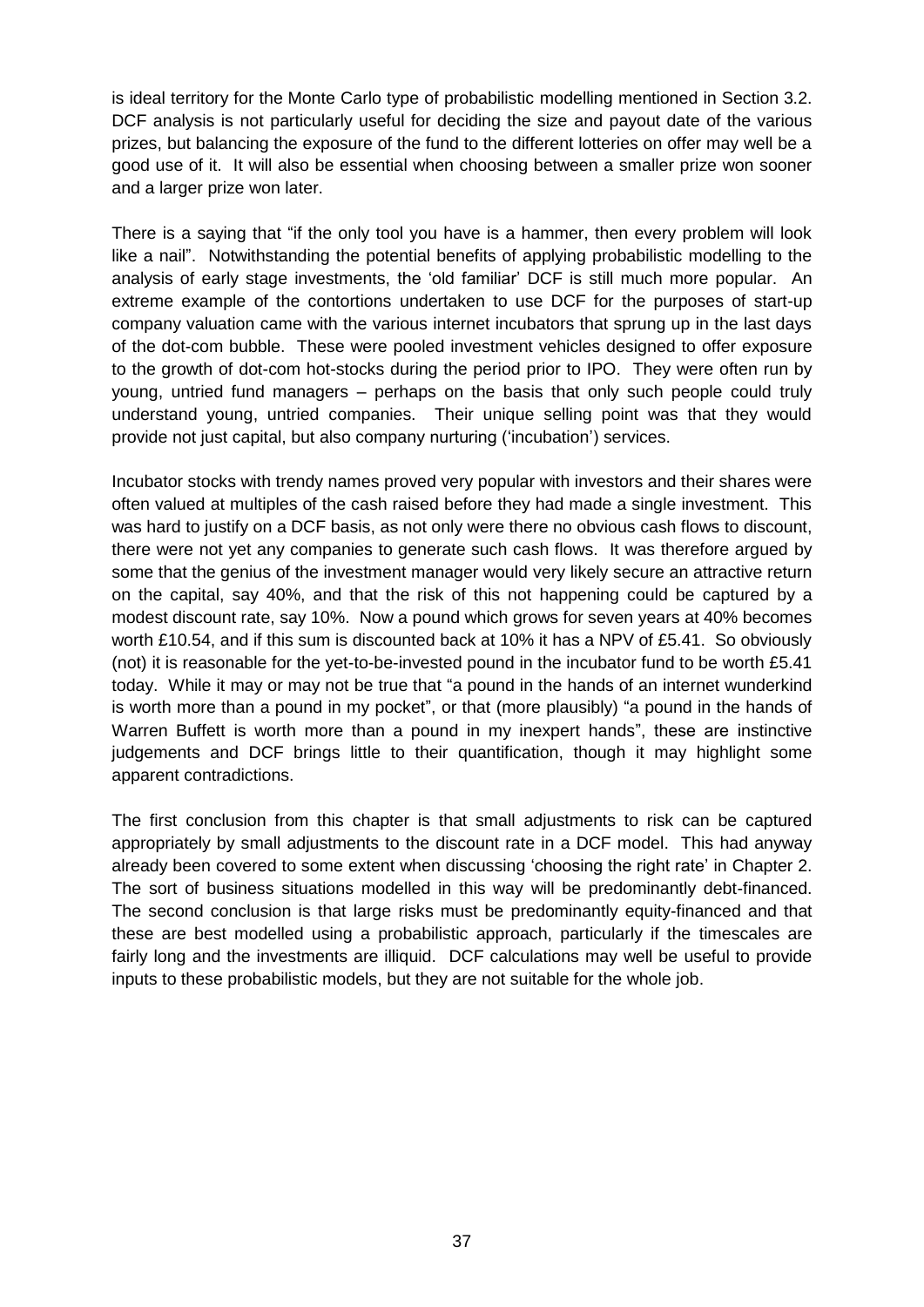#### **5. One size fits all discount rate**

#### **5.1. A universal discount rate does not necessarily ensure a level playing field**

Hopefully we have seen that while DCF modelling is good for some things, it is not good for everything. And in those situations where it *is* the most appropriate tool, it can never offer particularly high precision. Even when approaching a DCF analysis with the best of intentions (and many practitioners don't), there will always remain a risk of making input errors which become grotesquely amplified by the power of exponential growth (remember GIMAGO!). Analysts who take a 'single club' approach, reaching for DCF as the answer to all problems, are dangerous. Even more dangerous are those who always use DCF and, when doing so, always apply the same discount rate. In this final chapter we will look at why this might be so.

Ironically, those with good intentions may be more prone than rogues to this error of applying a monotonous discount rate. The latter relish the ability to adjust discount rates to suit their nefarious purposes. The former may see the use of a single universal discount rate as the fairest thing to do – thereby ensuring a level playing field. It was noted in Section 2.5 that companies may feel that this approach is the only way to identify the best investment opportunities across their competing geographical and sectorial operations. Governments obviously feel obliged to treat all proposals fairly so as not to be accused of massaging the figures. And yet Section 2.5 suggested that a single discount rate, divorced from actually achievable rates of return, may be an unfair method of comparing a project with significant end-of-life costs (the nuclear power station) and a project with most of its costs up-front (e.g. a wind farm).

A single headline discount rate may, in fact, provide a false sense of security with regard to fairness and objectivity. Factors such as inflation may influence the outcome more significantly than the use of different discount rates and if these are not treated with equal objectivity, the end result may nonetheless be distorted either deliberately or accidentally. In the case of power generation, one of the most important factors in any comparison between nuclear power and renewables is the assumed deflation in the cost of PV solar panels and energy storage systems during the multiple decades over which the nuclear power station will be operating. If solar energy can be generated for 5p/kWh and stored for a further 5p/kWh anytime soon, then the index-linked electricity strike prices guaranteed for some nuclear power plants may look wildly over-generous on a DCF basis.

#### **5.2. Management by discount rate is lazy management**

In the corporate sector there is a 'managerialist' school of thought that you don't need any detailed domain knowledge to run a business – it is possible for a senior executive to move from a food company to a car company and do an equally good job. This is often coupled to the belief that the key to success in any business boils down to minimising the Weighted Average Cost of Capital ('WACC') while maximising the Return on Capital Employed ('ROCE'). Perhaps this is why 'MBA' is sometimes taken to mean 'Management by Acronym'. The cost of capital has to be 'weighted' because it is assumed that there will be different costs for the debt and equity components. The problems of assigning a futurelooking cost of equity based on historical trends in the stockmarket could be the subject of an entire new essay. The role of a CEO who subscribes to this school of thought sounds somewhat similar to that of the old school bankers we met in Section 2.5. They call in the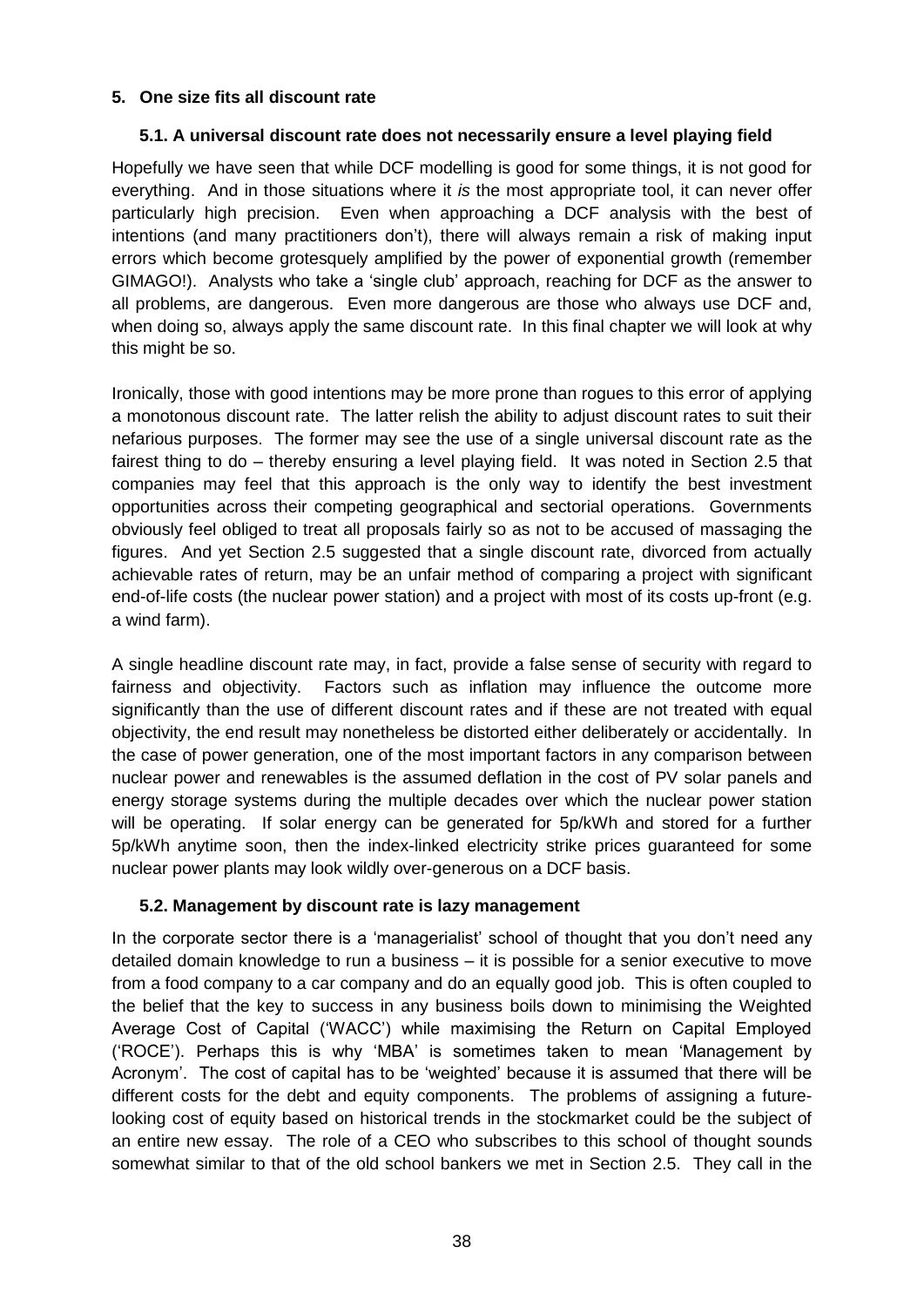finance team and tell them to drive down the WACC by 3%, then call in the operations team and tell them to increase the ROCE by 3%, and then presumably head off to the golf course (or fly to Davos) at 3pm.

In Section 4.5 we came across Goodhart's law that 'when a measure becomes a target, it ceases to be a good measure'. ROCE is a useful measure, but when it becomes a target problems start. The temptation is to drive up ROCE not by doing everything a little bit better, but by weeding out operations with a low perceived return on capital. A similar situation arose in UK schools where the focus switched to the percent of pupils passing their exams: this can be increased by coaching marginal candidates, but also by not allowing them to sit the exam. If senior management are gunning for operations with low ROCE, then they will also be keen to demonstrate that they are operating a level playing field. This means that they are likely to set a 'one size fits all' hurdle rate for the ROCE on existing activities and a similar universal hurdle rate for the IRR on proposed new activities. This will favour mature sectors using fully-depreciated assets: it will lead to the manager keeping his television tube plant open but closing his flat screen R&D project.

Superficially, a single discount rate for all and sundry sounds fair and reasonable. It can even work well for a company with a single business activity – and one which is amenable to modelling. For example, a property company looking at the rental yields from commercial property, student halls of residence and residential letting, and comparing new building with the acquisition of existing properties, may well use a single hurdle rate to identify the best opportunities. But the devil is usually found in the detail. How does a supermarket compare the ROCE from selling clothing and selling food in the same store? How is the tied up capital (e.g. in the brand) allocated between the two functions and how are operational costs shared out when calculating the return on that capital? Any attempt to divide up costs will be fraught because the people best able to make the calculation will all have a very significant vested interest in its outcome. Often this means bringing in management consultants who have no vested interest in the outcome (but a strong vested interest in the process being as complex and protracted as possible).

Things can get worse when the time comes to use the ROCE data to make operational decisions. To take an absurdist example, imagine that a separate ROCE was calculated for every step in a car production line and it was found that the highest return (or Economic Value Added, EVA) came from putting the wheels on right at the end. The pneumatic nuttightener turns out to be much less expensive than a welding robot (less capital employed) and over the period the analysis was carried out by the consultants, the guy who operated it was hugely experienced and so worked very fast (he has since retired and been replaced by a youngster who is both lazy and incompetent, but data will always lag reality).

In view of this, the CEO may decide that it would make sense to restructure the business. All upstream portions of the production line can be sold to other car makers and the money invested in a huge wheel-attaching factory. The promising young guy who currently puts on wheels and has replaced the more expensive older chap with his defined benefit pension, can be promoted to run the entire complex. All other car makers will cease to put on their own wheels because they cannot match the economies of scale of our huge dedicated factory. They will clearly play their allotted parts in this plan (i.e. will acquire from us the facilities we wish to divest and then procure from us the services we have decided it suits us to sell). The acronyms are all aligned for us: what can possibly go wrong?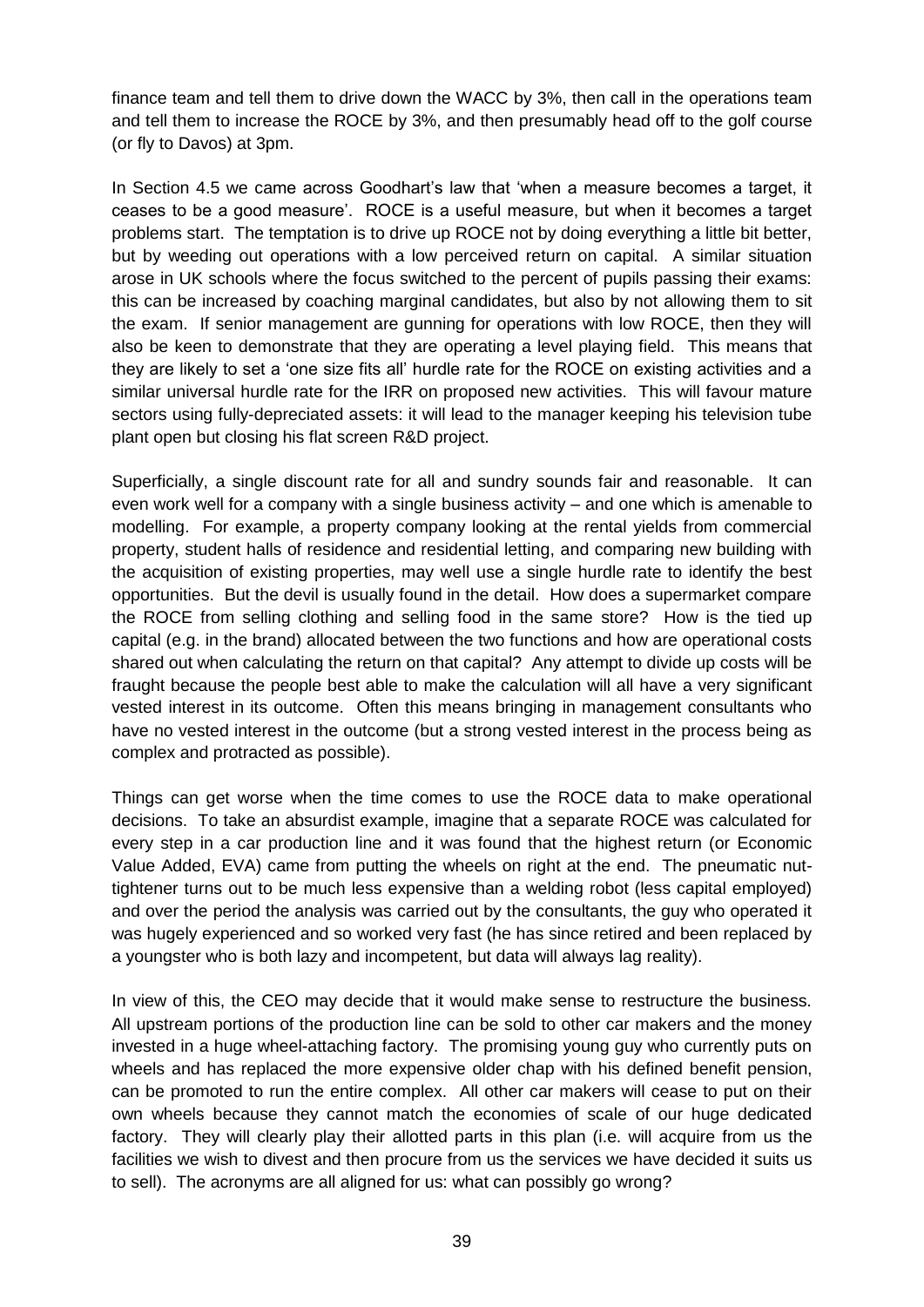At least the car company is only in one business and the entire production line is in the same location (so the same taxes, regulatory environment, wages, utility costs, and currency zone). Many companies will be trying to assign ROCE figures to operations in different business sectors and different geographies. Most businesses experience some sort of cycle and the attractiveness of countries can wax and wane as currencies fluctuate and politics evolve. A CEO who closes any operation which has had a disappointing ROCE over the previous five years and keeps open any which has had an impressive ROCE is no different from an equity fund manager who buys any stock on the market which has gone up by 50% in value and sells any stock in the portfolio if it goes down by 50%.

It is obvious that sometimes it will be right to reinforce success and sometimes it will be right to invest ahead of recovery. Sometimes it will be right to sell at the top of the market; sometimes it will be right to exit from a perennial under-performer. Management is about judgement and an acronym-assisted look-up table cannot safely replace that judgement. If all companies end up being run by people using the same analytical framework, then they will all move in lockstep. They will all add capacity at the same time in sectors which have historical supply shortages and have therefore recently been very profitable, for example fibre optic networks in the late 1990s, and they will all close capacity at the same time in sectors which have recently suffered from over-supply and low margins, for example photovoltaic solar panel manufacturing a few years ago.

#### **5.3. A universal discount rate ignores risk**

Perhaps the most complex chapter of this essay was Chapter 4 on risk, and risk clearly affects the expected return on capital. Setting a single hurdle rate for ROCE will make middle managers favour more risky projects, particularly if the specified rate is a 'stretch goal' (i.e. it is much higher than the prevailing risk-free rate). This is because they have a similar incentive environment to the one which was so corrosive in the financial services sector – if they succeed they get a big bonus but when they fail they lose someone else's capital. The astute manager will set a target in terms of Risk Adjusted Return on Capital (RAROC). However, this is another idea which sounds good in principle but is difficult to implement in practice. Once again, the people best able to carry out the risk quantification needed in order to perform the calculation will all have a very significant vested interest in its outcome. All of the above arguments about retrospective ROCE or RAROC will apply equally well to the prospective IRR on planned future projects. Except that uncertainty about the future is even more pronounced than uncertainty about the past. Those who have dreamed up a project, or will be promoted to run it, will be both best placed to calculate its IRR and most interested in massaging this to meet the hurdle rate.

Worse than those who always use DCF, and than those who use a single discount rate, are CEOs who set 'chest beating' ROCE or IRR targets to impress financial analysts - what might be called a 'Big Hairy Audacious Goal' of bean counting. Apart from being a hostage to fortune, this simply tells your competitors how much they have to cut prices over the short term in order to precipitate your departure from the market. At the very least, it can lead to special dividend payments on the grounds that "there are no opportunities for us to put this capital to work" (i.e. there are currently no 10%+ IRR opportunities). So the money is given back to investors who have to pay some of it in tax and put the rest in a savings account at 1% interest, when they would have been quite happy to leave it in equity at 5% return. In some cases the tax position can be ameliorated by a share buy-back programme rather than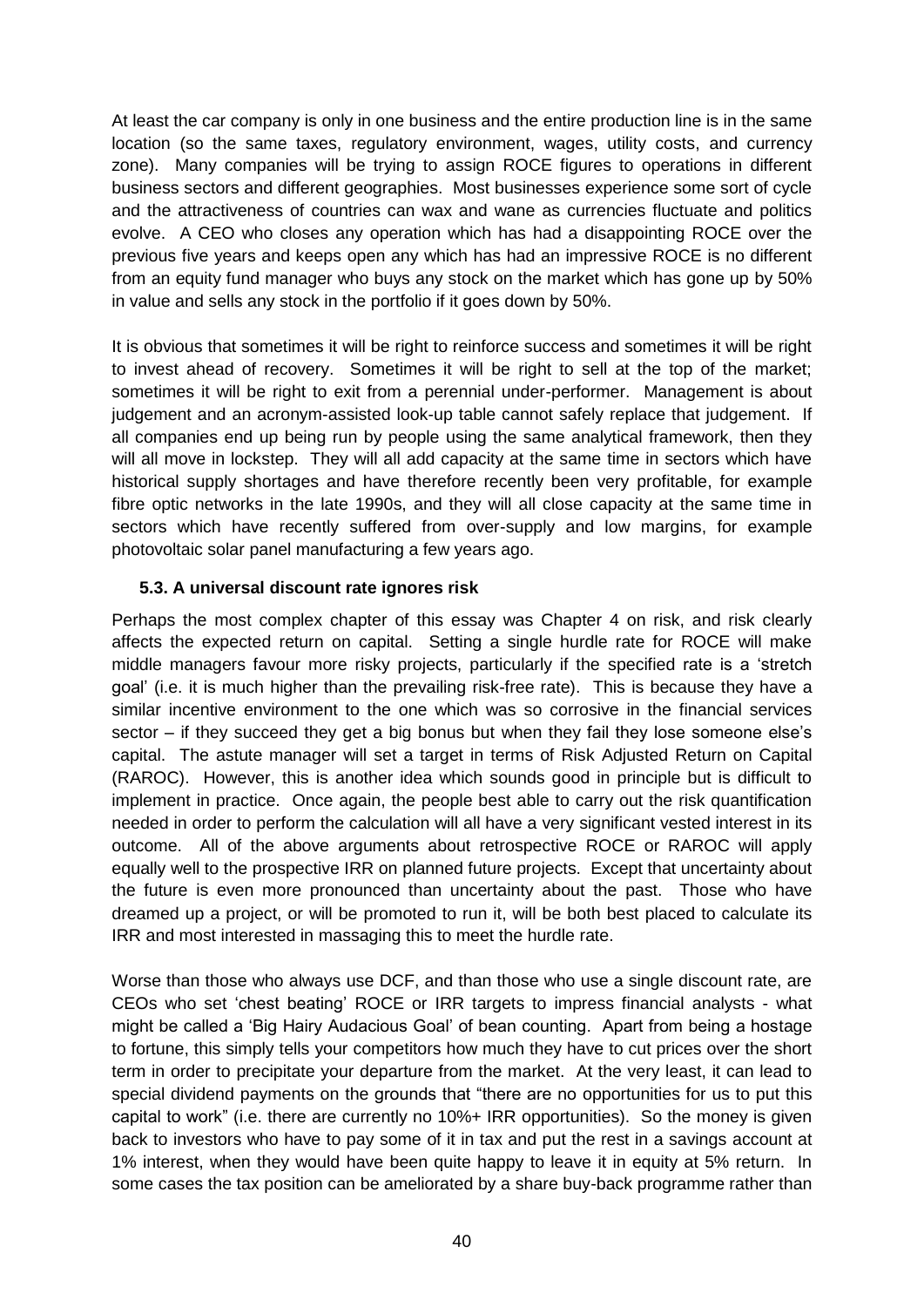a special dividend. This should have the effect of driving up the share price which may help to trigger the CEO's bonus, but that would, of course, be entirely serendipitous.

Management by acronym is poor management  $-$  it is an abuse of the trust placed in appointing the manager and the huge salary paid to them for exercising their superlative judgement. Many of the favoured acronyms have buried within them a DCF analysis. Management by acronym therefore often represents another abuse of discount rates, and is the final one we will discuss in this essay.

#### **5.4. Conclusions**

DCF modelling cannot make the answer anything you want it to be, but can all too often make it anything you want it to be within one or two orders of magnitude. This provides plenty of scope for abuse – be it intentional or accidental. Getting the wrong rate accidentally can have a huge impact on the outcome. Remember the one contribution we may have made to your acronym vocabulary – GIMAGO! This in turn means that it is often possible to get a desired outcome by deliberately choosing a discount rate that supports that outcome.

Accidental errors are more accurately a misuse of discount rates rather than an abuse. Sometimes they give an answer which is both wrong and, *ex post facto*, turns out to have been convenient for one party in a transaction. This can lead to accusations of foul play, though incompetence is much more common than conspiracy. However, whenever someone starts with the answer and works backwards to find the inputs needed to support that answer, then you are always justified in suspecting abuse. But we must not forget that DCF analysis can also be a blessing when used appropriately. DCF is a simple but elegant concept which can, for example, be used to compare two different finance packages via annual percentage rates (APRs) or to illustrate the effect of management fees on the eventual size of a pension pot.

Like priests, guardians of the mystical truths of discounting can use the special insights with which they have been blessed either to serve their fellow human beings, or to bamboozle the rest of humanity into serving them. Like priests, there is a mix of good and bad practitioners. It is, perhaps, interesting that the use of APRs on credit agreements and fee deduction modelling on endowment policies were in both cases forced on the financial services sector by the regulators, when they might more honourably have been offered proactively as obvious best practice. Bankers and their DCF acolytes were trusted to practise a certain amount of self-regulation, and this may have been a mistake. Thus, like every tool ever invented by humans, from the flint knife onwards, discount rates can be used or abused.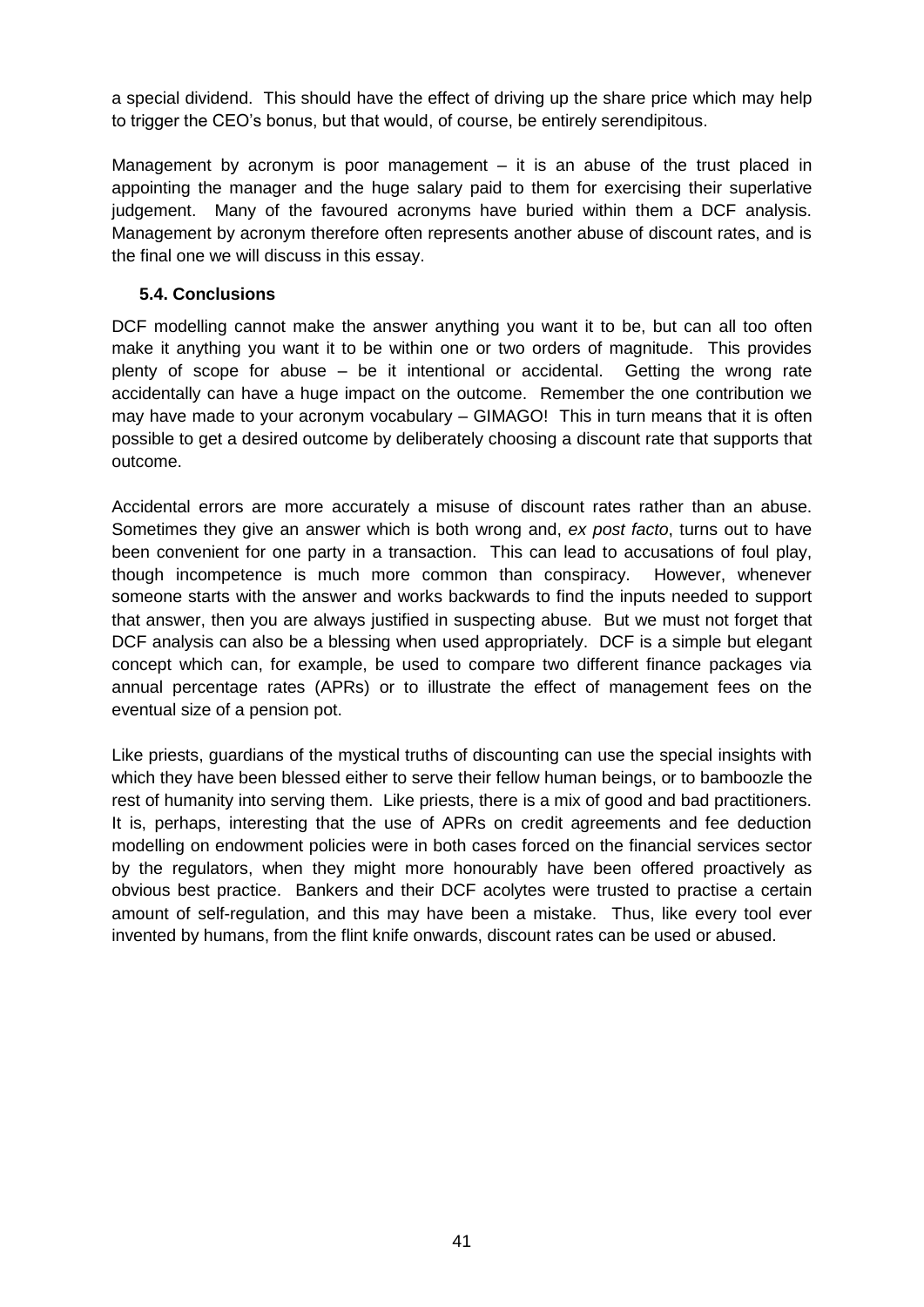#### **Acknowledgements**

Both the genesis of this essay and its realisation owe a huge debt of gratitude (not to be discounted!) to Professor Michael Mainelli of Long Finance and Z/Yen. Several of the ideas presented were suggested by Michael over one particularly nice lunch at the Guildhall – others emerged from his meticulous and insightful editing of the draft. I am also grateful to Jan-Peter Onstwedder, Chiara von Gunten, and Arjuna Sittampalam, of Long Finance, and Tim Mercer, Head of Economics at the Ashcombe School Dorking, for reading the manuscript. Finally, I would like to thank my son, Alex Goddard, for checking the calculations.

#### **About the author**

Dr Nick Goddard qualified as both a scientist and an engineer followed by ten years of experience in the oil & gas, power generation, aerospace and defence industries. During this period Nick migrated from his original role as a technologist at BP into strategic planning, marketing and business development, his final post being within the Ministry of Defence. Leaving government, he worked for eight years in the City as an investment banker, exiting with inadvertently good timing in 2005. This was followed by a further eight years of independent consultancy advising corporates and government agencies on technology commercialisation. During this period he occasionally got his hands dirty by joining the technology companies he was advising as an interim manager. In 2013 he found an engineering start-up company in the energy sector which he liked so much that he joined it full time, his career thereby completing a full circle. Rightly or wrongly he believes that his share options have an attractive NPV and hopes to live long enough to benefit from this.

Nick received a BA in Natural Sciences (Physics) from Jesus College, Cambridge, and a PhD in Materials Engineering from Imperial College, London. He is a Chartered Physicist and a Chartered Engineer.

#### **About Long Finance**

Long Finance aims to improve society's understanding and use of finance over the long term through four programmes, research, publications and events. The initiative began with a question – "when would we know our financial system is working?" – and seeks to challenge a financial system that revolves around short-term thinking and practices. Long Finance is a community which can be explored and joined at [http://www.longfinance.net](http://www.longfinance.net/)